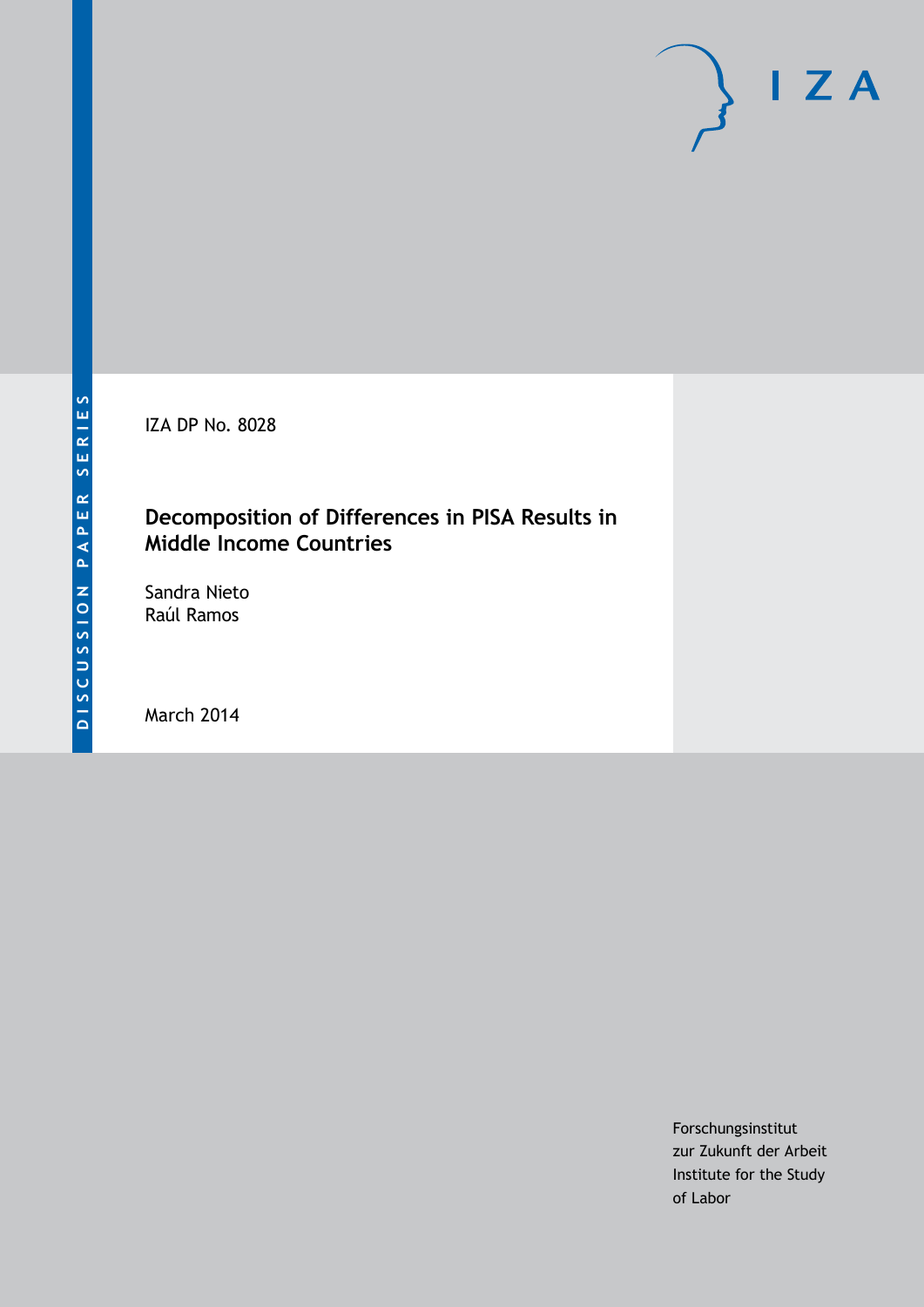# **Decomposition of Differences in PISA Results in Middle Income Countries**

## **Sandra Nieto**

*AQR*‐*IREA, Universitat de Barcelona*

### **Raúl Ramos**

*AQR*‐*IREA, Universitat de Barcelona and IZA*

# Discussion Paper No. 8028 March 2014

IZA

P.O. Box 7240 53072 Bonn Germany

Phone: +49-228-3894-0 Fax: +49-228-3894-180 E-mail: [iza@iza.org](mailto:iza@iza.org)

Any opinions expressed here are those of the author(s) and not those of IZA. Research published in this series may include views on policy, but the institute itself takes no institutional policy positions. The IZA research network is committed to the IZA Guiding Principles of Research Integrity.

The Institute for the Study of Labor (IZA) in Bonn is a local and virtual international research center and a place of communication between science, politics and business. IZA is an independent nonprofit organization supported by Deutsche Post Foundation. The center is associated with the University of Bonn and offers a stimulating research environment through its international network, workshops and conferences, data service, project support, research visits and doctoral program. IZA engages in (i) original and internationally competitive research in all fields of labor economics, (ii) development of policy concepts, and (iii) dissemination of research results and concepts to the interested public.

IZA Discussion Papers often represent preliminary work and are circulated to encourage discussion. Citation of such a paper should account for its provisional character. A revised version may be available directly from the author.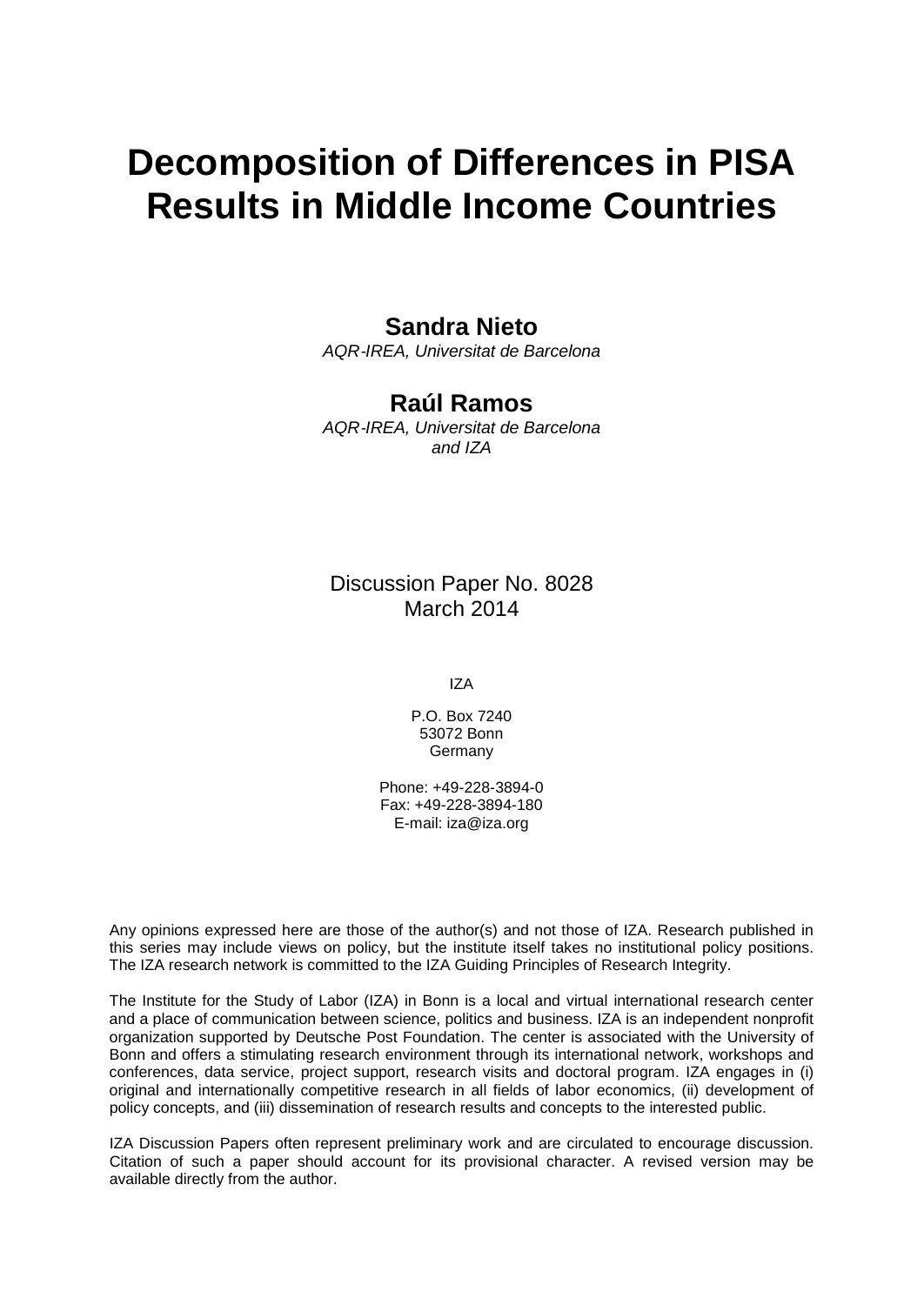IZA Discussion Paper No. 8028 March 2014

# **ABSTRACT**

# **Decomposition of Differences in PISA Results in Middle Income Countries**

Our objective is to analyse the role of teacher and school quality to explain differences in students' educational outcomes. With this aim, we use PISA microdata for 10 middle income and 2 high income countries and we apply decomposition methods in order to identify the role of these factors for different groups of students. Our results show that school and teacher quality and better practices matter even in different institutional settings. From a policy perspective, this evidence supports actions addressed at improving both factors in order to reduce cross‐country differences but also between students at the top and bottom distribution in terms of socio‐economic characteristics.

JEL Classification: J24, I21, I25

Keywords: educational outcomes, teacher and school quality, PISA, decomposition methods, middle‐income countries

Corresponding author:

Sandra Nieto Grup de Recerca "Anàlisi Quantitativa Regional" (AQR‐IREA) Dpt. of Econometrics, Statistics and Spanish Economy University of Barcelona. Av. Diagonal 690 08034 Barcelona **Spain** E-mail: [snieto@ub.edu](mailto:snieto@ub.edu)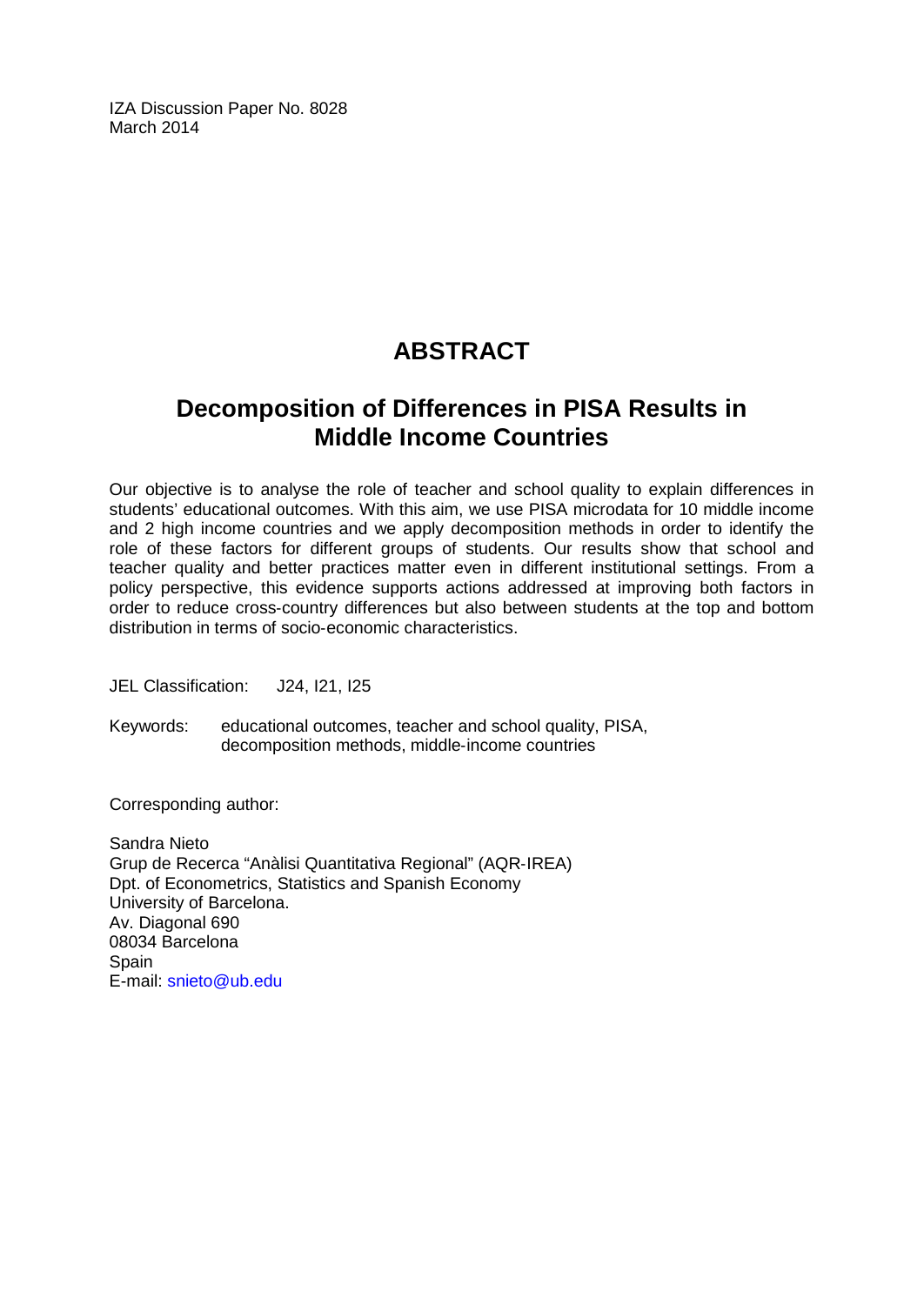#### **1. Introduction<sup>1</sup>**

Despite the large number of studies that draw on Programme for International Student Assessment (PISA) microdata in their analyses of the determinants of educational outcomes, relatively little attention has been paid to the role of teacher quality and its interaction with other classroom and school level factors (Escardibul and Calero, 2012).

Our objective is to analyse to which extent differences in educational outcomes could be improved through a reform of teacher training and better motivation but taking also into account other individual, school and institutional characteristics of the educational systems under analysis. With this aim, we analyse data from the PISA surveys to analyse educational outcomes in Science and Reading. The reason to focus on Science in 2006 and Reading in 2009 is that for these subjects and years, additional information from the standard PISA questionnaire is available on teaching practices and students' attitudes and perception of teachers. In order to take into account the different institutional settings, the analysis is carried out for a wide set of middle income countries from the five following regions: Arab States (Jordan and Tunisia), Central Asia (Azerbaijan and Kyrgyzstan) Central and Eastern Europe (Russian Federation and Turkey); East Asia (Indonesia and Thailand) and Latin America (Brazil and Mexico). We also include two high income countries from Western Europe (the Netherlands and United Kingdom) in the analysis to compare the possible differences in educational outcomes between middle and high income countries. In order to analyse the factors behind differences between students in terms of educational outcomes, we separate students in two different groups according to their PISA economic, social and cultural status index (ESCS). In particular, we, first, analyse the gap in scores between the top and bottom quartile of students according to their ESCS and, second, we focus in the gap in the probability of these two groups of students to score above the PISA proficiency level 2. Next, we apply decomposition methods based on the estimation of educational production functions and models for the probability to achieve the previously mentioned minimum international benchmarks. In both cases, explanatory variables are related to the characteristics of the students, their families and the schools they attend putting special attention to the quality of teachers and schools.

The rest of the paper is structured as follows. Section 2 briefly summarises the previous academic works of interest for the study. Then, section 3 describes the methodological approach, the data sources and the variable definition. Section 4 describes the results obtained and, last, in Section 5 we summarize the main findings and propose some policy recommendations.

 $<sup>1</sup>$  This paper was commissioned by the Education for All Global Monitoring Report as background information to</sup> assist in drafting the 2013/4 report published in early 2014. It has not been edited by the EFA team. The views and opinions expressed in this paper are those of the author(s) and should not be attributed to the EFA Global Monitoring Report or to UNESCO. The authors are grateful to the members of the EFA Global Monitoring Report Team for their constructive and helpful comments and suggestions. Special acknowledgement is given to Manos Antoninis and Kwame Akyeampong. All remaining errors are our own responsibility.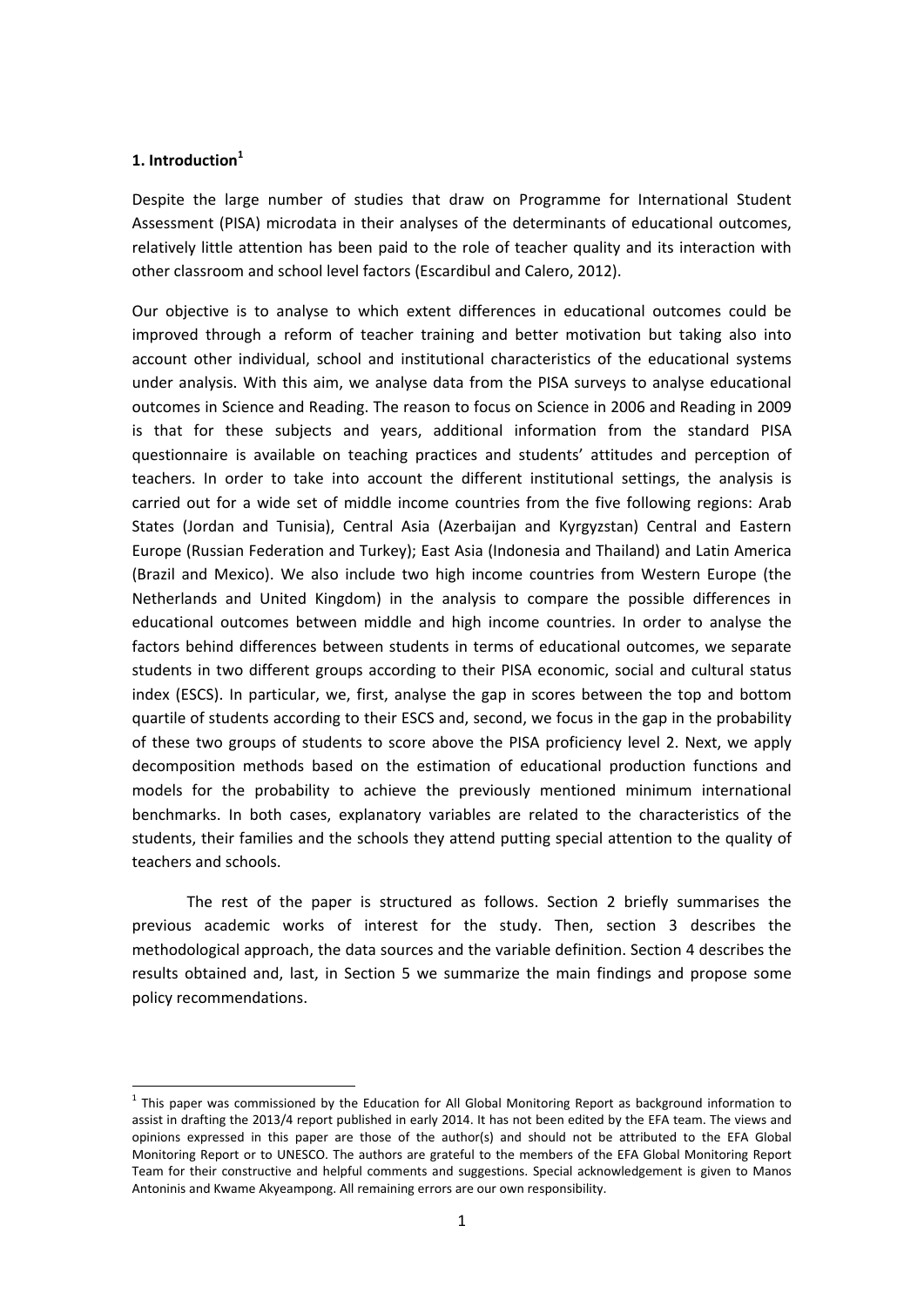#### **2. Review of the literature**

In the various studies conducted to date in order to analyse cross-country differences among students in terms of educational outcomes numerous factors have been identified and, according to their nature, they can be categorised into three groups: individual characteristics, family background and characteristics of the schools (see, for instance, Hanushek and Woessmann, 2011a and 2011b).

The first group is made up of individual characteristic, among which, variables related to the student's nationality and main language stand out. It has been reported that the educational outcomes of immigrants are worse than those of native students (Meunier 2011, Chiswick and DebBurman 2004) and it is argued that this effect is related to the different home environments of each of the groups under analysis (Ammermueller, 2007a and Entorf and Lauk, 2008). In the case of languages, there is evidence that immigrants improve their academic outcomes when they speak the official language of the country in their home domain (Entorf and Minoiu, 2005).

The second group of variables refers to the family background. Coleman et al. (1966) was one of the earliest studies to show the impact of family variables on students' educational attainment. A number of studies, including Haveman and Wolfe (1995) and Feinstein and Symons (1999), claim that variables of this type have the greatest impact on educational performance. It is found that students whose parents have a high educational level obtain better outcomes than students whose parents have a lower level of education (Häkkinen et al. 2003, Woßmann 2003). In addition, the families' socio‐economic level is also related to a student's academic performance – the outcomes improving the higher the parents' social and economic level. The genetic transmission of cognitive skills is one of the most frequently presented arguments for explaining the better performance of those students whose parents have a high level of education. Moreover, the presence of a good cultural environment and a stable family environment also contribute to enhance students' academic outcomes. In fact, there is usually a positive correlation between the parents' level of education and the family's socio‐economic and cultural levels.

Finally, the third group of variables is related with different characteristics of the school attended by the students including, for example, school location, the type of school – public or private, the teacher‐student ratio and school size. The consensus among academic authors analysing the influence of school characteristics is not so broad that in the two previous groups of factors. Studies such as Coleman and Hoffer (1987), Hanushek (1986), Stevans and Sessions (2000), Vandernberghe and Robin (2004) and Opdenakker and Van Damme (2006) among others, find that students attain better outcomes in private than in public schools. Yet, other studies including, for example, Noell (1982), Sander (1996), Fertig (2003), Somers et al. (2004) and Smith and Naylor (2005), report no effect of school type on student outcomes. Likewise, the effect of school size on student outcomes is unclear. While Barnett et al. (2002) and Howely (2003) find a positive relation between school size and educational attainment, Hanushek and Luque (2003) do not observe any significant impact of this variable in the majority of countries analysed. Results regarding the impact of the number of students per teacher are similarly inconclusive. Arum (2000) and Krueger (2003) show that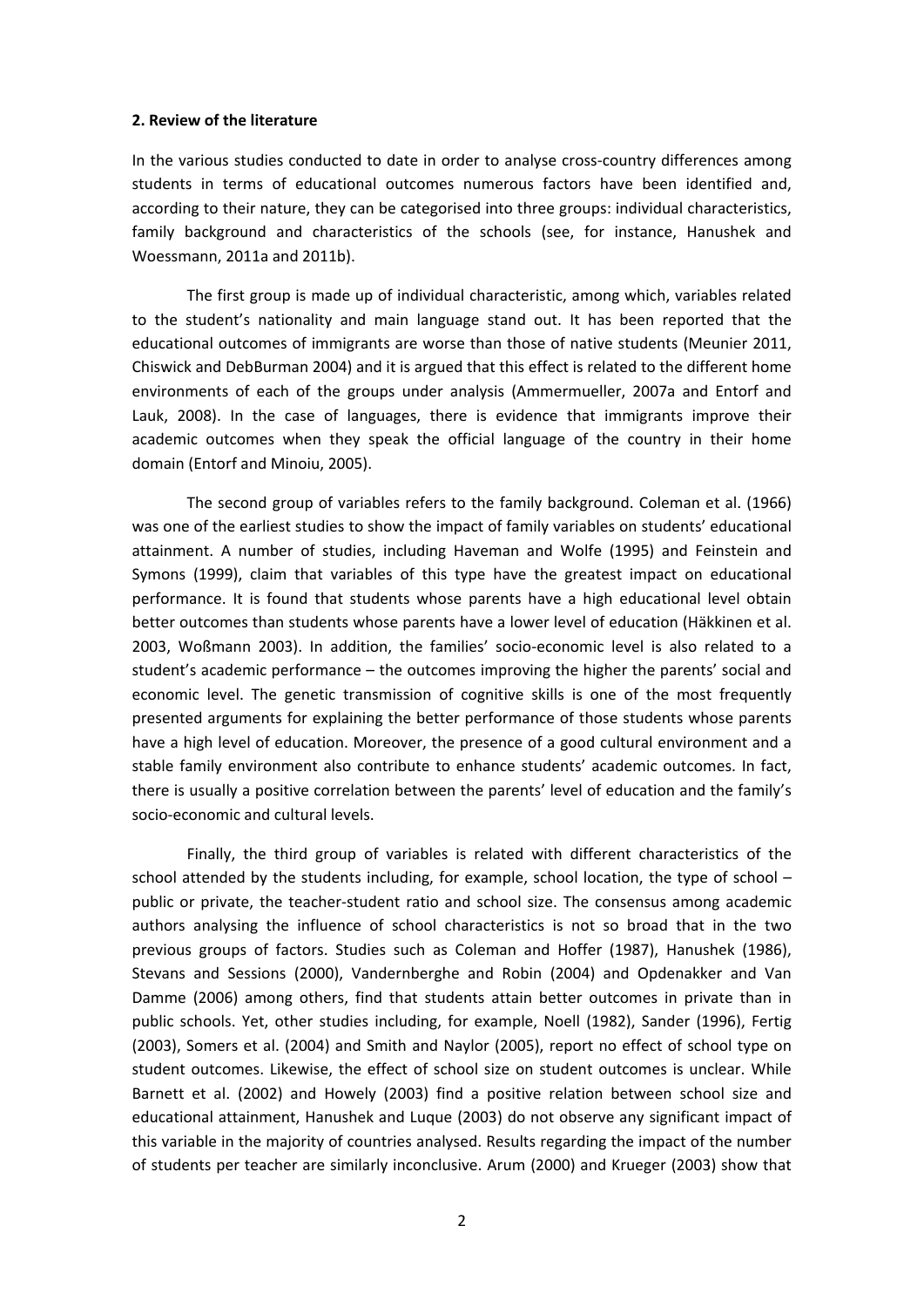students perform better in small classes, while Hanushek (2003) and Rivkin et al. (2005) fail to find a statistically significant effect of this variable on students' educational outcomes. Regarding teacher's quality and its impact on students' performance, Dolton and Marcerano‐ Gutierrez (2011) consider the determinants of teachers' salaries across countries and examine the relationship between teacher's remuneration and educational performance of students. Their results analysing panel data on 39 countries suggest that recruiting higher ability individuals into teaching and permitting scope for quicker salary advancement will have a positive effect on pupil outcomes. A similar result is obtained by Woessmann (2011). Boarini and Lüdemann (2009) analyse the impact of school accountability and school autonomy as well as that of spending for the quality of learning outcomes. Their results show that a high number of teachers per student is not associated with better educational outcomes, while teachers' wages seem to be positively related to students' results. Moreover, they find evidence about the role of some accountability policies at school and national level to increase student achievement, but no influence of school autonomy on students' test scores. Some recent empirical evidence also suggests the relevance of the teacher‐student relationship. In particular, Lee (2012) finds that there is an association between students' perceptions of the school social environment and their outcomes. Last, it is worth mentioning that several studies have also highlighted the relevance of peers on educational outcomes (see, for instance, Hanushek et al., 2003).

#### **3. Methodological approach**

The data source drawn on in this study is the Programme for International Student Assessment (PISA), coordinated by the OECD, which aims to assess students on reaching the end of compulsory education, at the age of 15, in the subject areas of Mathematics, Science and Reading. PISA also provides information about the students themselves, their family background and the school as a learning environment. It is a triennial survey that currently provides data for four waves: 2000, 2003, 2006 and 2009. Taking into account that the 2006 and 2009 waves include information about student perceptions of teachers of Science and Reading, respectively, we analyse these data for a wide set of middle income countries and two high income countries. In particular, we will analyse two countries for each of the six following regions: Arab States (Jordan and Tunisia), Central Asia (Azerbaijan and Kyrgyzstan) Central and Eastern Europe (Russian Federation and Turkey); East Asia (Indonesia and Thailand); Latin America (Brazil and Mexico) and Western Europe (the Netherlands and United Kingdom).

As mentioned above, the main objective of PISA is to assess student attainment on reaching the end of compulsory education in the subject areas of mathematics, science and reading. To this end, the survey provides five plausible values for each subject area. Plausible values are not the students' actual test scores and should not, therefore, be treated as such; rather, they are random numbers drawn from the distribution of scores that could be reasonably assigned to each individual. This methodology was developed by Mislevy and Sheehan (1987, 1989) and is based on Rubin's theory for imputing missing or lost values (1987). The idea is that each individual responds to a limited number of test questions, and, for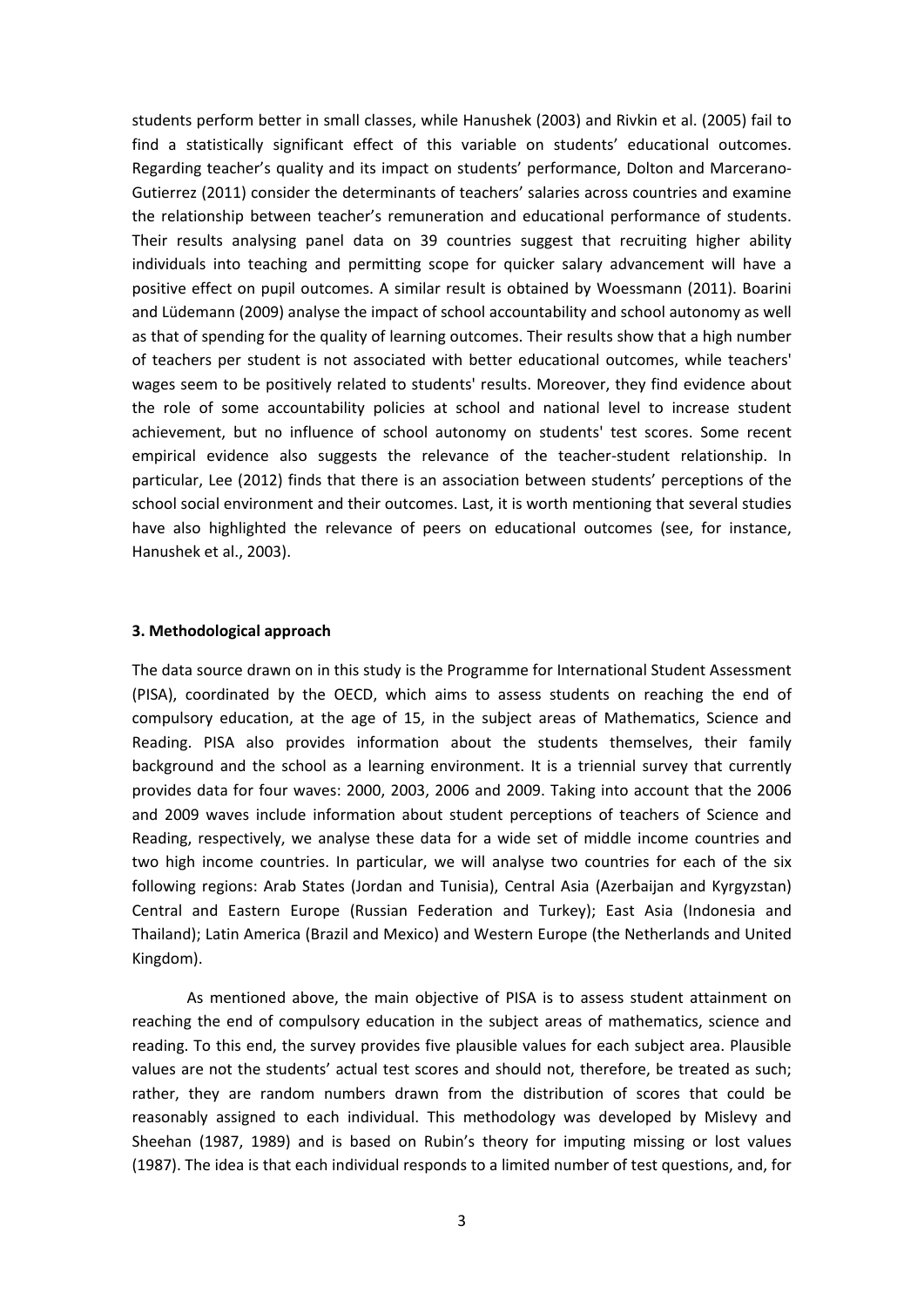this reason, it is necessary to estimate their behaviour as if they had answered all the questions on the test. To do this, their results are predicted using the responses to the questions they have actually answered and other variables obtained from the context questionnaire. Instead of predicting a single score, a distribution of values is generated for each individual with their associated probabilities and five plausible values are obtained randomly for each individual. In this way, the bias introduced when estimating the outcomes from a small number of test questions is avoided. Plausible values contain random error variance components and are not optimal as individual test scores. Thus, while unsuitable for the diagnosis of subjects they are well suited to the consistent estimation of population parameters. In this analysis, we use these values to conduct our proposed empirical analysis; however, in the descriptive statistics shown below the mean values are used. Sampling weights are used throughout the different parts of our empirical analysis.

Thus, the first step in determining whether the differences observed in the educational outcomes of students are related to individual factors or to characteristics of the family or school environment, we specify and estimate an educational production function which includes various controls at the individual, teacher and school levels. Specifically, the educational production function for each of the subject areas used in this study is based on the following expression:

$$
RTest_i = \alpha + \beta \cdot Z_i + e_i \tag{1}
$$

where *RTesti* refers to the five plausible values of the test results in each subject area (Sience in 2006 and Reading in 2009) for student *i*, *Zi* is a vector of control variables related to the characteristics of the individuals, their family backgrounds and teacher and school environment, while  $e_i$  is a random error term. Given the nature of the endogenous variable (described in detail above), in order to estimate this model we need a method that will allow us to make multiple estimations of the dependent variable<sup>2</sup>, which refers to the five plausible values of the educational outcomes in each subject area. Additionally, and due to the complex sample design used in PISA, a replication procedure has to be applied to calculate the variance of the estimators. For data of this type, the OECD (2009) recommends the Fay-modified balanced repeated replication (BRR) method (Fay, 1989), which improves the accuracy of the variance estimator without modifying the coefficients. This was the procedure adopted in this study. As regards the other variables of interest, we include the following variables provided in the survey (see Annex for more detail). Regarding individual characteristics we consider gender, age, nationality (native and first and second generation immigrants), type of family structure (nuclear, single parent and mixed race, only for 2009), a index related with the student' interest in learning science (only 2006) and a index of attitude towards school (only for 2009). As for variables related to teacher quality, we include some indices built from students' perceptions about teachers which differ between 2006 and 2009. In particular, indicators for 2009 are teacher‐student relation, disciplinary climate, teachers' stimulation and

 $2$  To do so we employed the Stata module for performing estimations with plausible values. http://ideas.repec.org/c/boc/bocode/s456951.html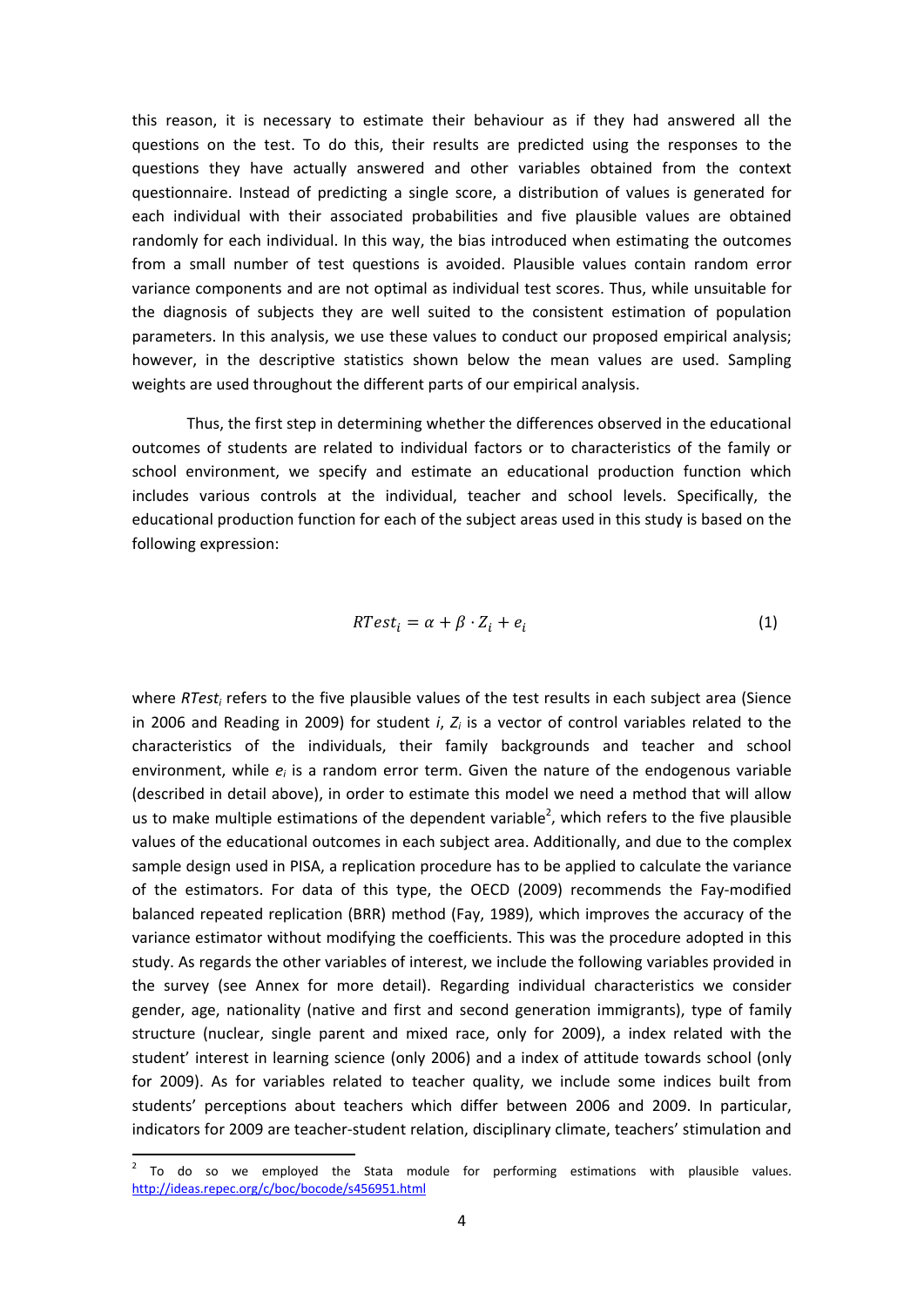motivation of students' reading engagement, and those for 2006 are more focused in science: interaction between students and teacher in science, hands-on activities in science class, student investigations in science class and learning applications of science. Finally, we include variables related to the school including its location in urban or rural areas, school size, the number of students per teacher, whether the school is public or private, and also indices variables as ability grouping between classes, computer availability, school's educational resources, extra‐curricular activities offered by school, school principal's leadership (not for 2006), school responsibility for curriculum and assessment, school responsibility for resource allocation, computers connected to the internet, academic selectivity.

In a second step, and based on the results of the estimation of the educational production function, we also explore the factors behind differences in educational outcomes between different groups of students by applying the Oaxaca-Blinder methodology. This method has been widely used to analyse employment discrimination on grounds of wages, gender, race or other worker characteristics. As it is well known, the technique allows us to decompose the difference between two groups in the mean level for a given variable into a part that is explained by group differences in the observed characteristic and a part caused by differences in the outcomes associated with these characteristics. These techniques have been rarely used in this context, although some exceptions include Ramos et al. (2012), Baird (2012), Burger (2011), Zhang and Lee (2011) and Ammermueller (2007b). As previously mentioned, we separate students in two different groups according to their PISA economic, social and cultural status index (ESCS). So, based on the estimates of the educational production function, we apply the Oaxaca‐Blinder method in order to explain the gap in scores between the top and bottom quartile of students according to their ESCS. According to this methodology, the difference in the educational performance of both groups can be expressed as:

$$
\overline{RTest}_T - \overline{RTest}_B = (\overline{Z}_T - \overline{Z}_B) \cdot \beta_T + \overline{Z}_T \cdot (\beta_T - \beta_B) + (\overline{e}_T - \overline{e}_B)
$$
(2)

where the subindices *T* and *B* correspond to top quartile and bottom quartile students in terms of ESCS, respectively. Equation (2) enables us to quantify the extent to which the cause of the differences between these two groups of students is related to differences observed in individual factors, the school and teaching environment, or to the influence of unobserved factors. More specifically, the first term on the right‐hand side of the equation corresponds to that part of the differential in educational performance attributable to the group differences in the observed characteristics, coinciding with the "explained" component of the Oaxaca‐Blinder decomposition, while the second and third terms correspond to the difference in coefficients and differences in unobservable skills and capture, basically, the discriminatory or "unexplained" component of this decomposition.

Last, a different way of analysing educational outcomes from the PISA survey is to look whether students achieve or not the minimum required knowledge in each of the considered subject. This is known as PISA Proficiency Level 2 and for the 2006 survey the minimum score to achieve in Science is 409,5 while the value for Reading in the 2009 survey is 407. Using these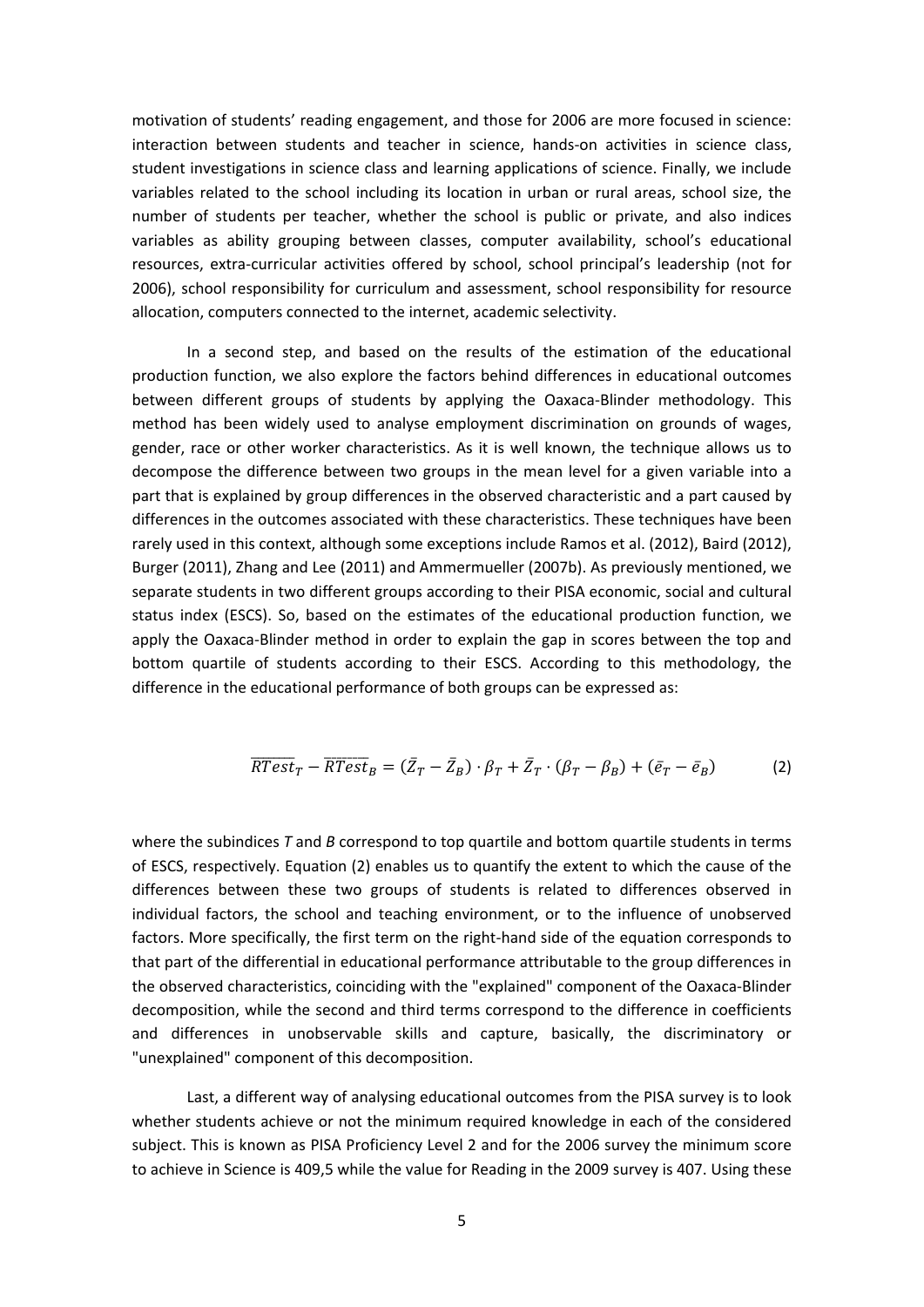values as thresholds, we build a binary variable (above and below these thresholds) and look at the factors contributing to explain the differences among the top and bottom quartile of students in terms of their ESCS. As now, we want to explain differences in terms of a binary variable and not a continuous one (scores), we cannot use a regression model framework but discrete choice models. Taking this into account, we estimate probit models with a similar specification to the ones used for the educational production function. Next, we decompose the differences in the probability of achieving the threshold applying Yun's (2004) methodology. This methodology is identical to the Oaxaca‐Blinder decomposition, but it can be used for binary variables as the one used here. As before, the gap in the probability is decomposed into two components: differences in observable characteristics (the "explained" components) and differences in coefficients (the "unexplained" one). The method also proposes a detailed decomposition to understand the unique contribution of each predictor to each component of the difference.

#### **4. Results**

### *4.a. Descriptive statistics on students' score gaps and on the gap in the proportion of students to achieve a minimum benchmark*

Figure 1 shows the distribution of one of our two educational outcomes of interest: students' scores on Science in 2006 and Reading in 2009 for the six geographic regions analysed in this study. From this figure, it is clear that there are important differences among these regions in terms of educational performance, both in Science and Reading. These differences are not only related to the central values but also to the skewness and symmetry of the distributions. While for high‐income countries, the modal values are substantially higher and the distribution is relatively symmetric, in middle‐income countries the situation is quite different: distributions are usually skewed and with modal values clearly lower than in the high‐income ones.

Table A.2 in the Annex provides some summary statistics for the 12 considered countries on this measure of educational performance (scores) and on our second measure of interest, the proportion of students that have achieved PISA proficiency level 2 (understood as the minimum required benchmark in our cross‐country perspective). As for average scores, we see that the UK and the Netherlands have the highest levels in both groups of students. It is worth noting that the average score in both Science and Reading for the top quartile of ESCS distribution of students in countries as Brazil, Indonesia, Azerbaijan, Kyrgyzstan, Tunisia and Jordan are below the average score for the bottom quartile in the two high income countries we also consider. A similar situation is observed when analysing the difference in the percentage of students achieving proficiency level 2 or more between that groups of students.

In Table A.2, the information about our two measures of educational performance is complemented by some descriptive statistics on potential explanatory variables related to the individual, its parental background, school characteristics and other aspects related to teacher quality and teacher practices. When looking at country differences, a similar picture emerges: differences between high and middle‐income countries are, in most cases, of a very relevant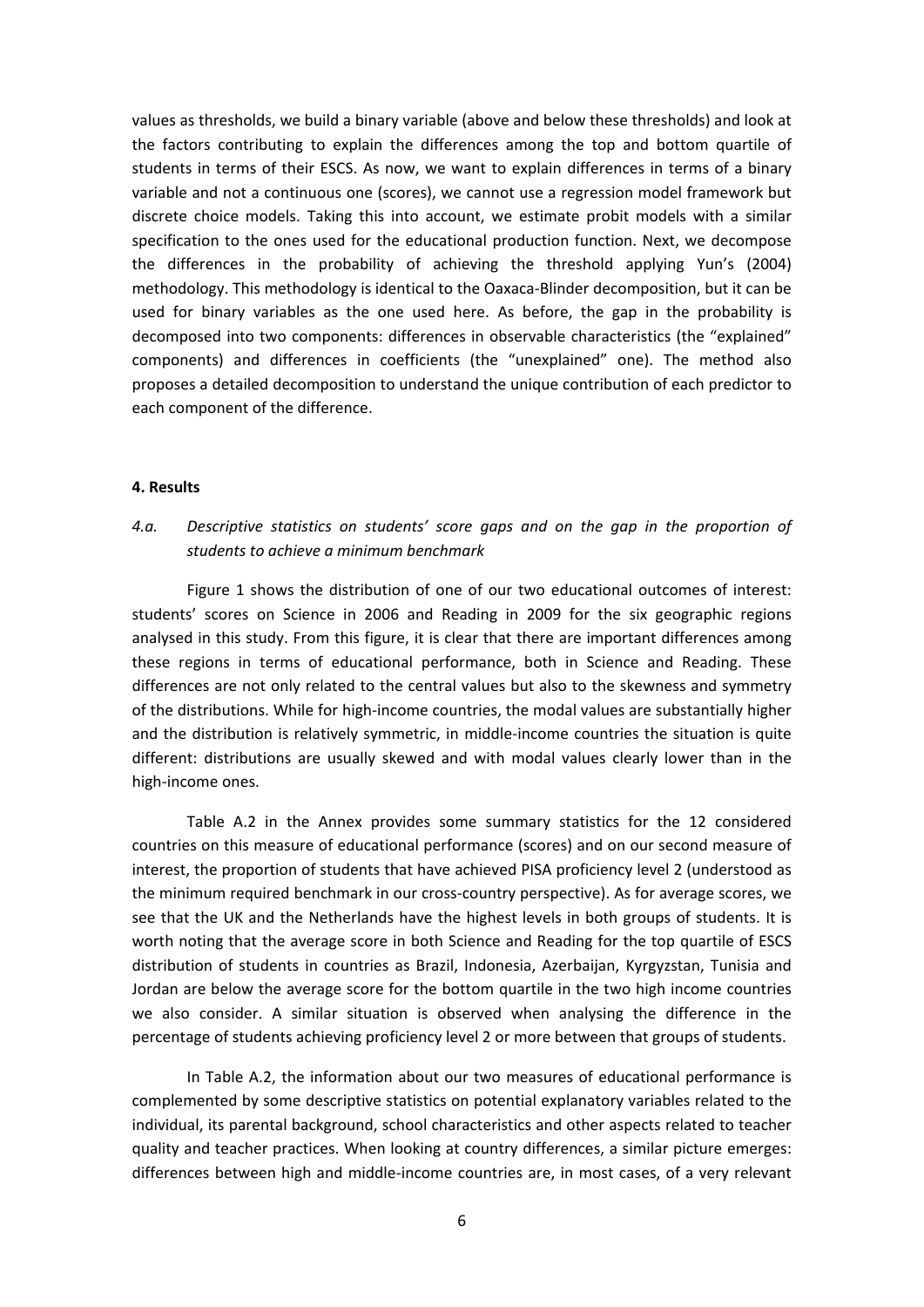magnitude. One clear conclusion from the literature that we have summarised earlier is that these differences are explained in a very important proportion by socio‐economic differences between families, so it is quite clear that we should control for these variables when looking at the potential effects of school and teacher characteristics. In order to do so, we have decided to focus on the potential explanatory factors of differences in educational outcomes between students in the top and bottom quartile according to the PISA index of Socio‐Economic Status (ESCS). This will allow us to assess if part of the difference which is usually associated to the socio-economic status could perhaps be explained by different teaching practices or teaching quality between the schools these different students attend.

Figure 2 depicts the differences in average score and in the percentage of students achieving proficiency level 2 or more between students at the top and the bottom of the ESCS distribution for the 12 considered countries. The size of the gap varies considerably between countries. For instance, in Azerbaijan the difference in the average score for Science in 2006 among the two groups is not statistically significant and in Indonesia is around 50 points, while in the Netherlands, Brazil or the United Kingdom the difference is above 90 points. In relative terms, the gap in scores for Science is above the 20% in a notable number of countries: Jordania, Kirgizstan, Turkey, Thailand, Brazil, Mexico, and the Great Britain. For Reading, differences between students are slightly lower but also quite heterogeneous among countries. The two countries with lower differences are (again) Azerbaijan and Indonesia and the countries with higher differences are Brazil, Great Britain and Kirgizstan, with differences above the 20%. If we focus on the gap in the share of students above the proficiency level 2 between top and bottom students according to ESCS, we can see that the difference in both Science and Reading is around 30 percentage points, although in Russia, the Great Britain or in the Netherlands it is clearly smaller. The countries where differences are higher are Brazil, Mexico, Thailand and Jordan. In the next sections, we try to identify which are the main explanatory factors of these differences.

#### *4.b. Factors explaining the gap in mean scores*

Table 1 shows the results of estimating by Ordinary Least Squares the educational production function for each of the 12 considered countries for Science in 2006 and Reading in 2009. These results have been obtained working with the full sample and the only intention to look at these results is to provide a quick look at the relevance of the different variables considered before we move to the analysis of the gap between top and bottom students in terms of ESCS.

Looking at the results for both subjects, a relatively similar picture emerges, but with some notable exceptions in relation to previous literature. Regarding individual variables, gender is relevant in most cases, but with an opposite sign depending on the chosen subject: girls clearly outperform boys in Reading but boys seem to be slightly better in Science. Age is positive and significant for some countries while immigration, the use of a different language or family types different to the nuclear model have a negative effect on educational outcomes. Finally, we find that students' motivation has a positive and significant effect in most countries. Moving to school characteristics, we find that rural schools have a negative and significant effect in some countries. The results for other usual controls such as private or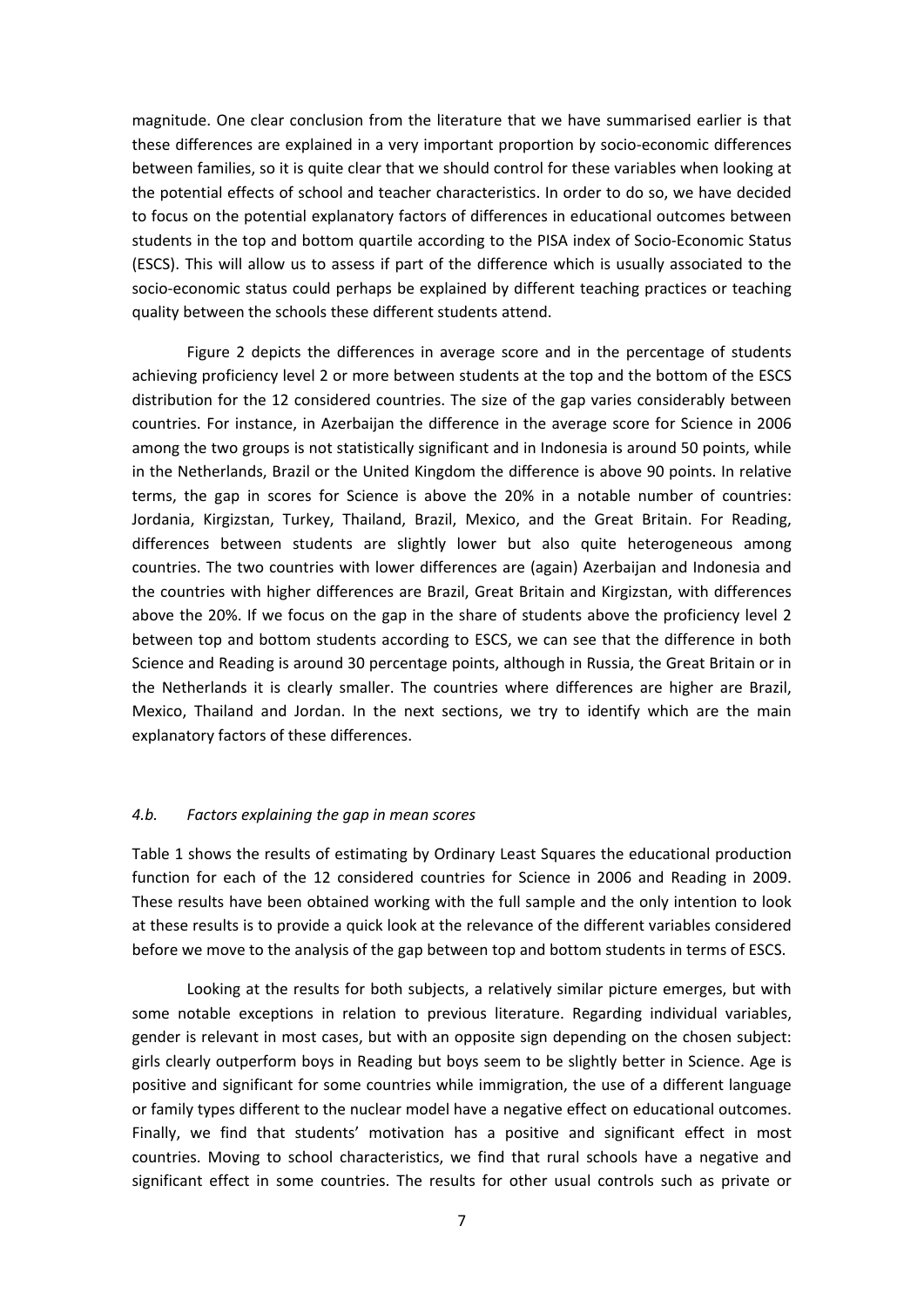public schools, the school size or the student ratio are not so clear. Our evidence shows no positive effects of the introduction of computers in schools connected or not to the internet. Regarding the rest of characteristics of the schools, no significant effect is found in nearly all cases. Separating students in terms of their abilities, extra activities or additional autonomy of the schools seem to be not relevant to explain students' educational outcomes in these countries. However, a different picture is found when we look at the last block of variables related to teacher practices and teacher quality. In particular, when looking at the results for Science in 2006, we found a positive effect of a higher interaction between students and teacher and those activities oriented to show the applicability of science in real life. However, more practices or more experiments do not seem to have positive effects. In fact, they seem to have a negative effect. A potential explanation is that in order to do these activities, perhaps the number of class hours dedicated to theory had to be lower. Moreover, PISA tests do not put too much emphasis of applications in relation to theory. The results for Reading in 2009 show that disciplinary climate has a positive and significant effect on educational outcomes in most countries. The effort of teachers in stimulating and motivating students in Reading lessons also has a positive and significant effect. However, results are not conclusive regarding teacher‐student relations on students' outcomes.

The results of the Oaxaca‐Blinder decomposition are shown in table 2 and figure 3. As we can see in the table, the characteristics between the two considered groups of students explain around half of the difference among them both in Science 2006 and Reading 2009 but results are quite heterogeneous among countries.

In particular, and in relation to Science 2006, in Tunisia, Azerbaijan, Kirgizstan, Turkey, Indonesia, Thailand, Brazil, Mexico and the Netherlands differences in characteristics account for more than half the raw difference in scores between students in the top and bottom parts of the distribution according to the ESCS. In Jordan, Russia and Great Britain, differences in characteristics are relevant, but only explain about one third of the observed difference. For Reading 2009, the share explained by differences in characteristics is lower, although for some countries such as Azerbaijan, Indonesia, Thailand, Brazil and Mexico the contribution is still above the 50%. As in nearly all cases, the sign of the explained component is negative, observed characteristics contribute to increase the gap in scores between both groups of students. This means that if students with lower ESCS were identical in the observed characteristics to the students with higher ESCS, a significant part of the observed gap in the scores will disappear.

When we decompose the "explained component" in terms of individual, school and teachers characteristics, we find that individual characteristics have lower explanatory power than school and teacher quality. School factors are the more relevant ones both for Science and Reading, but variables related to teacher quality seem to be more relevant for Science than for Reading. In table 3 we show the results of the detailed composition that permits us to identify most relevant factors behind the three groups of variables. Regarding individual variables, interest in science is the most influential variable for 2006 data. For instance, in the Netherlands and the Great Britain around ten points of the observed gap could be reduced if students at the bottom of the ESCS distribution had the same interest in Science than students at the upper quartile. For Jordan and Turkey the reduction will be around five points while for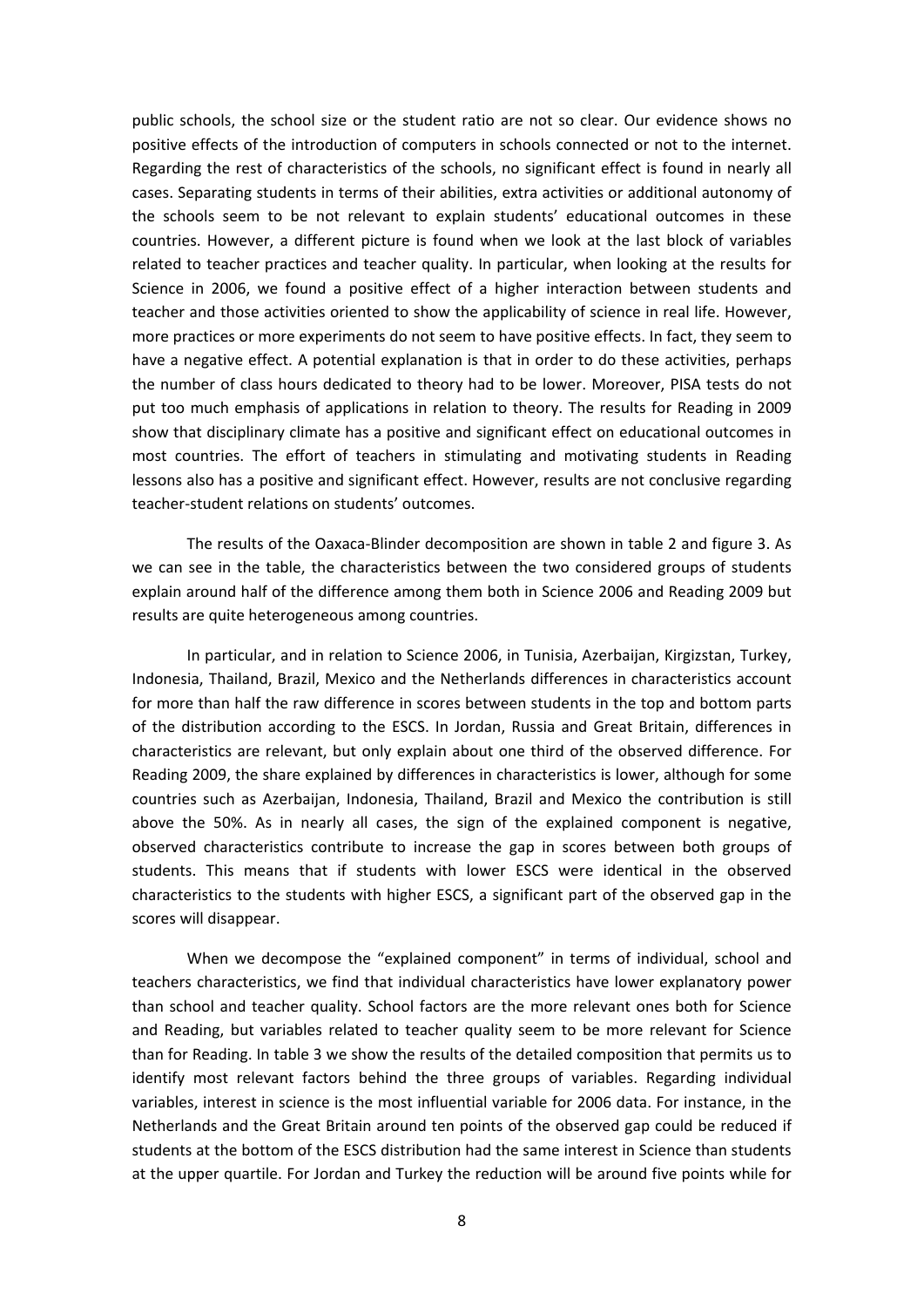Azerbaijan, Indonesia and Mexico will be lower (between one and two points). Moving to 2009 data, individual characteristics are less relevant to explain the gap in reading scores. The most influential variables are gender and the family type. Attitude at school is also relevant for some countries: the elimination of differences in attitude towards school between the two groups of students in Turkey and Mexico would reduce the gap in more than 2 points. Moving to school characteristics, the most relevant variables within this group are school size, school educational resources, activities to promote science and extracurricular activities. School size is clearly the most influential variable within this group, particularly for Reading scores in 2009. If differences in this variable between the two groups disappeared, the reduction of the gap will be around 10 points in Tunisia, Russia, Thailand and the Netherlands. Regarding variables related to teacher quality, the most relevant one when looking at Science scores in 2006 is teaching applications in Science while for Reading scores in 2009 it is stimulus to read. In both cases, if both group of students received the same stimulus from teachers, the gap will close in around 2 percentage points.

Last, it is worth mentioning that the rest of the gap, which is usually labelled as the "unexplained" part is associated to the different effect of the considered variables on the educational outcomes. The analysis of the detailed decomposition is not shown here but is available from the authors on request. The results from this analysis show that between 80% and 90% of the differential effect of the explanatory variables is associated to individual characteristics while school characteristics and teacher quality only have a minor role. This result is crucial as it shows that there are no differences on the "returns" to educational resources between students at the top and bottom of the ESCS distribution.

#### *4.c. Factors explaining the gap in the proportion of students to achieve minimum benchmark*

Table 4 shows the results of estimating a probit model to explain the probability of students to achieve a minimum benchmark in Science in 2006 and Reading in 2009. As in the previous section, these results have been obtained working with the full sample and the only intention to look at these results is to provide a quick look at the relevance of the different variables considered before we move to the analysis of the gap between top and bottom students in terms of achieving a minimum benchmark.

Results are very similar to the ones already explained for scores in Science and Reading. Regarding individual variables, gender is relevant in most cases, but with an opposite sign depending on the chosen subject: as before, girls clearly outperform boys in Reading but boys seem to be slightly better in Science. Age is positive and significant for some countries while immigration, the use of a different language or family types different to the nuclear model has a negative effect. Students' motivation also has a positive effect on the probability of students to achieve the minimum benchmark in both subjects. Moving to school characteristics, the evidence related to the relevance of some school characteristics and teacher practices is less ambiguous than in the OLS estimations for the score: the student to teacher ratio and being in a rural school have a negative and significant effect in most cases, whereas private schools and school size have mainly a positive effect. As for teacher quality variables, a higher interaction between students and teacher, activities oriented to show the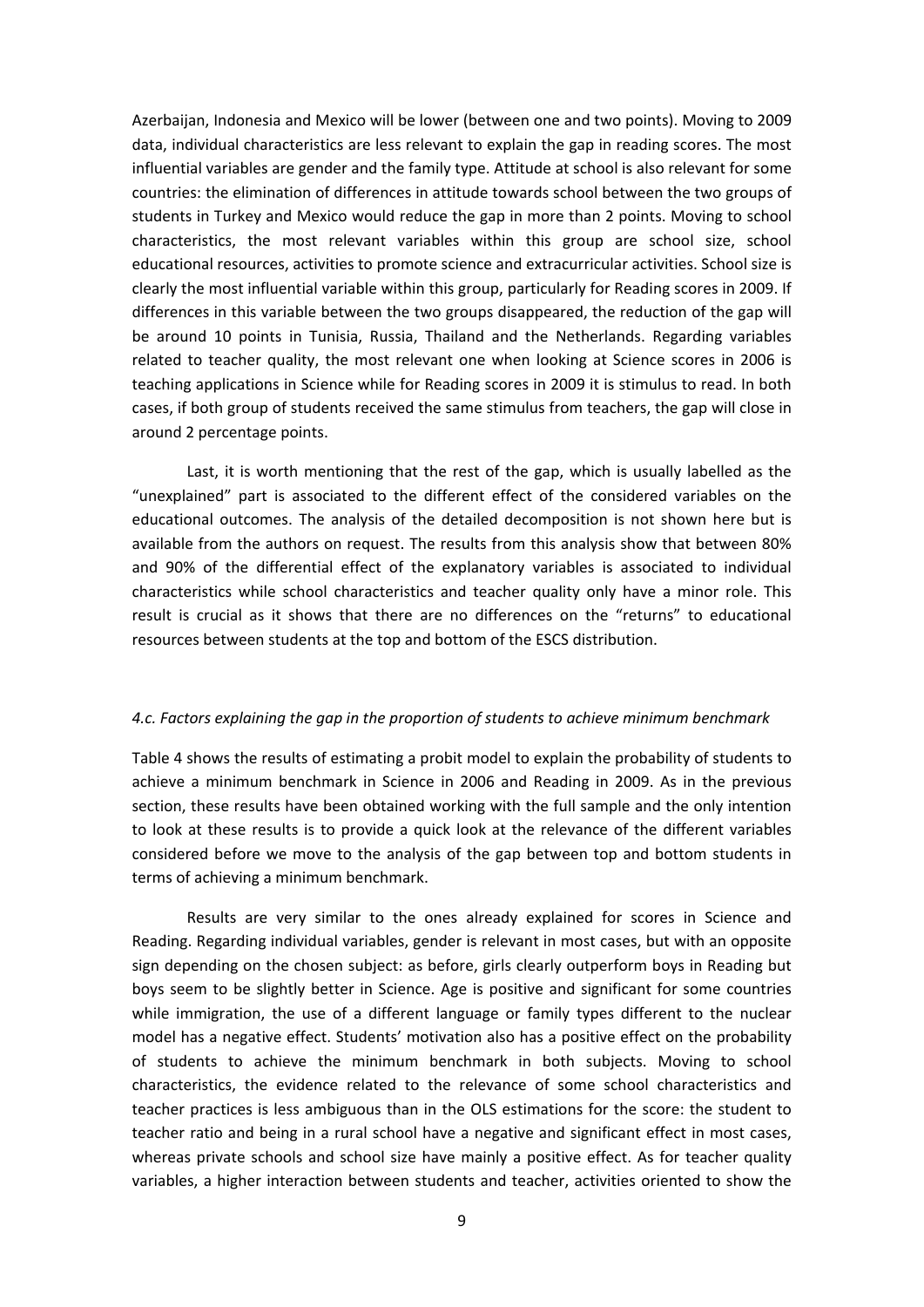applicability of science in real life, disciplinary climate and the effort of teachers in stimulating and motivating students in reading lessons have a positive and significant effect. However, a similar result is found in relation to more practices or more experiments, which do not seem to have positive effects.

The results of the Yun decomposition are shown in table 5. As we can see in the table, the characteristics between the two considered groups of students explain nearly all the difference among them in several countries. The contribution of observed characteristics is, however, lower than for scores although for some countries is still above the 60% of the gap. When looking at the contribution of individual, school and teacher quality characteristics, schools are again the most relevant factor although some variables related to teacher are also statistically significant. In particular, it is worth mentioning the frequency of scientific investigations in 2006 and stimulus to read in 2009, although their contribution to close the gap is below 1 percentage point in most countries.

#### **5. Final remarks**

Our objective was to analyse the role of teacher and school quality to explain differences in students' educational outcomes. With this aim, we have used applied decomposition methods for 10 middle income and 2 high income countries in order to identify the main factors behind differences in educational outcomes among students at the top and bottom distribution of socio‐economic characteristics. The obtained results have shown that school and teacher quality and better practices matter even in different institutional settings and using different measures of educational outcomes. Table 7 summarises our main results on the impact of the different explanatory variables. We have found that variables related to interest in Science, positive attitude at school, school size and better educational resources, more activities to promote science and extracurricular activities together with teaching applications in Science and a higher stimulus to read are factor that increase educational outcomes but also help to close the gap between more favoured and less favoured students in terms of socio‐economic characteristics. From a policy perspective, this evidence supports actions addressed at improving both factors, schools and teacher quality, in order to reduce cross‐country differences but also between students at the top and bottom distribution in terms of socio‐economic characteristics.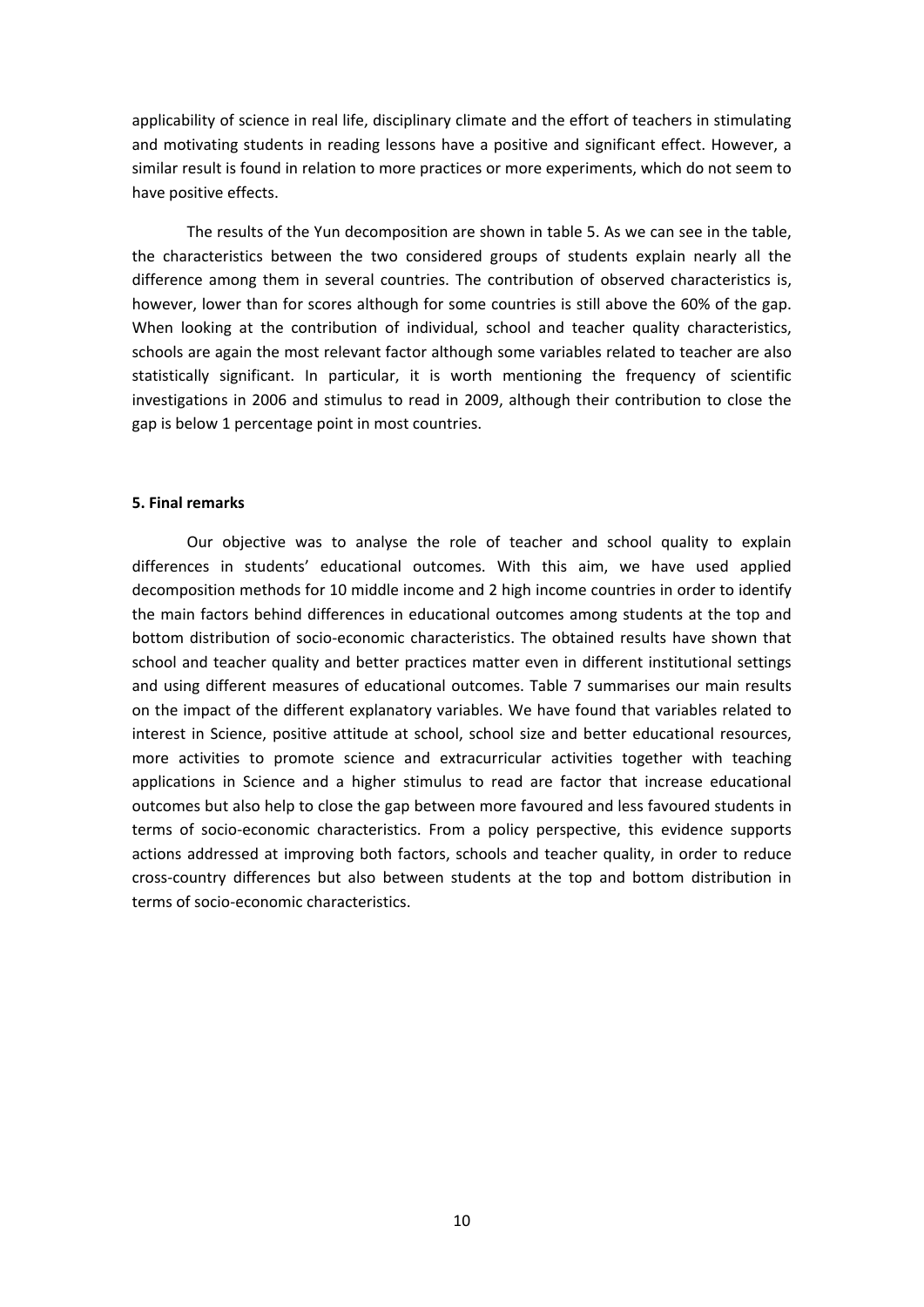#### **6. References**

Ammermueller, A., 2007a. Poor background or low returns? Why immigrant students in Germany perform so poorly in the programme for international student assessment. Education Economics 15(2), 215–230.

Ammermueller, A., 2007b. PISA: What makes the difference?: Explaining the gap in test scores between Finland and Germany. Empirical Economics 33 (2), 263‐287.

Arum, R., 2000. Schools and communities: Ecological and institutional dimensions. Annual Review of Sociology 26, 395–418.

Baird, K., 2012. Class in the classroom: The relationship between school resources and math performance among low socioeconomic status students in 19 rich countries. Education Economics 20(5), 484‐509.

Barnett, R. R., Glass, J. C., Snowdon, R. I., Stringer, K. S., 2002. Size, performance and effectiveness: cost-constrained measures of best-practice performance and secondary-school size. Education Economics 10 (3), 291‐311.

Blinder, A. S., 1973. Wage Discrimination: Reduced Form and Structural Variables. Journal of Human Resources 8, 436‐455.

Boarini, R., Lüdemann, E., 2009. The role of teacher compensation and selected accountability policies for learning outcomes: An empirical analysis for OECD countries. OECD Journal: Economic Studies, 211‐230

Burger, R., 2011. School effectiveness in Zambia: The origins of differences between rural and urban outcomes. Development Southern Africa 28 (2), 157‐176.

Chiswick, B. R., DebBurman, N., 2004. Educational attainment: analysis by immigrant generation. Economics of Education Review 23, 361‐379.

Coleman, J. S., Hoffer, T., 1987. Public and private high schools. The impact of communities. New York: Basic Books.

Coleman, J. S., Campbell, J. S., Campbell, E. Q., Hobson, C. J., McPartland, J., Mood, A. M., Weinfeld, F. D., York, R. L., 1966. Equality of Educational Opportunity. Washington, D.C.: US Department of Health, Education, and Welfare, US Government Printing Office.

Dolton, P., Marcenaro‐Gutierrez, O.D., 2011, If you pay peanuts do you get monkeys? A cross‐ country analysis of teacher pay and pupil performance, Economic Policy, 26 (65), 5‐55.

Entorf, H., Lauk, M., 2008. Peer effects, social multipliers and migrants at school: An international comparison. Journal of Ethnic and Migration Studies 34(4), 633–654.

Entorf, H., Minoiu, N., 2005. What a difference immigration policy makes: A comparison of PISA scores in Europe and traditional countries of immigration. German Economic Review 3, 355–376.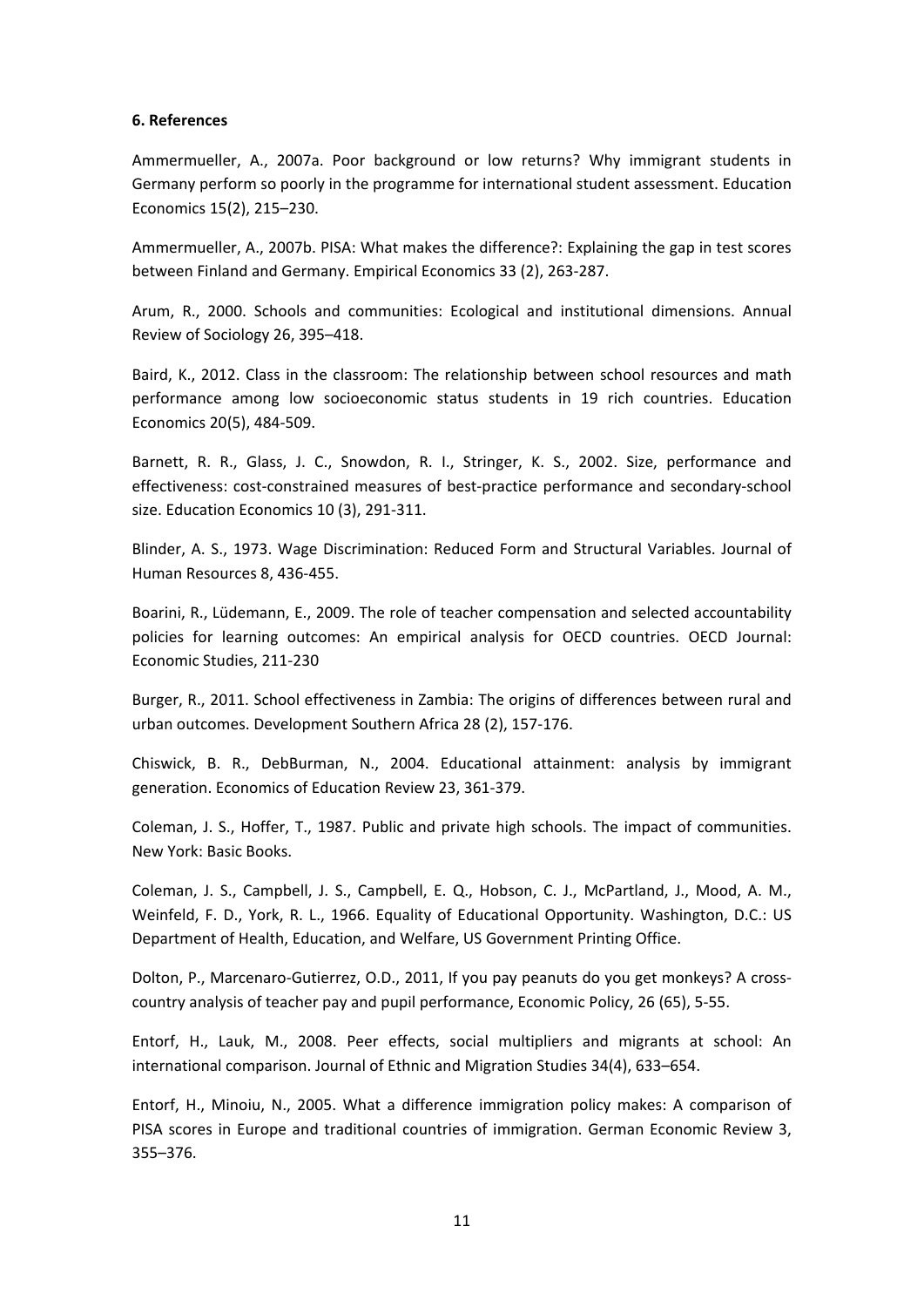Escardibul, J‐O. and Calero, J. (2012), "Dos factores de calidad en el sistema educativo: profesorado y autonomía de los centros. Estado actual de la investigación", Communication to the XXI AEDE conference, Porto, Portugal.

Fay, R. E., 1989. Theoretical application of weighting for variance calculation. Proceedings of the Section on Survey Research Methods of the American Statistical Association, 212‐217.

Feinstein, L., Symons, J., 1999. Attainment in secondary education. Oxford Economic Papers 51, 300‐321.

Fertig, M., 2003. Who's to Blame? The Determinants of German Students'Achievement in the PISA 2000 Study, IZA Discussion Paper Series 739.

Häkkinen, I., Kirjavainen, T., Uusitalo, R., 2003. School resources and student achievement revisited: new evidence from panel data. Economics of Education Review 22, 329‐335.

Hanushek, E. A., 1986. The economics of schooling. Journal of Economic Literature 24, 1141‐ 1177.

Hanushek, E. A., 2003. The failure of input based schooling policies. The Economic Journal 113, 64‐98.

Hanushek, E. A., Luque, J. A., 2003. Efficiency and equity in schools around the world. Economics of Education Review 22, 481‐502.

Hanushek, E. A., Kain, J. F., Markman, J. M., Rivkin, S. G., 2003. Does peer ability affect student achievement?. Journal of Applied Econometrics 18, 527‐544.

Hanushek, E. A., Woessmann, L., 2011a, How much do educational outcomes matter in OECD countries?, Economic Policy 26 (67) , 427‐491.

Hanushek, E. A., Woessmann, L., 2011b, The Economics of International Differences in Educational Achievement, in Handbook of the Economics of Education, vol. 3, 89‐200.

Haveman, R., Wolfe, B., 1995. The determinants of children's attainment: A review of methods and findings. Journal of Economics Literature 33(4), 1829–1878

Krueger, A. B., 2003. Economics considerations and class size. Economic Journal 113, 34‐63.

Lee, J‐S, 2012. The effects of the teacher–student relationship and academic press on student engagement and academic performance, International Journal of Educational Research, 53, 330‐340.

Meunier, M., 2011. Immigration and student achievement: Evidence from Switzerland. Economics of Education Review 30 (1), 16‐38.

Mislevy, R. J., Sheehan, K. M., 1987. Marginal estimation procedures. In: Beaton, A.E., Editor, 1987. The NAEP 1983‐84 technical report, National Assessment of Educational Progress, Educational Testing Service, Princeton, 293‐360.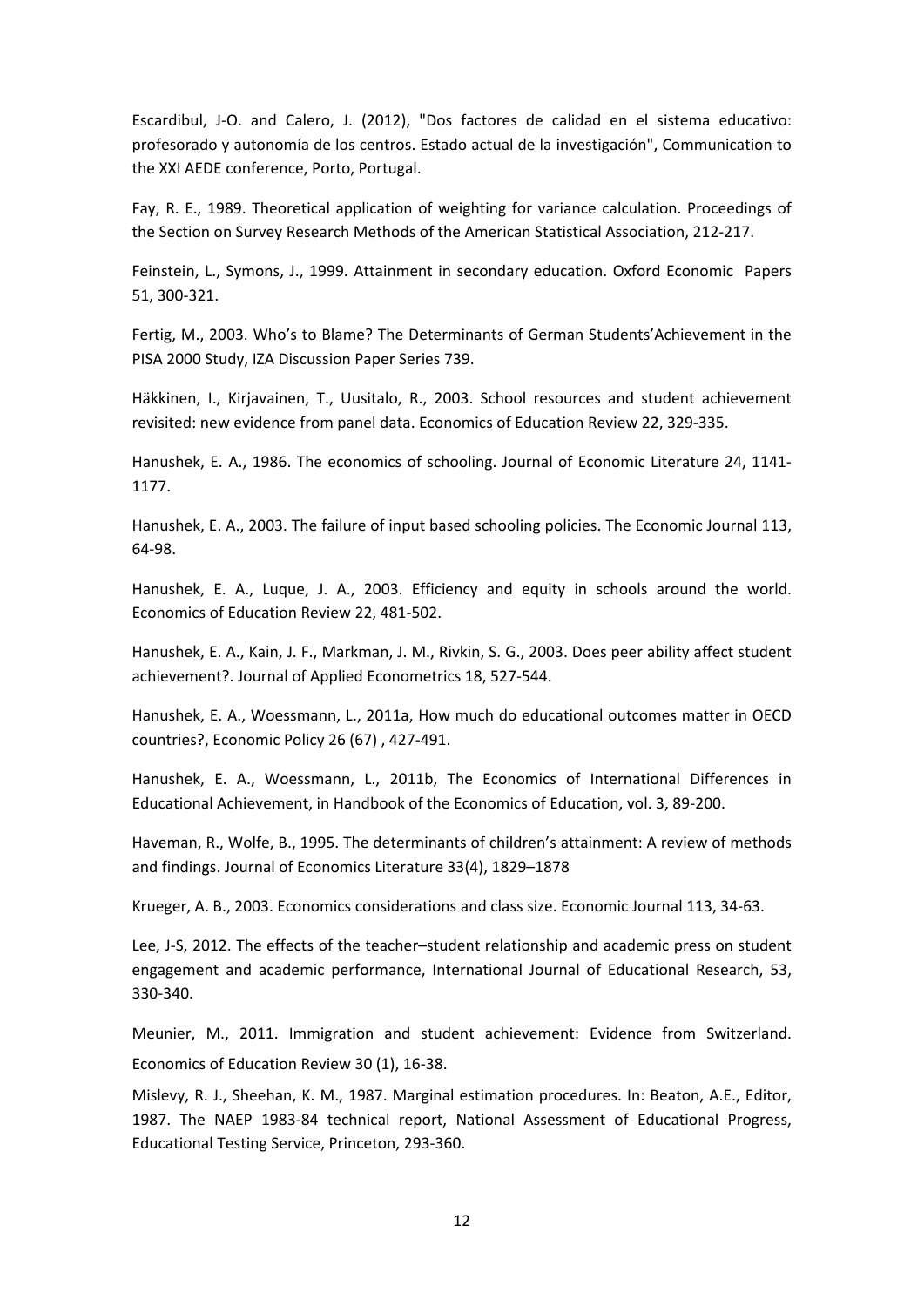Mislevy, R. J., Sheehan, K. M., 1989. Information matrices in latent‐variable models. Journal of Educational Statistics 14, 335‐350.

Noell, J., 1982. Public and Catholic schools: A re-analysis of public and private schools. Sociology of Education 55, 123‐132.

Oaxaca, R., 1973. Male‐Female Wage Differentials in Urban Labor Markets. International Economic Review 14 (3), 139‐148.

OECD., 2009. Technical report 2006. OECD, Paris.

Opdenakker, M. C., Van Damme, J., 2006. Differences between secondary schools: A study about school context, group composition, school practice, and school effects with special attention to public and Catholic schools and types of schools. School Effectiveness and School Improvement 17(1), 87‐117.

Ramos, R., Duque, J. C., Nieto, S. (2012), Decomposing the Rural‐Urban Differential in Student Achievement in Colombia Using PISA Microdata, IZA DP 6515.

Rivkin, S. G., Hanushek, E. A., Kain, J. F., 2005. Teachers, Schools and Academic Achievement. Econometrica 73(2), 417‐458.

Rubin, D. B., 1987. Multiple imputation for nonresponse in surveys, New York, Wiley.

Sander, W., 1996. Catholic grade schools and academic achievement. The Journal of Human Resources 31 (3), 540‐548.

Somers, M. A., McEwan, P. J., Willms, J. D., 2004. How effective are private schools in Latin America?. Comparative Education Review 48(1), 48–69.

Smith, J., Naylor, R. A., 2005. Schooling effects on subsequent university performance: evidence for the UK university population. Economics of Education Review 24, 549‐562.

Stevans, L. K., Sessions, D. N., 2000. Private/public school choice and student performance revisited. Education Economics 8 (2), 169‐184.

Vandernberghe, V., Robin, S., 2004. Evaluating the effectiveness of private education across countries: A comparison of methods. Labor Economics 11(4), 487‐506.

Woßmann, L., 2003. Schooling resources, educational institutions and student performance: the international evidence. Oxford Bulletin of Economics and Statistics 65 (2), 117‐170.

Woessmann, L., 2011. Cross‐country evidence on teacher performance pay. Economics of Education Review, 30 (3), 404‐418.

Yun, M., 2004. Decomposing differences in the first moment. Economics Letters 82(2), 275‐ 280.

Zhang, L., Lee, K.A., 2011. Decomposing achievement gaps among OECD countries. Asia Pacific Education Review 12 (3), 463‐474.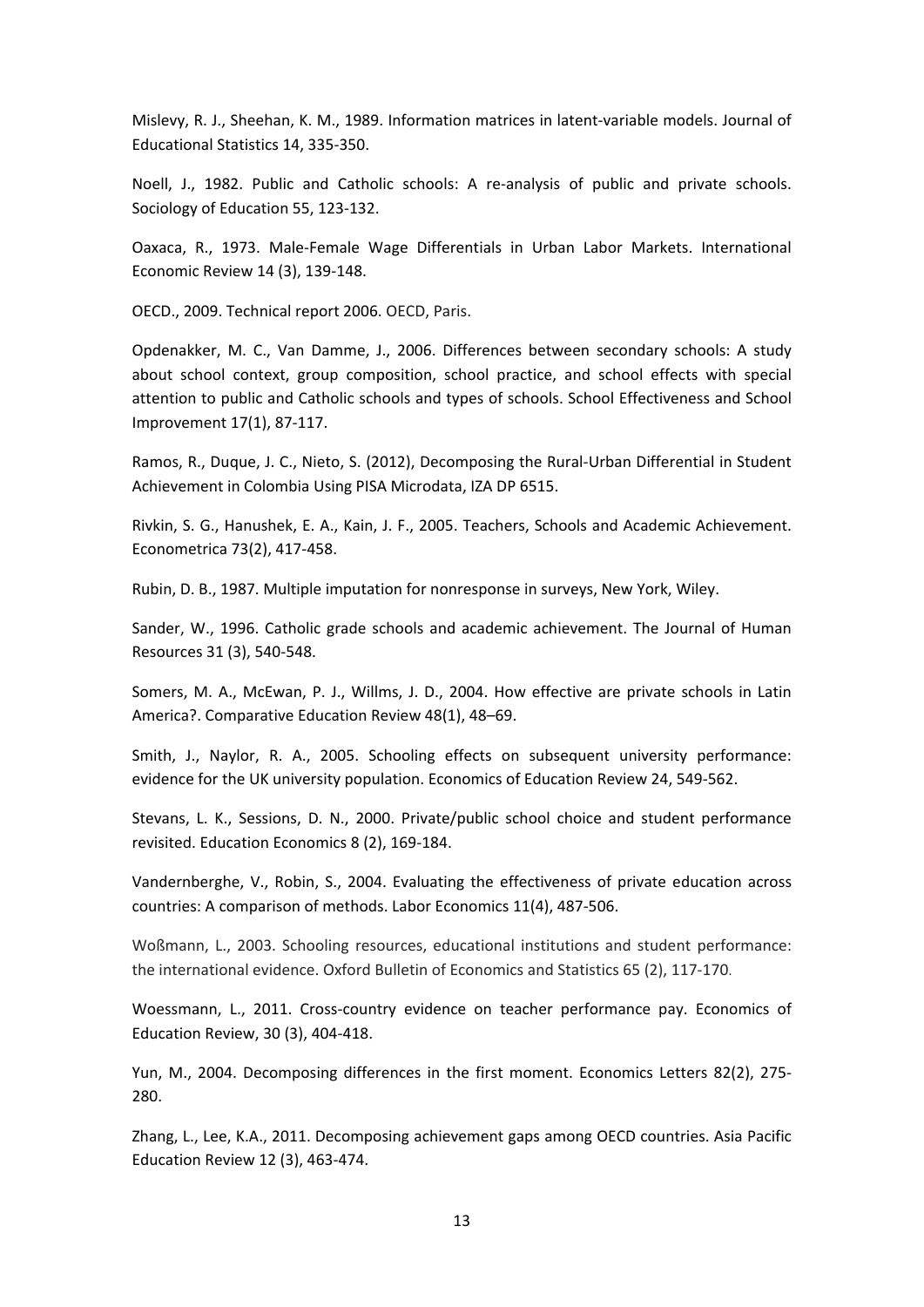#### **7. Tables and figures**



#### **Figure 1. Distribution of students' scores in Science in 2006 and Reading in 2009**



Distribution of students' scores in Science in 2006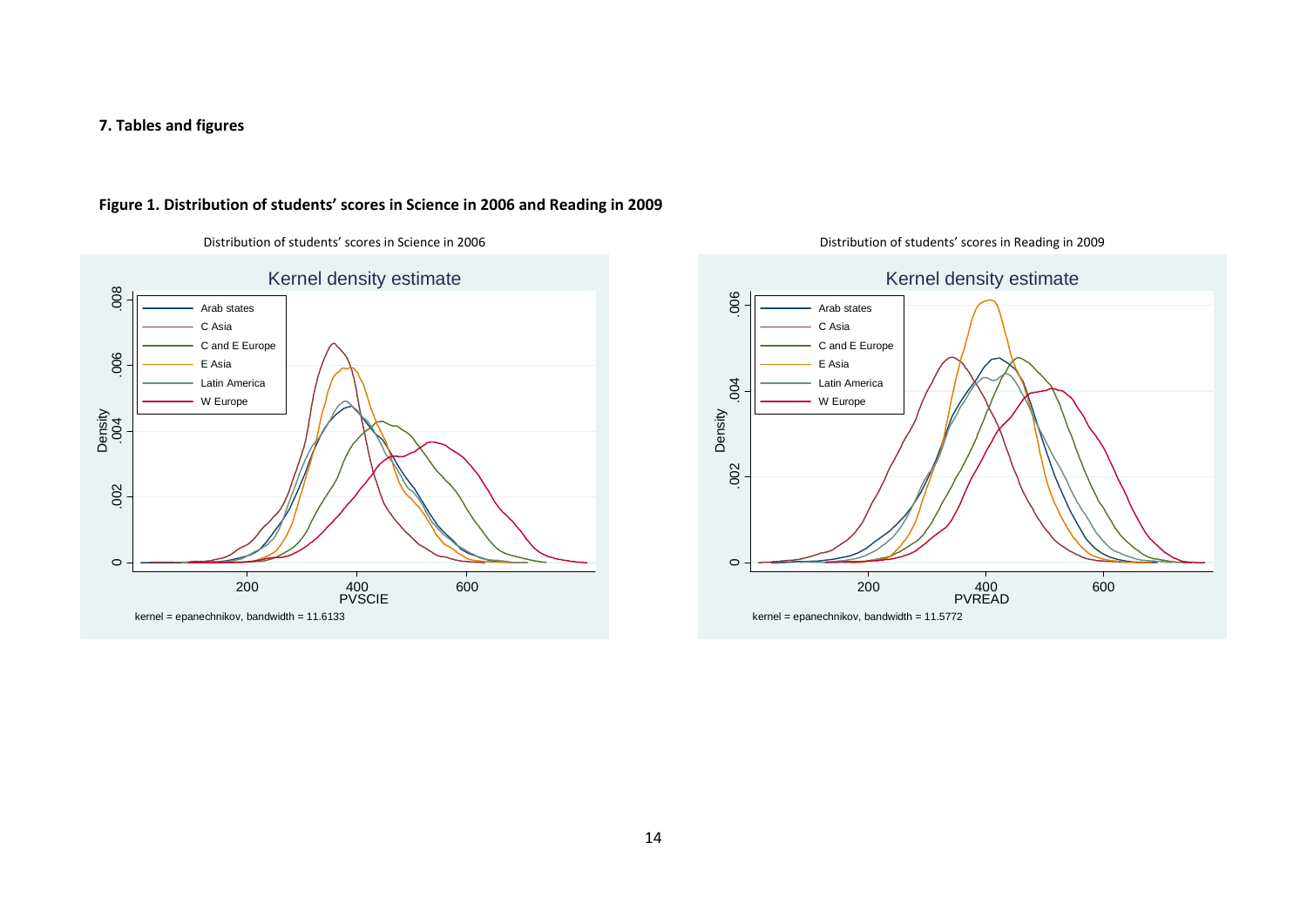

Figure 2. Differences in educational outcomes in Science in 2006 and Reading in 2009 between high ESCS (q75) and low ESCS (q25) students

Difference between high ESCS (q75) and low ESCS (q25) students in the percentage of students achieving proficiency level 2 or more in Science in 2006





Difference between high ESCS (q75) and low ESCS (q25) students in the percentage of students achieving proficiency level 2 or more in Reading in 2009

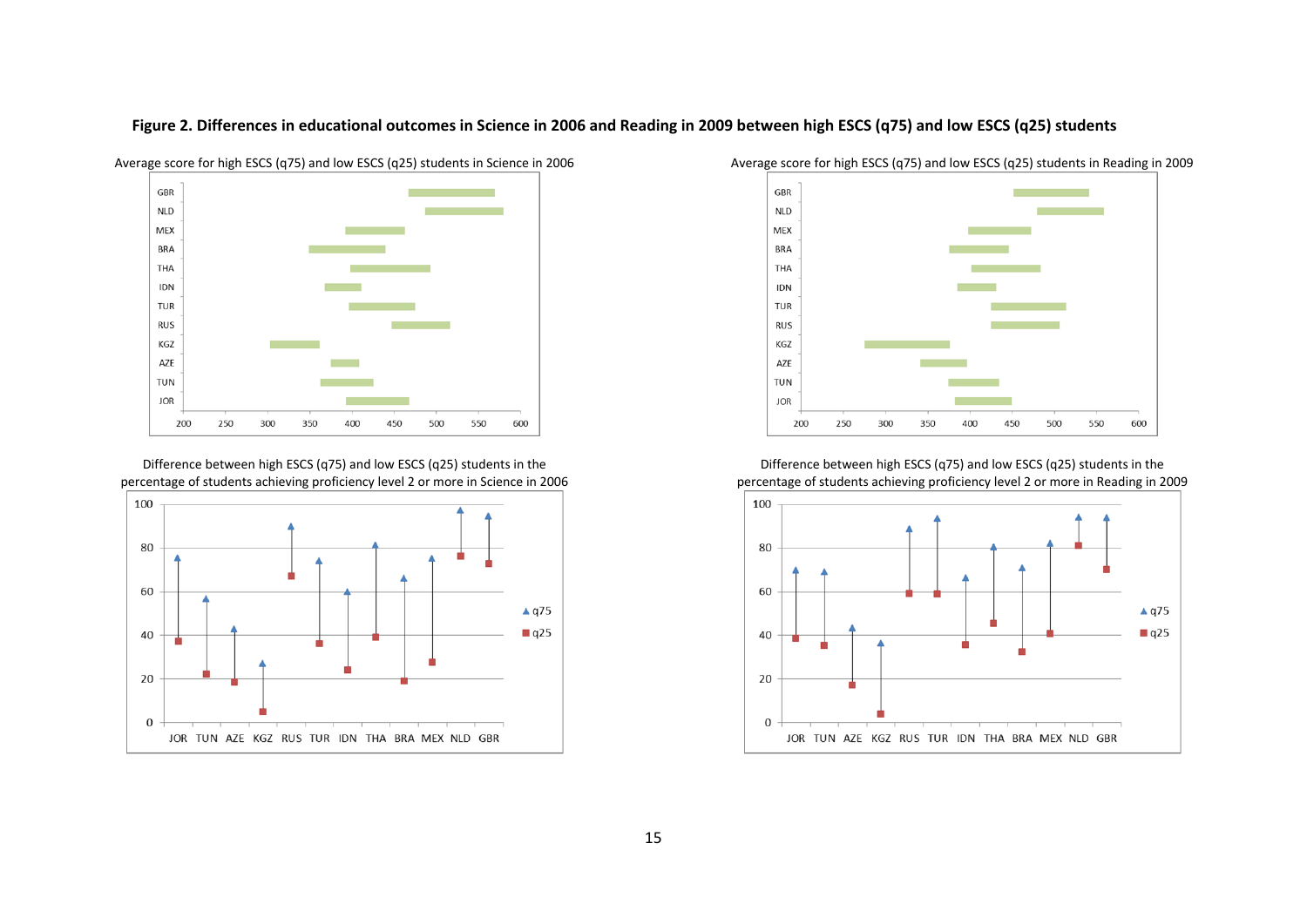

Figure 3: Decomposition of explained component between high ESCS (q75) and low ESCS (q25) students in scores for Science in 2006 and Reading in 2009

Yun decomposition of explained component in Science in 2006



Daxaca decomposition of explained component in Reading in 2009



Yun decomposition of explained component in Reading in 2009



\*Note: The Netherlands is not included in this figure because the difference between both groups of students is not statistically significant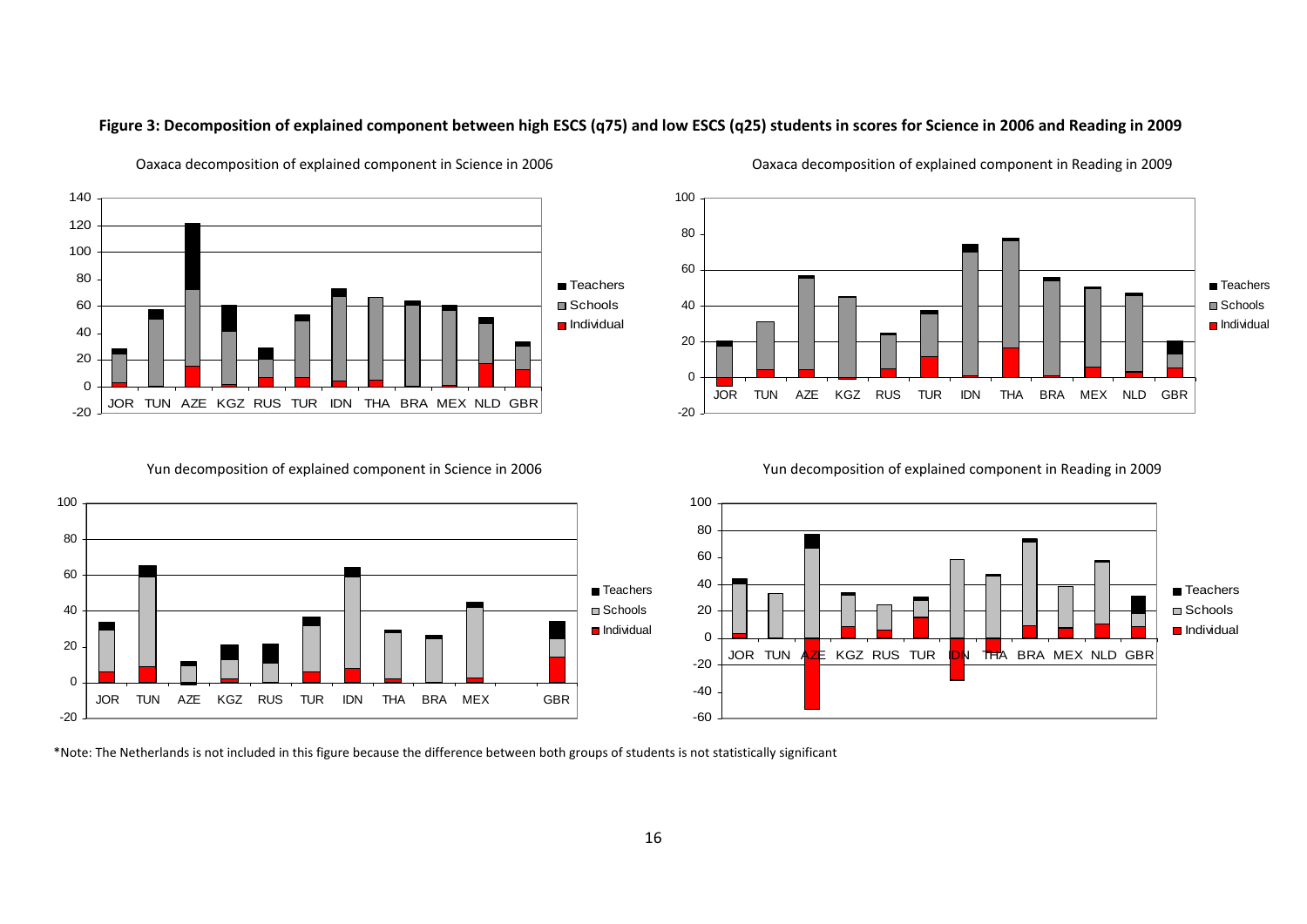| Science 2006         | <b>JOR</b>  | <b>TUN</b>  | <b>AZE</b>  | KGZ         | <b>RUS</b>  | <b>TUR</b>  | <b>IDN</b>  | <b>THA</b>  | <b>BRA</b>  | <b>MEX</b>  | <b>NLD</b>  | <b>GBR</b>  |
|----------------------|-------------|-------------|-------------|-------------|-------------|-------------|-------------|-------------|-------------|-------------|-------------|-------------|
| Female               | $18.42***$  | $-6.598**$  | 2.61        | $-3.656$    | $-11.53***$ | 5.091       | $-13.02***$ | $5.633*$    | $-15.21***$ | $-12.00***$ | $-12.34***$ | $-9.052***$ |
| Age                  | 5.366       | $-2.618$    | $11.07***$  | $9.627*$    | $15.12***$  | $13.12***$  | 2.897       | 19.94***    | $15.53***$  | 0.82        | $30.91***$  | $12.34**$   |
| Immig1               | 6.633       | $-39.90**$  | $-4.918$    | 11.25       | $-14.41*$   | 17.09       | $-81.86***$ | $50.49*$    | $-77.23***$ | $-59.84***$ | $-31.43**$  | $-20.15*$   |
| Immig2               | 9.384**     | $-22.11*$   | $-8.768$    | $31.40**$   | $-13.45**$  | 11.18       | $-79.50***$ | $-79.06***$ | $-27.57***$ | $-42.50***$ | $-48.39***$ | $-21.35***$ |
| Language             | 2.164       | -6.766      | $-1.88$     | $-18.34$    | $-51.92***$ | $-11.27$    | $-14.16*$   | $-23.49**$  | 15.77       | 25.73       | $-26.11***$ | $-19.38*$   |
| Intscie              | 17.96***    | 13.98***    | $7.476***$  | 1.558       | $12.99***$  | $16.22***$  | $15.07***$  | $17.32***$  | $5.505***$  | $8.084***$  | 22.64***    | 29.72***    |
| rural                | $-14.20**$  | $-17.55**$  | 6.262       | $-38.72***$ | $-28.38***$ | $-19.83$    | $-5.892$    | $-22.94***$ | 6.171       | $-17.94***$ | 2.596       | $15.47***$  |
| Private              | 46.22***    | $-211.6***$ | 78.00*      | 55.10*      | 0           | 14.14       | $-3.145$    | $-15.46*$   | 62.43***    | 6.715       | $-3.877$    | 56.41***    |
| Schsize              | $0.0229**$  | $0.0282***$ | $-0.000803$ | 0.00481     | $0.0265***$ | $-0.00505$  | $0.0528***$ | $0.0142***$ | $0.0101**$  | $0.00977**$ | $0.0163**$  | $0.0169***$ |
| Stratio              | $-1.103$    | $-2.01$     | $-0.183$    | 1.397       | $-2.888***$ | 0.0596      | $-1.069**$  | $-2.374***$ | $-0.440***$ | $-0.328**$  | $3.109**$   | 1.066       |
| iratcomp             | 51.13       | $2.699***$  | $-134.1$    | $-94.5$     | $-50.11$    | $-243.5**$  | 129.7       | 42.28       | 47.53       | 65.28**     | $-211.1***$ | $-36.94*$   |
| compweb              | $-0.872$    | 5.373       | $-20.36$    | $133.6*$    | $17.37**$   | 35.00***    | 24.88       | 3.76        | $14.60**$   | $14.41**$   | 4.557       | 5.565       |
| grouped1             | $-10.13$    | $-3.995$    | 25.29       | 2.022       | $-6.782$    | $-4.515$    | $-15.41**$  | $-7.994$    | $-13.09**$  | $-8.822*$   | $-26.68***$ | $-30.72$    |
| grouped <sub>2</sub> | $-12.17$    | $-26.04*$   | 22.23       | $11.77*$    | $-9.617$    | $-11.71$    | $-16.53$    | $-9.933$    | $-2.027$    | $-5.01$     | $-26.10***$ | 12.71       |
| scmatedu             | $4.224*$    | $-5.977$    | $-0.948$    | 0.646       | $6.214*$    | 3.346       | 2.139       | $9.183***$  | $11.69***$  | $4.065**$   | $7.360**$   | 2.684       |
| sciprom              | 1.864       | $4.474*$    | 7.064       | 4.133       | 1.358       | $12.17***$  | $10.42***$  | 7.031       | 6.957       | $10.39***$  | $12.14**$   | $-0.548$    |
| respcurr             | $-7.840*$   | $-12.11$    | $-3.051$    | 1.052       | $-2.706$    | $-0.669$    | $-1.355$    | 5.314       | 4.666       | 5.94        | $-1.871$    | $-6.027*$   |
| Respres              | $-0.814$    | 60.14***    | 10.7        | $-1.116$    | 3.127       | 35.37       | 3.935       | $-1.945$    | 5.213       | 12.37***    | 0.219       | 2.813       |
| selec1               | 4.732       | 4.84        | 14.07       | $-11.37$    | $-2.209$    | $-2.162$    | 4.052       | $-2.388$    | $-4.297$    | 7.423       | 43.29**     | 1.345       |
| selec2               | 13.61**     | 13.44       | $-13.33$    | 5.051       | $-10.03$    | $-5.408$    | 11.88       | 6.661       | 49.18*      | 25.49***    | 58.03***    | 16.1        |
| selec3               | 22.35**     | 2.386       | $35.79**$   | $-30.53**$  | $-4.081$    | 76.04***    | 8.386       | $-8.187$    | 33.64**     | 17.95***    | 68.90***    | 74.83***    |
| scintact             | 2.641       | $-0.236$    | $8.321***$  | $6.493**$   | 1.013       | $8.759***$  | $8.415***$  | $-7.054***$ | $4.345*$    | $3.714***$  | $-17.09***$ | $-4.099*$   |
| scapply              | 13.88***    | $9.942***$  | $9.383***$  | $4.697**$   | $15.28***$  | $7.653***$  | $-2.255$    | $11.39***$  | 7.835***    | $10.26***$  | 19.91***    | $9.468***$  |
| schands              | $-15.87***$ | $-5.678***$ | $-9.693***$ | $-10.25***$ | $-8.150***$ | $-10.39***$ | $-2.307$    | 1.247       | $-9.497***$ | $-2.602*$   | $-1.232$    | $4.740*$    |
| scinvest             | $-17.59***$ | $-17.43***$ | $-16.11***$ | $-20.79***$ | $-24.58***$ | $-16.14***$ | $-15.94***$ | $-11.05***$ | $-16.90***$ | $-20.11***$ | $-16.07***$ | $-26.25***$ |
| Constant             | $326.2***$  | 443.8***    | 193.2 ***   | $211.4**$   | $301.0***$  | 240.9***    | 350.8***    | 135.6*      | $156.4**$   | 419.3***    | $-7.521$    | $277.7***$  |

Table 1. OLS estimates of the educational production function for scores in Science for the PISA 2006 dataset and Reading for the PISA 2009 datasets (1/2)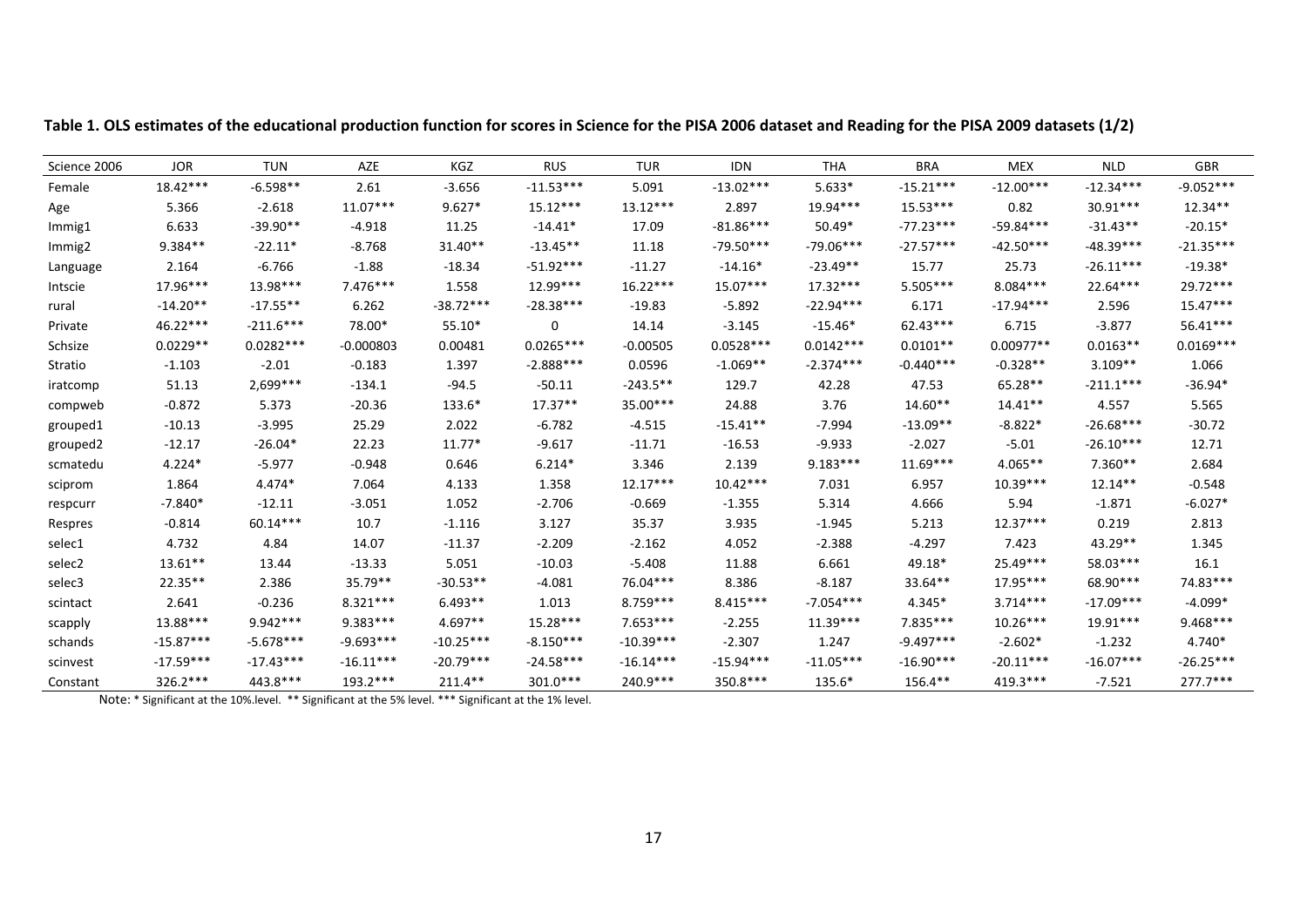| Reading 2009 | <b>JOR</b>  | <b>TUN</b>  | AZE         | KGZ         | <b>RUS</b>  | <b>TUR</b>   | <b>IDN</b>  | <b>THA</b>  | <b>BRA</b>  | <b>MEX</b>  | <b>NLD</b>  | <b>GBR</b>  |
|--------------|-------------|-------------|-------------|-------------|-------------|--------------|-------------|-------------|-------------|-------------|-------------|-------------|
| Female       | 36.28***    | 23.46***    | $19.15***$  | 43.30***    | $33.25***$  | $27.75***$   | 32.02***    | $27.42***$  | $20.44***$  | $14.63***$  | $18.82***$  | $21.65***$  |
| age          | $-0.117$    | 6.873       | 4.524       | 1.260       | $17.33***$  | 5.425        | 2.818       | $7.063*$    | $13.42**$   | 4.013       | 8.917       | $15.05***$  |
| immig1       | $-7.571$    | $-56.34$    | $-10.44$    | $-1.097$    | $-11.89*$   | 0.900        | $-68.25***$ | $\Omega$    | $-101.5***$ | $-59.53***$ | $-30.11***$ | $-15.24$    |
| immig2       | 7.327       | $-52.40*$   | $-6.894$    | 53.82***    | $-13.08**$  | 0.862        | 0           | 0           | $-67.33**$  | $-60.79***$ | $-32.65***$ | 3.276       |
| family1      | $-26.13***$ | $-13.49*$   | $-6.565$    | 5.709       | $-5.395*$   | $-3.729$     | $-15.41***$ | $-9.554***$ | $-8.058**$  | $-8.834***$ | $-8.742*$   | $-11.99***$ |
| family2      | $-41.40***$ | $-49.01***$ | $-34.23***$ | $-10.55**$  | $-27.52***$ | $-40.10***$  | $-23.39***$ | $-26.06***$ | $-43.22***$ | $-24.34***$ | $-34.77**$  | $-73.29***$ |
| language     | $-25.28**$  | $-0.779$    | 18.88***    | $13.69**$   | $-36.06***$ | $-28.51***$  | 1.049       | $-4.800$    | $-5.407$    | $-30.91***$ | $-15.62*$   | $-39.21***$ |
| atschl       | $9.293***$  | $8.226***$  | $9.731***$  | $13.87***$  | $3.731*$    | $-5.749***$  | $10.06***$  | 9.788***    | 0.831       | $16.29***$  | $5.038**$   | 4.969***    |
| rural        | $-12.18$    | $-19.68*$   | $-7.360$    | $-39.12***$ | $-18.87***$ | $-34.40***$  | $-10.02*$   | $-13.95***$ | $-6.093$    | $-20.05***$ | $-23.26***$ | 9.006       |
| private      | $22.36**$   | $-105.4$    | 48.21       | $70.51**$   | $-18.25$    | $231.6***$   | 4.025       | $-13.70*$   | 71.02***    | $18.65**$   | $-8.104$    | 56.84***    |
| schsize      | $0.0234**$  | $0.0644***$ | $0.0249**$  | $0.0295*$   | $0.0556***$ | $-0.0181***$ | $0.0244**$  | $0.0147***$ | 0.00567     | 0.00858 *** | $0.0390***$ | $0.0136*$   |
| stratio      | $-1.498*$   | $-9.518***$ | $-0.167$    | 0.525       | $-2.584***$ | $-1.138***$  | $-0.419$    | $-1.284***$ | $-0.512***$ | $-0.0382$   | 2.899*      | $2.119*$    |
| iratcomp     | $-5.913$    | 70.23       | 28.65       | 48.83*      | 16.19       | $-56.52***$  | 22.06       | 12.47       | $-5.262$    | $-1.170$    | $-1.283$    | $-1.022$    |
| compweb      | $-0.834$    | 27.79**     | 16.01       | $-12.81$    | 3.784       | $-17.25$     | 29.74***    | $-5.849$    | 8.660       | 4.288       | $-82.56$    | 12.12       |
| grouped1     | $-1.864$    | 9.666       | $-23.02$    | 19.64*      | $-12.53**$  | $-4.033$     | $-17.63**$  | $21.71***$  | $-12.56*$   | $-9.781$    | $-17.06$    | $-48.18***$ |
| grouped2     | $-7.716$    | 10.82       | $-17.20$    | 7.429       | 1.166       | 0.0288       | $-0.969$    | $14.30***$  | 5.046       | $-0.741$    | $-36.37***$ | $-49.15***$ |
| scmatedu     | $-0.375$    | $-2.723$    | 0.830       | 9.229       | 5.145       | 2.703        | 5.368*      | 4.301       | 3.125       | $8.131***$  | $-7.766$    | $-0.334$    |
| excuract     | $8.637***$  | $-4.222$    | $-0.760$    | 2.895       | $-3.329$    | $9.748**$    | $6.093***$  | 2.910       | $7.354**$   | 4.857**     | 28.78***    | 1.071       |
| Idrshp       | 0.515       | $-4.401$    | $-1.358$    | 0.250       | 1.939       | $-1.820$     | $-3.031$    | 4.228*      | 3.213       | $-3.172$    | $-8.701$    | 1.273       |
| respcurr     | $-8.619$    | 29.56       | 0.493       | $-2.758$    | $-0.986$    | 4.465        | 2.725       | 4.857*      | 0.611       | 4.205       | 17.68***    | 1.561       |
| respres      | $-3.145$    | 2.883       | $-1.157$    | 1.651       | $-2.821$    | $-83.18*$    | $-3.409$    | $-4.836*$   | 8.408       | 3.765       | $-5.292$    | $-1.410$    |
| selec1       | $-3.143$    | 1.013       | 7.768       | $-1.529$    | 10.17       | 6.756        | 16.36*      | 1.981       | 9.282       | $-1.327$    | 19.33       | $-11.93$    |
| selec2       | 13.27       | 16.79       | 2.631       | $-12.27$    | 15.84**     | 29.65***     | 6.073       | 6.323       | 10.87       | $18.43***$  | $31.37*$    | 11.97       |
| studrel      | $4.044***$  | 1.215       | $-4.885***$ | $-3.467$    | 8.864 ***   | $3.269***$   | $-5.653***$ | $-2.168$    | $3.669**$   | $-2.648***$ | 0.270       | $8.570***$  |
| disclima     | $5.339***$  | $-0.0125$   | $10.36***$  | $12.19***$  | $5.402***$  | $7.702***$   | 1.938       | $5.029***$  | $7.616***$  | $4.283***$  | 1.269       | $11.09***$  |
| stim1        | 19.94***    | $11.38***$  | 5.468       | $-1.731$    | $21.14***$  | $22.73***$   | $-2.318$    | $14.24***$  | $5.679*$    | $12.17***$  | $-4.147$    | $23.18***$  |
| motiv7       | 3.234       | 0.608       | 15.84***    | 4.241       | $9.023*$    | 0.473        | 15.70***    | $10.09***$  | 12.49***    | 10.96***    | $20.70***$  | $8.766**$   |
| Constant     | 383.9 ***   | 369.8***    | 261.8***    | $272.7***$  | 151.8*      | 358.4***     | $324.4***$  | 281.0***    | 200.0**     | 352.9 ***   | 352.8**     | $218.7***$  |

Table 1. OLS estimates of the educational production function for scores in Science for the PISA 2006 dataset and Reading for the PISA 2009 datasets (2/2)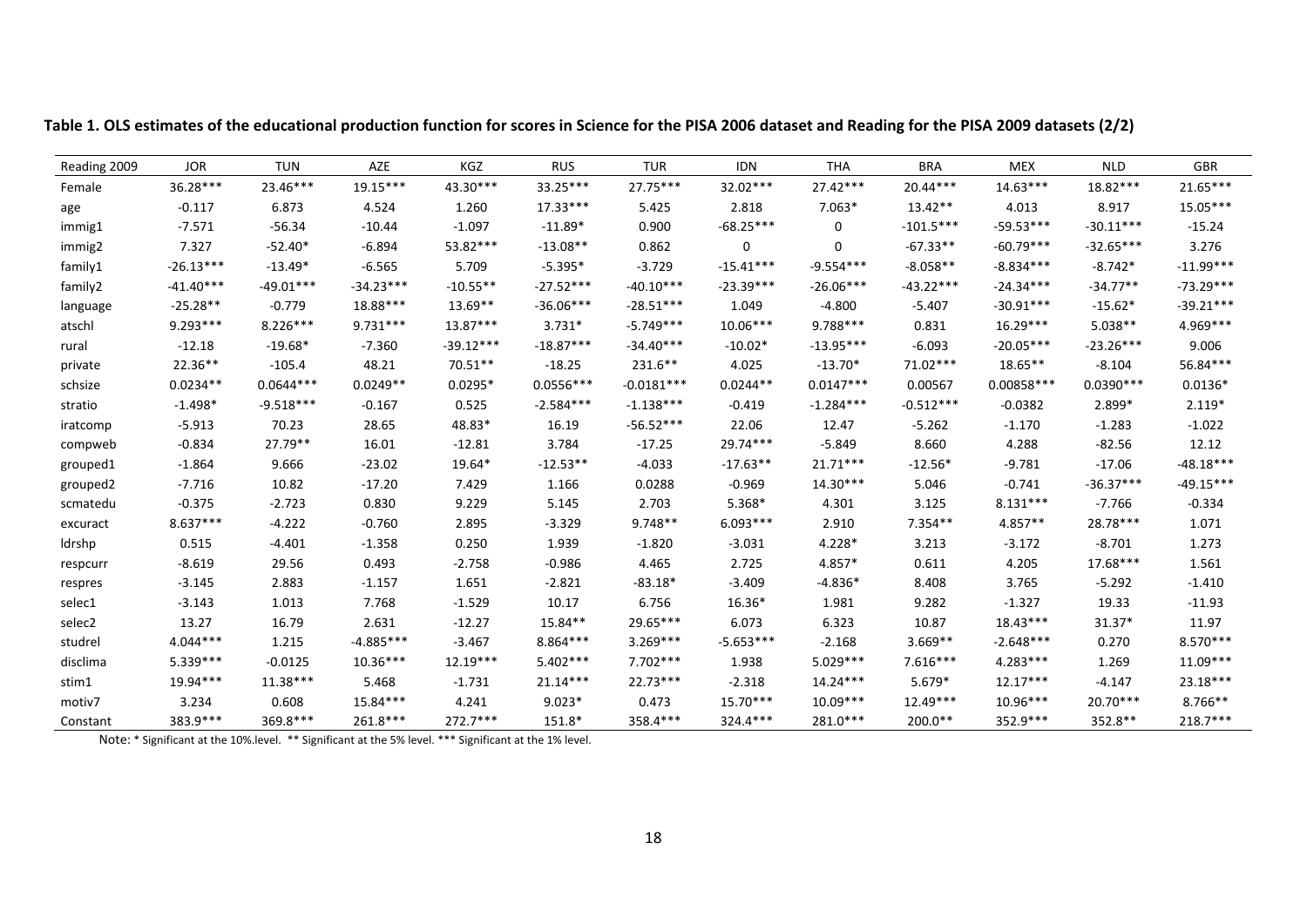|                   | <b>JOR</b>  | <b>TUN</b>  | <b>AZE</b>  | KGZ         | <b>RUS</b>  | <b>TUR</b>  | <b>IDN</b>  | <b>THA</b>  | BRA         | <b>MEX</b>  | <b>NLD</b>  | <b>GBR</b>  |
|-------------------|-------------|-------------|-------------|-------------|-------------|-------------|-------------|-------------|-------------|-------------|-------------|-------------|
| Science 2006      |             |             |             |             |             |             |             |             |             |             |             |             |
| ESCS25            | 392.9       | 369.7       | 398.0       | 307.6       | 447.4       | 396.1       | 376.6       | 397.4       | 364.8       | 382.6       | 492.6       | 470.2       |
| ESCS75            | 471.4       | 425.9       | 412.5       | 376.0       | 519.6       | 478.4       | 430.2       | 480.2       | 457.4       | 471.1       | 585.2       | 576.7       |
| <b>Difference</b> | $-78.43***$ | $-56.20***$ | $-14.48$    | $-68.33***$ | $-72.26***$ | $-82.25***$ | $-53.57***$ | $-82.81***$ | $-92.63***$ | $-88.48***$ | $-92.59***$ | $-106.4***$ |
| Unexplained       | $-56.70***$ | $-24.25***$ | 3.002       | $-27.06***$ | $-51.78***$ | $-38.88***$ | $-14.61***$ | $-27.71***$ | $-34.12***$ | $-34.47***$ | $-44.62***$ | $-70.79***$ |
| Explained         | $-21.73***$ | $-31.95***$ | $-17.48**$  | $-41.27***$ | $-20.47***$ | $-43.38***$ | $-38.96***$ | $-55.10***$ | $-58.52***$ | $-54.01***$ | $-47.97***$ | $-35.62***$ |
| Individual        | $-2.191$    | $-0.317$    | $-2.144$    | $-1.357$    | $-4.730***$ | $-5.316***$ | $-2.128**$  | $-3.945***$ | $-0.463$    | $-0.929$    | $-16.04***$ | $-13.16***$ |
| <b>Schools</b>    | $-16.99***$ | $-27.95***$ | $-8.305$    | $-26.54***$ | $-9.896***$ | $-35.05***$ | $-33.60***$ | $-51.15***$ | $-55.45***$ | $-49.21***$ | $-27.22***$ | $-18.87***$ |
| Teachers          | $-2.554**$  | $-3.684***$ | $-7.034***$ | $-13.37***$ | $-5.849***$ | $-3.012**$  | $-3.230*$   | 0.000956    | $-2.600$    | $-3.872***$ | $-4.705***$ | $-3.591***$ |
| Reading 2009      |             |             |             |             |             |             |             |             |             |             |             |             |
| ESCS25            | 396.5       | 374.8       | 358.3       | 291.3       | 432.3       | 439.3       | 397.7       | 407.3       | 400.5       | 405.2       | 481.5       | 458.2       |
| ESCS75            | 455.0       | 445.0       | 403.9       | 392.6       | 507.2       | 516.2       | 438.8       | 474.5       | 485.6       | 482.1       | 557.6       | 547.7       |
| <b>Difference</b> | $-58.54***$ | $-70.21***$ | $-45.63***$ | $-101.3***$ | $-74.90***$ | $-76.85***$ | $-41.08***$ | $-67.19***$ | $-85.19***$ | $-76.94***$ | $-76.15***$ | $-89.54***$ |
| Unexplained       | $-49.29***$ | $-48.58***$ | $-19.64***$ | $-56.10***$ | $-56.52***$ | $-48.30***$ | $-10.68*$   | $-14.68**$  | $-37.73***$ | $-38.06***$ | $-40.44***$ | $-71.39***$ |
| Explained         | $-9.259$    | $-21.62**$  | $-25.99***$ | $-45.19***$ | $-18.38***$ | $-28.55***$ | $-30.41***$ | $-52.51***$ | $-47.46***$ | $-38.87***$ | $-35.71***$ | $-18.14***$ |
| Individual        | 2.654       | $-2.793*$   | $-1.892$    | 0.823       | $-3.566$    | $-9.094***$ | $-0.443$    | $-10.87***$ | $-1.084$    | $-4.571***$ | $-2.263$    | $-4.828$    |
| <b>Schools</b>    | $-10.32*$   | $-18.96**$  | $-23.44***$ | $-45.31***$ | $-14.07**$  | $-17.88***$ | $-28.33***$ | $-40.56***$ | $-44.79***$ | $-33.57***$ | $-32.68***$ | $-6.962***$ |
| <b>Teachers</b>   | $-1.590$    | 0.133       | $-0.656$    | $-0.707$    | $-0.744$    | $-1.583*$   | $-1.635**$  | $-1.080*$   | $-1.590$    | $-0.734$    | $-0.764$    | $-6.355***$ |

Table 2. Oaxaca-Blinder decomposition between high ESCS (q75) and low ESCS (q25) students in scores for Science in 2006 and Reading in 2009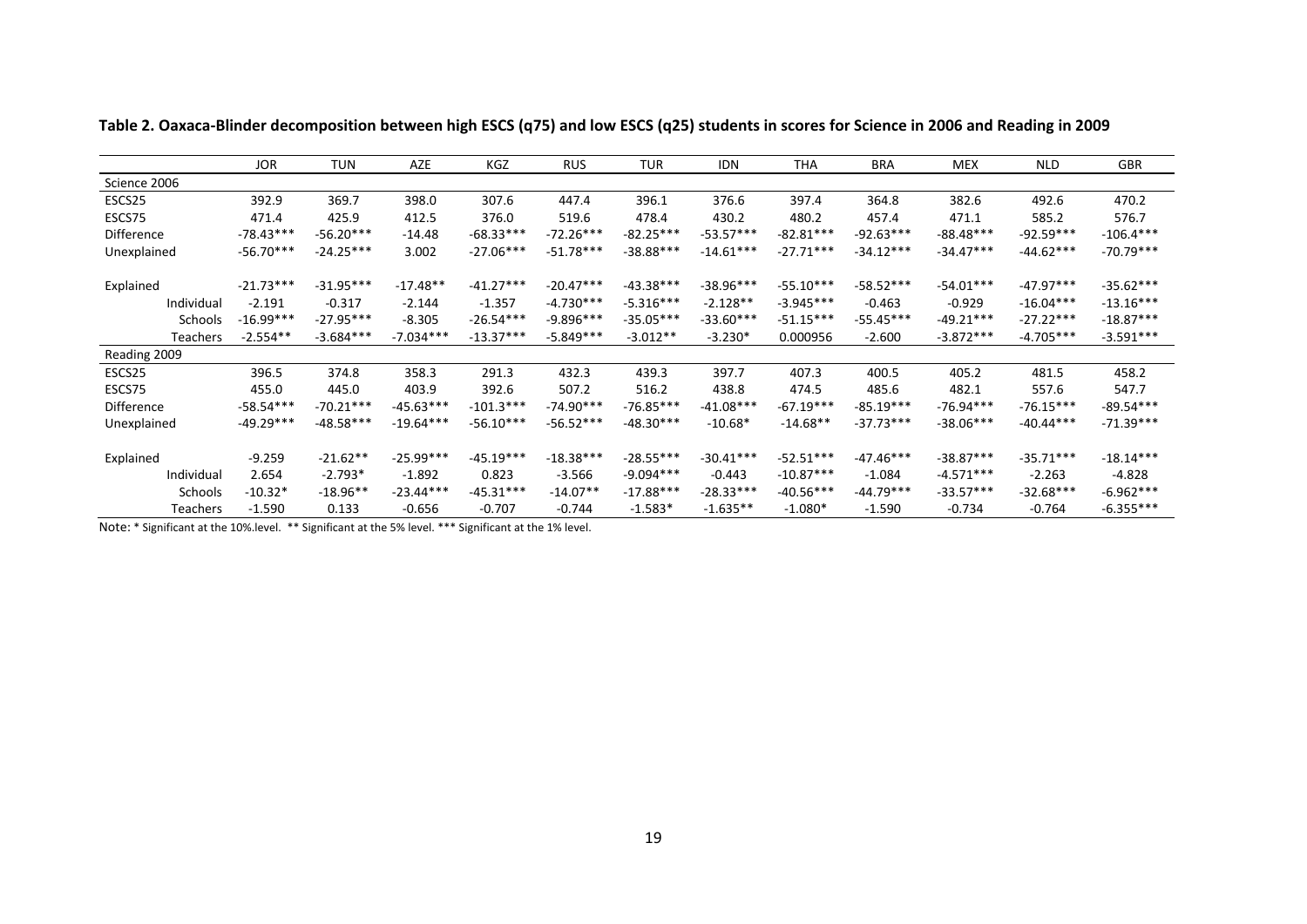| Science 2006 | <b>JOR</b>  | <b>TUN</b>  | AZE         | KGZ         | <b>RUS</b>  | <b>TUR</b>  | <b>IDN</b>  | THA         | <b>BRA</b>  | <b>MEX</b>  | <b>NLD</b>  | GBR         |
|--------------|-------------|-------------|-------------|-------------|-------------|-------------|-------------|-------------|-------------|-------------|-------------|-------------|
| ESCS25       | 392.9       | 369.7       | 398.0       | 307.6       | 447.4       | 396.1       | 376.6       | 397.4       | 364.8       | 382.6       | 492.6       | 470.2       |
| ESCS75       | 471.4       | 425.9       | 412.5       | 376.0       | 519.6       | 478.4       | 430.2       | 480.2       | 457.4       | 471.1       | 585.2       | 576.7       |
| Difference   | $-78.43***$ | $-56.20***$ | $-14.48$    | $-68.33***$ | $-72.26***$ | $-82.25***$ | $-53.57***$ | $-82.81***$ | $-92.63***$ | $-88.48***$ | $-92.59***$ | $-106.4***$ |
| Explained    | $-21.73***$ | $-31.95***$ | $-17.48**$  | $-41.27***$ | $-20.47***$ | $-43.38***$ | $-38.96***$ | $-55.10***$ | $-58.52***$ | $-54.01***$ | $-47.97***$ | $-35.62***$ |
| Female       | 0.842       | 0.0318      | $-0.169$    | $-0.331$    | $-0.111$    | $-0.64$     | $-0.263$    | $-0.1$      | $-0.62$     | $-0.0465$   | $-0.276$    | $-0.148$    |
| Age          | 0.0808      | $-0.0516$   | $-0.00521$  | $-0.112$    | $-0.452$    | $-0.766*$   | 0.6         | $-1.431**$  | 0.164       | $-0.0967$   | 0.0355      | $-0.0336$   |
| Immig1       | $1.709***$  | $-0.0881$   | 0.00796     | $-0.0538$   | $-0.0437$   | $-0.0187$   | $-0.179$    | $-0.0382$   | $-0.0262$   | $-1.143$    | $-0.995$    | $-0.0149$   |
| Immig2       | $-0.299$    | $-0.0466$   | 0.0374      | $-0.970**$  | $-0.124$    | 0.11        | 0           | 0.123       | $-0.687$    | $-0.317$    | $-3.373$    | $-0.367$    |
| Language     | 0.342       | 1.188       | $-0.434$    | $-0.0304$   | $-4.340**$  | 0.498       | $-0.175$    | $-1.357$    | $-0.0522$   | $-0.0433$   | $-1.507$    | $-0.747$    |
| Intscie      | $-4.866***$ | $-1.351$    | $-1.581**$  | 0.14        | 0.34        | $-4.498***$ | $-2.110***$ | $-1.142$    | 0.758       | $0.717*$    | $-9.926***$ | $-11.85***$ |
| rural        | $-3.559$    | $-4.236$    | $-0.753$    | $-13.47***$ | $-5.891*$   | $-0.165$    | $-5.255$    | $-10.94**$  | 1.894       | $-9.576*$   | $-0.0951$   | $-1.311$    |
| Private      | $-10.47***$ | 2.06        | $-0.861$    | $-2.71$     | $\mathbf 0$ | 0.907       | 0.452       | 1.762       | $-19.92***$ | 2.63        | $-1.105$    | $-4.696*$   |
| Schsize      | $-2.063$    | $-2.972$    | $-0.659$    | $-3.392$    | $-2.139$    | $-0.342$    | $-9.891**$  | $-18.81***$ | $-0.469$    | $-5.210*$   | $-2.069$    | 0.129       |
| Stratio      | 0.289       | $-1.49$     | $-0.0922$   | 0.818       | 2.395       | $-0.822$    | $-1.005$    | $-5.271$    | $-1.44$     | 0.0541      | $-2.325$    | 1.241       |
| iratcomp     | 0.309       | $-18.62***$ | $-2.046$    | $-0.00833$  | 0.0868      | $-0.388$    | $-3.054$    | 0.334       | 0.732       | $-3.254$    | $-7.290**$  | $-1.052$    |
| compweb      | $-0.959$    | $-0.00974$  | 0.00653     | $-2.563$    | $-0.4$      | $-1.073$    | $-2.03$     | $-0.489$    | $-6.003*$   | $-4.185$    | $-0.0349$   | 0.035       |
| grouped1     | $-0.813$    | $-0.00362$  | $-0.0281$   | $-0.128$    | $-0.095$    | $-0.0842$   | 1.415       | $-2.6$      | $-0.0783$   | $-0.503$    | $-0.752$    | $-0.756$    |
| grouped2     | 0.169       | $-0.529$    | $-0.0748$   | $-1.352$    | $-1.274$    | $-0.629$    | 0.143       | 2.958       | $-0.566$    | $-0.0487$   | $-1.947$    | $-0.825$    |
| scmatedu     | $-0.595$    | 0.195       | $-0.546$    | 1.073       | $-1.552$    | $-2.153$    | $-2.323$    | $-15.68**$  | $-18.34***$ | $-8.066***$ | $-0.124$    | $-0.798$    |
| sciprom      | $-0.733$    | $-1.164$    | $-1.534$    | $-0.0249$   | $-0.473$    | $-13.26***$ | $-8.775**$  | $-2.502$    | $-1.375$    | $-5.864***$ | $-6.759*$   | 0.136       |
| respcurr     | 2.772       | 0.1         | $-0.102$    | $-0.301$    | 0.0996      | 0.226       | $-0.424$    | $-1.583$    | $-3.651*$   | $-2.572**$  | $-0.0849$   | 0.598       |
| Respres      | 0.681       | $-2.065$    | 0.532       | 0.361       | $-0.078$    | $-0.95$     | 0.423       | 1.503       | $-0.782$    | $-7.132**$  | $-1.368$    | 0.024       |
| selec1       | 0.933       | $-0.245$    | 0.701       | $-1.239$    | $-0.626$    | $-1.663$    | $-0.561$    | 0.781       | 0.372       | 0.739       | 0.794       | $-0.0158$   |
| selec2       | $-0.706$    | 1.645       | 0.231       | $-0.357$    | 0.563       | 0.176       | $-1.205$    | $-0.283$    | $-2.367$    | $-4.566**$  | 1.655       | $-1.118$    |
| selec3       | $-2.241$    | $-0.615$    | $-3.079$    | $-3.249$    | $-0.512$    | $-14.83**$  | $-1.508$    | $-0.331$    | $-3.464$    | $-1.654$    | $-5.72$     | $-10.46***$ |
| scintact     | $-0.306$    | 0.177       | $-0.153$    | 1.679       | $-0.11$     | $-0.192$    | $-1.204$    | 0.672       | 0.942       | $-0.192$    | $-0.646$    | 0.228       |
| scapply      | $-1.541**$  | $-0.374$    | $-0.293$    | 0.494       | 0.173       | $-0.129$    | $-0.161$    | $-0.314$    | $-3.605***$ | $-1.573*$   | $-5.381***$ | $-0.947$    |
| schands      | $-0.654$    | 0.221       | $-1.049$    | $-1.434$    | $-0.82$     | $-0.949$    | $-0.313$    | $-0.754$    | $2.306*$    | 0.672       | 0.673       | $-0.596$    |
| scinvest     | $-0.0534$   | $-3.708***$ | $-5.540***$ | $-14.11***$ | $-5.092***$ | $-1.741*$   | $-1.552$    | 0.397       | $-2.243$    | $-2.779**$  | 0.648       | $-2.276***$ |

Table 3. Detailed Oaxaca-Blinder decomposition between high ESCS (q75) and low ESCS (q25) students in scores for Science in 2006 and Reading in 2009 (1/2)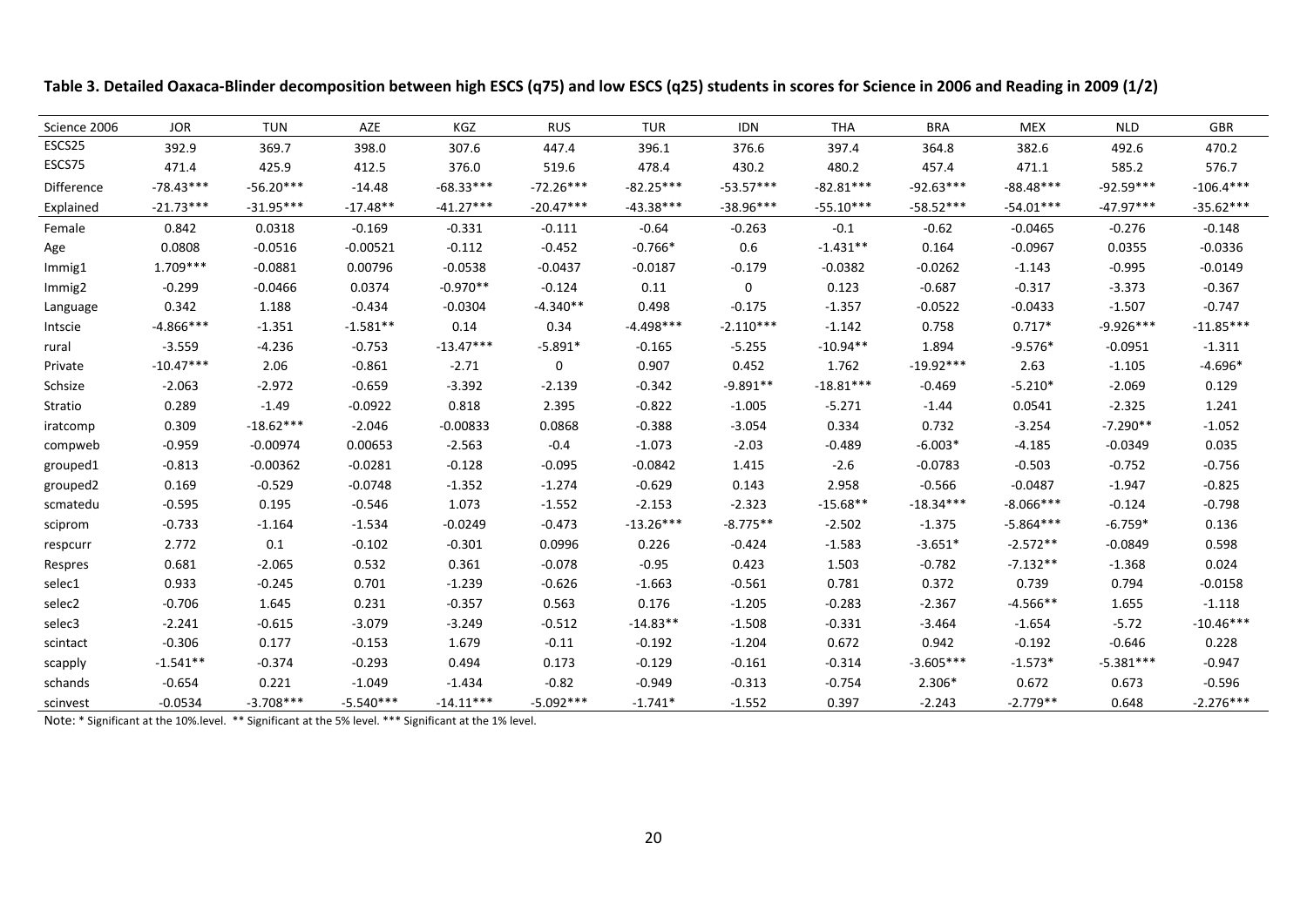| Reading 2009 | <b>JOR</b>  | <b>TUN</b>  | AZE         | KGZ         | <b>RUS</b>  | <b>TUR</b>  | <b>IDN</b>  | <b>THA</b>  | <b>BRA</b>  | <b>MEX</b>  | <b>NLD</b>  | <b>GBR</b>  |
|--------------|-------------|-------------|-------------|-------------|-------------|-------------|-------------|-------------|-------------|-------------|-------------|-------------|
| ESCS25       | 396.5       | 374.8       | 358.3       | 291.3       | 432.3       | 439.3       | 397.7       | 407.3       | 400.5       | 405.2       | 481.5       | 458.2       |
| ESCS75       | 455         | 445         | 403.9       | 392.6       | 507.2       | 516.2       | 438.8       | 474.5       | 485.6       | 482.1       | 557.6       | 547.7       |
| Difference   | $-58.54***$ | $-70.21***$ | $-45.63***$ | $-101.3***$ | $-74.90***$ | $-76.85***$ | $-41.08***$ | $-67.19***$ | $-85.19***$ | $-76.94***$ | $-76.15***$ | $-89.54***$ |
| Explained    | $-9.259$    | $-21.62**$  | $-25.99***$ | $-45.19***$ | $-18.38***$ | $-28.55***$ | $-30.41***$ | $-52.51***$ | $-47.46***$ | $-38.87***$ | $-35.71***$ | $-18.14***$ |
| Female       | 2.340       | 0.454       | 0.00846     | 0.693       | 1.267       | $-2.035**$  | $2.285*$    | $2.786**$   | $1.438**$   | $1.323**$   | 0.891       | $-0.110$    |
| age          | $-0.0738$   | $-0.156$    | 0.0723      | 0.000863    | 0.0773      | $-0.00102$  | 0.00231     | $-0.00445$  | $-0.0320$   | $-0.113$    | $-0.131$    | 0.0872      |
| immig1       | 0.219       | 0.0756      | 0.0416      | $-0.0186$   | $-0.316$    | $-0.0210$   | 0.119       | 0           | $-0.00526$  | $-0.0932$   | 0.829       | $-0.316$    |
| immig2       | $-0.645$    | 0.0165      | 0.140       | $-0.177$    | $-1.167*$   | 0.0785      | $\mathbf 0$ | $\mathbf 0$ | $-0.461$    | $-0.811*$   | $-3.210$    | $-0.160$    |
| family1      | $-0.836$    | $-0.125$    | $-0.0446$   | 0.140       | 0.819       | 0.0849      | $-0.240$    | 0.00156     | $-0.0558$   | $-0.215$    | $-1.243$    | $-1.554$    |
| family2      | $-0.925$    | $-3.178***$ | 0.395       | $-0.685$    | $-0.638$    | $-3.937***$ | $-1.373*$   | $-5.275***$ | $-1.941**$  | $-1.184***$ | $-0.254$    | $-1.832*$   |
| language     | $2.902**$   | 0.0970      | $-2.203*$   | 1.249       | $-3.623$    | $-1.104$    | $-0.803$    | $-8.411**$  | 0.0139      | $-0.663$    | 0.998       | $-0.976$    |
| atschl       | $-0.329$    | 0.0225      | $-0.302$    | $-0.380$    | 0.0149      | $-2.160**$  | $-0.433$    | 0.0328      | $-0.0407$   | $-2.815***$ | $-0.145$    | 0.0322      |
| rural        | $-2.335$    | $-1.634$    | $-9.634$    | $-16.16***$ | $-6.687$    | $-3.183$    | $-5.478*$   | $-6.972$    | 2.455       | $-8.722***$ | $-1.363$    | $-0.0501$   |
| private      | $-4.291*$   | 1.226       | 0.0405      | $-5.105$    | $-0.000122$ | $-6.120$    | 0.0379      | 3.398*      | $-27.05**$  | $-4.654*$   | 0.170       | $-2.374$    |
| schsize      | $-1.405$    | $-13.17***$ | $-9.967$    | $-12.29$    | $-12.14***$ | $-1.718$    | $-4.334$    | $-28.39***$ | $-1.519$    | $-4.627***$ | $-9.391***$ | $-1.139$    |
| stratio      | 0.825       | $-1.167$    | $-0.310$    | 0.358       | $4.629**$   | $-2.287*$   | 0.990       | $-1.154$    | $-3.008$    | 0.0445      | $-13.87*$   | 0.0257      |
| iratcomp     | 0.615       | $-1.630$    | $-2.117$    | $-2.874$    | 0.441       | $-2.049$    | $-2.115$    | $-0.0379$   | 0.418       | $-0.0473$   | 0.00773     | 0.346       |
| compweb      | 1.112       | $-4.275$    | $-2.740$    | 3.627       | $-0.0845$   | 0.0230      | $-9.853**$  | $-0.837$    | $-1.253$    | $-0.438$    | 0.333       | $-0.0165$   |
| grouped1     | 0.513       | $-0.750$    | 3.109       | $-0.708$    | $-0.560$    | 0.0284      | $-1.507$    | $-2.620*$   | 0.167       | $-0.0823$   | $-1.257$    | $-0.614$    |
| grouped2     | $-0.832$    | 0.707       | $-1.612$    | $-0.0136$   | $-0.216$    | 0.155       | $-0.356$    | $-0.752$    | $-0.228$    | 0.786       | $-1.698$    | 0.198       |
| scmatedu     | $-1.077$    | 0.157       | $-0.0433$   | $-3.209$    | $-1.011$    | $-0.0216$   | $-1.570$    | $-1.087$    | $-5.304$    | $-10.73***$ | 2.304       | $-0.000231$ |
| excuract     | $-5.461**$  | 1.740       | $-0.163$    | $-0.643$    | $3.181**$   | $-3.190$    | $-3.567$    | $-0.643$    | $-6.666**$  | $-2.802*$   | $-8.794**$  | 0.375       |
| ldrshp       | 0.114       | $-0.936$    | 0.0739      | $-4.842$    | 0.293       | 0.761       | 0.328       | $-2.271$    | $-0.943$    | 3.335       | 0.118       | $-0.233$    |
| respcurr     | $3.568**$   | 0.530       | 0.0528      | $-1.148$    | 0.714       | 0.119       | $-0.691$    | 0.699       | $-2.557$    | $-1.492$    | $-0.167$    | $-0.437$    |
| respres      | 4.360       | 0.647       | $-0.140$    | $-1.825$    | 0.412       | 5.497       | 0.194       | 0.324       | 1.548       | 1.042       | 0.187       | $-0.272$    |
| selec1       | $-1.695$    | 0.000248    | 0.00915     | 0.0237      | $-0.200$    | 0.866       | 0.484       | $-0.214$    | $-1.107$    | $-0.164$    | 0.733       | $-0.913$    |
| selec2       | $-4.335$    | $-0.406$    | 0.00377     | $-0.497$    | $-2.842$    | $-6.756**$  | $-0.892$    | $-0.00514$  | 0.265       | $-5.018*$   | $\mathbf 0$ | $-1.857$    |
| studrel      | 0.196       | 0.280       | $-0.190$    | $-0.0282$   | $-0.576$    | 0.212       | $-0.453$    | $-0.0528$   | 0.124       | $-0.153$    | $-0.154$    | $-2.457***$ |
| disclima     | 0.337       | 0.224       | $-0.668$    | $-0.972$    | $-0.0263$   | $-0.353$    | $-0.107$    | 0.274       | $-0.532$    | $0.462**$   | $-0.114$    | $-1.533$    |
| stim1        | $-2.097**$  | $-0.407$    | 0.167       | 0.317       | $-0.254$    | $-1.425**$  | $-0.186$    | $-1.392***$ | $-0.336$    | $-1.015***$ | 0.297       | $-1.923*$   |
| motiv7       | $-0.0250$   | 0.0369      | 0.0343      | $-0.0229$   | 0.113       | $-0.0170$   | $-0.889*$   | 0.0911      | $-0.846$    | $-0.0275$   | $-0.793$    | $-0.441$    |

Table 3. Detailed Oaxaca-Blinder decomposition between high ESCS (q75) and low ESCS (q25) students in scores for Science in 2006 and Reading in 2009 (2/2)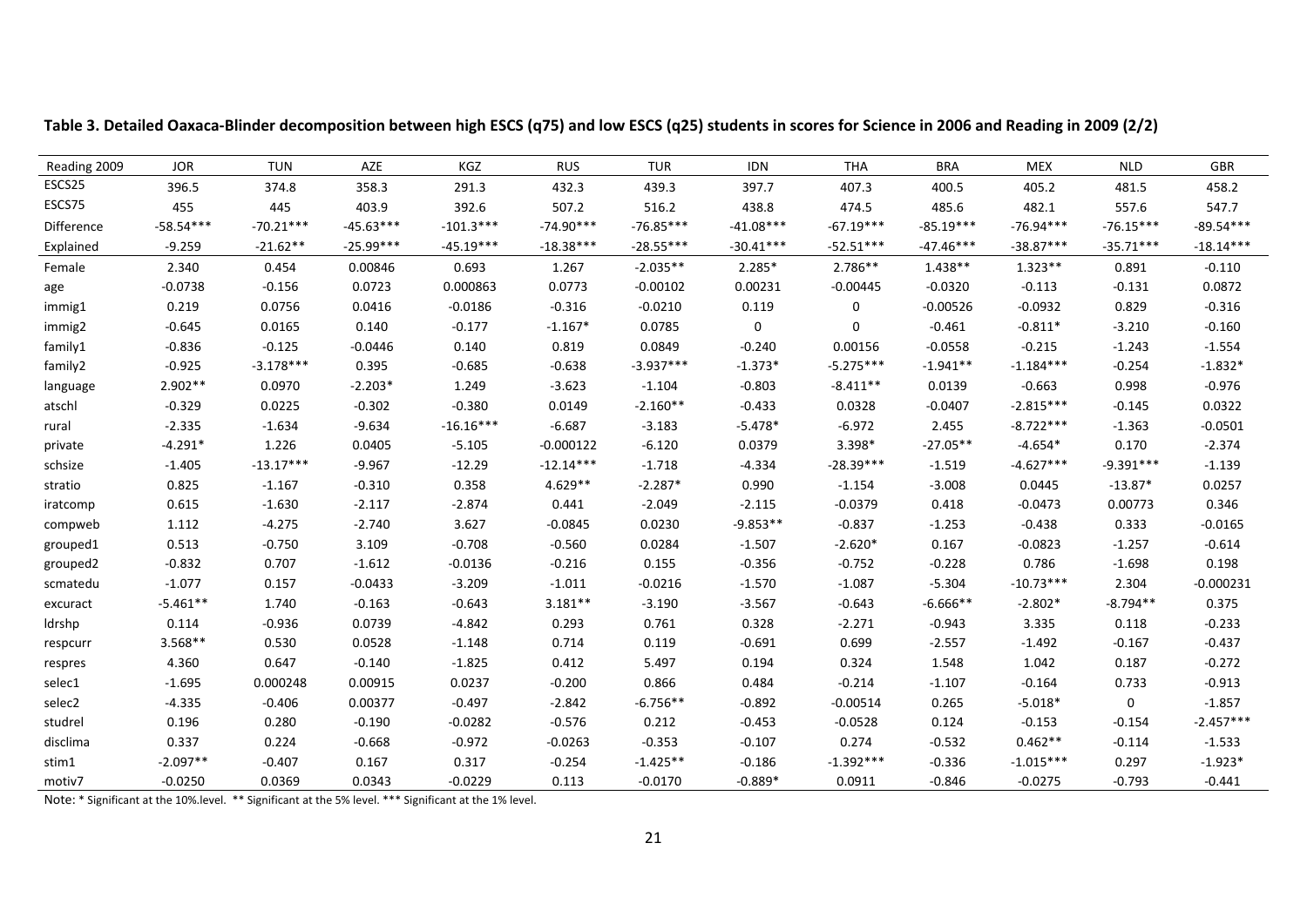| Science 2006       | <b>JOR</b>    | <b>TUN</b>    | AZE          | KGZ          | <b>RUS</b>    | <b>TUR</b>   | <b>IDN</b>    | <b>THA</b>    | <b>BRA</b>     | <b>MEX</b>     | <b>NLD</b>   | GBR           |
|--------------------|---------------|---------------|--------------|--------------|---------------|--------------|---------------|---------------|----------------|----------------|--------------|---------------|
| Female             | $0.0979***$   | $-0.0600***$  | 0.0118       | $-0.0277***$ | $-0.0354***$  | $0.0458**$   | $-0.0847***$  | $0.0485***$   | $-0.0950***$   | $-0.0708$ ***  | $-0.0182***$ | $-0.00672$    |
| Age                | 0.0203        | $-0.0238$     | $0.0889**$   | 0.0218       | 0.0226        | $0.0610*$    | 0.0463        | $0.0933***$   | $0.0892**$     | $-0.00384$     | $0.0188*$    | $0.0334**$    |
| Immig1             | $0.0666*$     |               | $-0.0254$    | 0.0414       | $-0.0433$     | 0.103        |               |               |                | $-0.437***$    | $-0.00605$   | $-0.0455$     |
| Immig <sub>2</sub> | 0.0390        | $-0.227$      | $-0.137$     | $0.132***$   | $-0.0397$     | 0.0302       |               | $-0.402***$   | $-0.198***$    | $-0.362***$    | $-0.0504***$ | $-0.0268$     |
| Language           | 0.00527       | $-0.0505$     | $-0.0218$    | $-0.0613*$   | $-0.198***$   | $-0.197***$  | $-0.0810$     | $-0.136*$     | 0.112          | $-0.0693$      | $-0.0826***$ | $-0.0188$     |
| Intscie            | $0.102***$    | $0.104***$    | $0.0684***$  | 0.00626      | $0.0554***$   | $0.0975***$  | $0.122***$    | $0.120***$    | $0.0232**$     | $0.0593***$    | $0.0191***$  | $0.0451***$   |
| rural              | $-0.107***$   | $-0.113***$   | $0.0551*$    | $-0.101***$  | $-0.0726***$  | $-0.144***$  | $-0.0104$     | $-0.147***$   | 0.00898        | $-0.0999$ ***  | 0.00908      | $0.0319***$   |
| Private            | $0.226***$    | $-0.354***$   | $0.585***$   | $0.575***$   |               | $0.185***$   | $-0.0375$     | $-0.118***$   | $0.333***$     | 0.0278         | $-0.00290$   | $0.107***$    |
| Schsize            | $0.000115***$ | $0.000171***$ | $-2.04e-05$  | 9.01e-06     | $0.000157***$ | $-2.63e-05$  | $0.000416***$ | $9.06e-05***$ | 4.46e-05***    | $0.000114***$  | 1.15e-05     | $5.12e-05***$ |
| Stratio            | $-0.00505***$ | $-0.0154***$  | 0.000646     | $0.00423***$ | $-0.0111***$  | $0.00496***$ | $-0.0122***$  | $-0.0141***$  | $-0.00200$ *** | $-0.00268$ *** | $0.00591***$ | 0.00274       |
| iratcomp           | 0.318         | $15.42***$    | $-0.716$     | $-0.344$     | $-0.453*$     | $-1.364***$  | $0.646***$    | $0.523***$    | $0.491*$       | $0.569***$     | $-0.220***$  | $-0.0722**$   |
| compweb            | $-0.0124$     | $0.0659**$    | $-0.181***$  | $0.336***$   | $0.0832***$   | $0.242***$   | $0.242***$    | $-0.00758$    | $0.0543*$      | $0.0773***$    | 0.0188       | $0.0626*$     |
| grouped1           | $-0.0651**$   | $-0.0475*$    | $0.210***$   | $0.0364**$   | $-0.0457**$   | 0.0282       | $-0.149***$   | $-0.0667**$   | $-0.0412*$     | $-0.0864***$   | $-0.0550***$ | $-0.345***$   |
| grouped2           | $-0.0562**$   | $-0.187***$   | $0.179***$   | $0.0540***$  | $-0.0321*$    | $-0.0224$    | $-0.162***$   | $-0.0766**$   | 0.0213         | $-0.0659***$   | $-0.0822***$ | $-0.0755*$    |
| scmatedu           | $0.0291***$   | $-0.0177$     | $-0.0327*$   | $-0.00150$   | $0.0256***$   | 0.00689      | 0.0117        | $0.0420***$   | $0.0626***$    | $0.0201***$    | $0.00790**$  | $0.0168***$   |
| sciprom            | $0.0175*$     | $0.0448***$   | $0.0741***$  | $0.0187**$   | $-0.0112$     | $0.0541***$  | $0.0721***$   | $0.0278*$     | $0.0400**$     | $0.0702***$    | $0.0101***$  | $-0.00268$    |
| respcurr           | $-0.0453*$    | $-0.0953$     | $-0.0156$    | 0.000613     | $-0.0209**$   | $-0.0314*$   | $-0.0208**$   | $0.0376***$   | $0.0319**$     | $0.0390***$    | $0.00794*$   | $-0.0111**$   |
| Respres            | $-0.00439$    | $0.310***$    | 0.0428       | $-0.0299***$ | 0.0107        | $0.300***$   | $0.0412***$   | $-0.00478$    | $0.0411*$      | $0.0919***$    | $-0.00215$   | 0.00412       |
| selec1             | 0.0151        | 0.0357        | $0.103***$   | $-0.0458***$ | $-0.0266*$    | $-0.0150$    | $0.0979**$    | $-0.00366$    | $-0.0370$      | $0.0636***$    | $0.0269**$   | 0.00681       |
| selec2             | 0.0417        | $0.0866**$    | $-0.224***$  | 0.00908      | $-0.0492*$    | $-0.0612*$   | $0.142***$    | 0.0427        | $0.225***$     | $0.167***$     | $0.0549***$  | $0.0341**$    |
| selec3             | $0.100***$    | $-0.0159$     | $0.293***$   | $-0.0868***$ | $-0.0635**$   | $0.355***$   | $0.149***$    | $-0.0566*$    | $0.190***$     | $0.145***$     | $0.110***$   | $0.0850***$   |
| scintact           | $0.0223*$     | $-0.0110$     | $0.0629***$  | 0.00986      | $0.0282***$   | $0.0912***$  | $0.0748***$   | $-0.0512***$  | 0.0201         | $0.0333***$    | $-0.00989**$ | $-0.00809$    |
| scapply            | $0.0803***$   | $0.0722***$   | $0.0656***$  | $0.0246***$  | $0.0313***$   | $0.0523***$  | $-0.0118$     | $0.101***$    | $0.0475***$    | $0.0595***$    | $0.0139***$  | $0.0205***$   |
| schands            | $-0.0976***$  | $-0.0428**$   | $-0.0607***$ | $-0.0154**$  | $-0.0271**$   | $-0.0831***$ | $-0.0146$     | $-0.000867$   | $-0.0628***$   | $-0.0139$      | $-0.00777**$ | $0.0253***$   |
| scinvest           | $-0.104***$   | $-0.104***$   | $-0.140***$  | $-0.0731***$ | $-0.0905***$  | $-0.115***$  | $-0.133***$   | $-0.0862***$  | $-0.0881***$   | $-0.142***$    | $-0.0245***$ | $-0.0708***$  |

Table 4. Marginal effects of a probit model for Proficiency level 2 in Science for the PISA 2006 dataset and in Reading for the PISA 2009 datasets (1/2)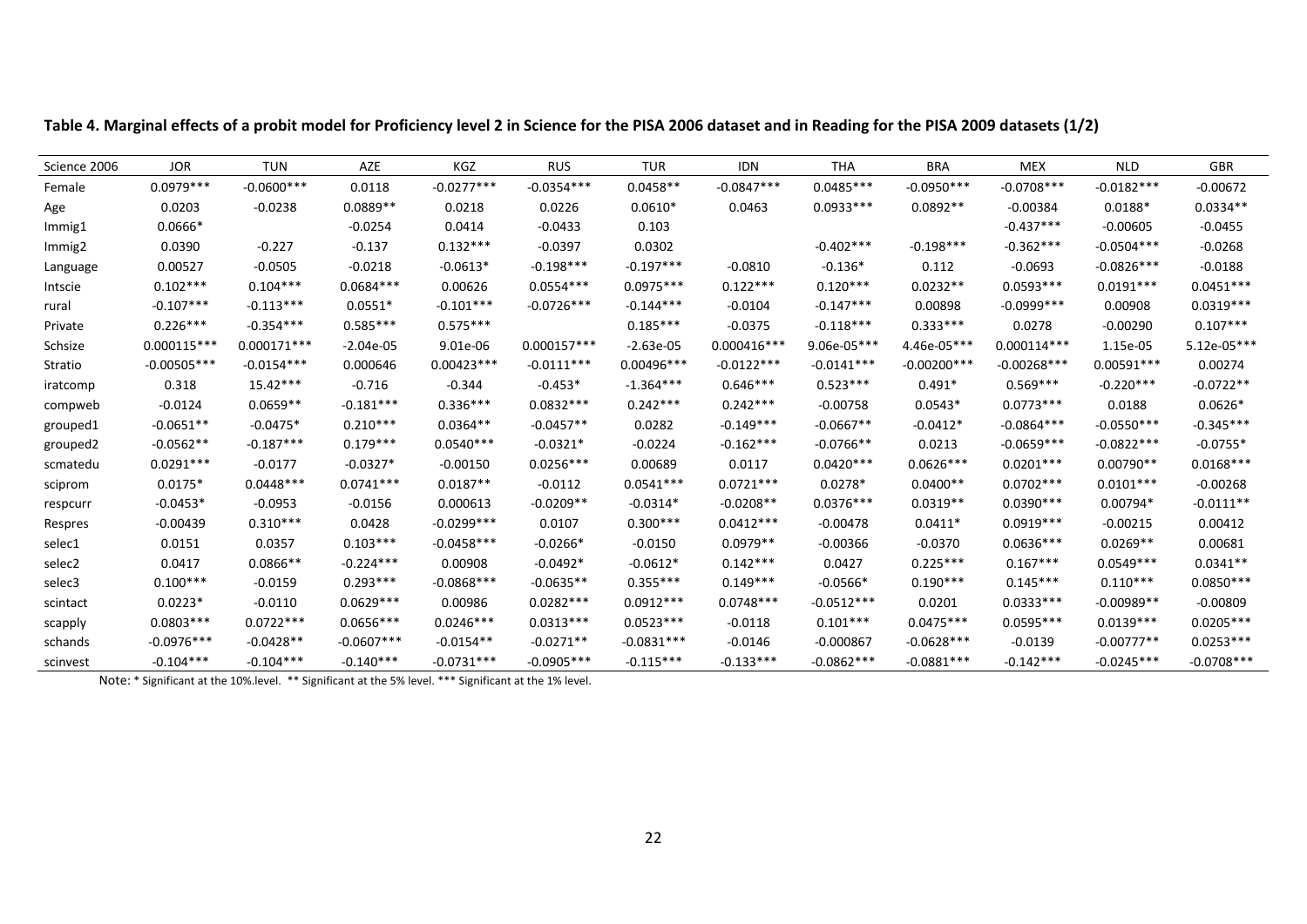| Reading 2009 | <b>JOR</b>    | <b>TUN</b>   | AZE           | <b>KGZ</b>    | <b>RUS</b>    | <b>TUR</b>     | <b>IDN</b>    | <b>THA</b>    | <b>BRA</b>    | <b>MEX</b>    | <b>NLD</b>    | GBR          |
|--------------|---------------|--------------|---------------|---------------|---------------|----------------|---------------|---------------|---------------|---------------|---------------|--------------|
| Female       | $0.227***$    | $0.123***$   | $0.101***$    | $0.123***$    | $0.127***$    | $0.124***$     | $0.288***$    | $0.206***$    | $0.145***$    | $0.0780***$   | $0.0363***$   | $0.0631***$  |
| Age          | $-0.00683$    | 0.0325       | 0.0154        | 0.0334        | $0.0462*$     | 0.0180         | 0.00889       | $0.0673**$    | 0.0388        | 0.00973       | 0.00951       | $0.0327*$    |
| immig1       | $-0.0267$     |              | $-0.109$      | 0.0768        | $-0.0679**$   | $-0.0267$      |               |               | $-0.588***$   | $-0.498***$   | $-0.138***$   | $-0.0155$    |
| immig2       | $0.0509*$     | $-0.202$     | $-0.108*$     | $0.257***$    | $-0.0475*$    | 0.0256         |               |               | $-0.312$      | $-0.378***$   | $-0.0536**$   | 0.00425      |
| family1      | $-0.132***$   | $-0.0789**$  | $-0.0238$     | 0.0116        | $-0.0371**$   | $-0.0679***$   | $-0.132***$   | $-0.0559**$   | $-0.0599***$  | $-0.0485***$  | $-0.0225$     | $-0.0306**$  |
| family2      | $-0.245***$   | $-0.312***$  | $-0.179**$    | $-0.0420$     | $-0.111***$   | $-0.212***$    | $-0.232***$   | $-0.200***$   | $-0.272***$   | $-0.151***$   | $-0.0833$     | $-0.320***$  |
| Language     | $-0.0856$     | 0.0302       | $0.141***$    | 0.0211        | $-0.168***$   | $-0.0465$      | 0.0306        | $-0.0170$     | 0.0339        | $-0.150***$   | $-0.0550*$    | $-0.121***$  |
| Atschl       | $0.0568***$   | $0.0390***$  | $0.0653***$   | $0.0313***$   | $0.0253***$   | $-0.0142**$    | $0.0995***$   | $0.0884***$   | 0.0137        | $0.0987***$   | $0.0165**$    | $0.0202***$  |
| Rural        | $-0.0717***$  | $-0.117***$  | $-0.0432$     | $-0.173***$   | $-0.0559***$  | $-0.1000$ ***  | $-0.0732***$  | $-0.0902***$  | $-0.0621**$   | $-0.0654***$  | 0.00716       | $0.0236**$   |
| Private      | $0.157***$    | $-0.468$ *** | $0.340**$     | $0.183**$     | $-0.180$      |                | 0.0103        | $-0.0962***$  | $0.265***$    | $0.0987***$   | $-0.0310***$  | $0.108***$   |
| Schsize      | 7.94e-05**    | 0.000438 *** | $0.000135***$ | $0.000108***$ | $0.000206***$ | $-4.80e-05***$ | $0.000219***$ | 9.19e-05***   | 1.33e-05      | $0.000106***$ | $6.52e-05***$ | $3.16e-05*$  |
| stratio      | $-0.00785***$ | $-0.0649***$ | 0.000367      | 0.00298       | $-0.00874***$ | $-0.00329***$  | $-0.00486**$  | $-0.00696***$ | $-0.00361***$ | -7.55e-06     | $-0.000643$   | 0.00328      |
| iratcomp     | $-0.120***$   | 0.191        | $0.115**$     | $0.235***$    | 0.0454        | $-0.242***$    | 0.0983        | 0.0414        | $-0.0331$     | 0.0287        | 0.0123        | $-0.00117$   |
| compweb      | $-0.00184$    | $0.184***$   | $0.101***$    | $-0.0206$     | $-0.0287$     | $-0.104***$    | $0.245***$    | $-0.0419$     | 0.0342        | $0.0253*$     | 0.0506        | $-0.0758$    |
| grouped1     | $-0.0235$     | $-0.0306$    | $-0.0960**$   | $0.0839***$   | $-0.0522***$  | 0.00415        | $-0.157***$   | $0.109***$    | $-0.0654***$  | $-0.00872$    | $-0.0851***$  | $-0.502***$  |
| grouped2     | $-0.0217$     | $-0.249$     | $-0.0358$     | $0.0573***$   | $-0.0149$     | 0.0156         | $-0.0150$     | $0.0885***$   | 0.0227        | 0.000605      | $-0.125***$   | $-0.139***$  |
| scmatedu     | $-0.00361$    | $-0.0210*$   | 0.0175        | $0.0207**$    | $0.0309***$   | 0.00946        | $0.0609***$   | $0.0226**$    | 0.00269       | $0.0361***$   | $-0.0179***$  | 0.000506     |
| excuract     | $0.0363***$   | $-0.0217**$  | $-0.00942$    | 0.0109        | $-0.00156$    | $0.0201***$    | $0.0446***$   | $0.0254***$   | $0.0472***$   | $0.0191***$   | $0.0475***$   | 0.00129      |
| Idrshp       | 0.0118        | $-0.0231**$  | 0.00265       | $0.0261***$   | $0.0145*$     | $-0.00214$     | $-0.0259**$   | $0.0236**$    | 0.0137        | $-0.00653$    | $-0.0157**$   | 0.00717      |
| respcurr     | $-0.0324$     | $0.212**$    | $-0.00919$    | $-0.0185**$   | 0.00471       | 0.0145         | $0.0188*$     | $0.0219**$    | $-0.00868$    | 0.00857       | 0.0132        | 0.00368      |
| respres      | $-0.0615**$   | 0.0509       | $-0.00141$    | 0.0213        | $-0.0137$     | $-0.162**$     | $-0.0110$     | $-0.0265**$   | $0.0568*$     | $0.0276***$   | $-0.000142$   | $-0.00150$   |
| selec1       | 0.00211       | 0.0164       | 0.0522        | $-0.0274$     | 0.0186        | 0.0239         | $0.0700*$     | $-0.0516$     | $0.0583***$   | $-0.0132$     | 0.0212        | $-0.0515***$ |
| selec2       | $0.0831***$   | $0.0899***$  | $-0.0170$     | $-0.0754***$  | $0.0769***$   | $0.0702***$    | 0.0363        | $-0.0123$     | $0.0729***$   | $0.0818***$   | 0.0509        | 0.0176       |
| studrel      | 0.0130        | 0.0140       | $-0.0341***$  | 0.00160       | $0.0260***$   | $0.0190***$    | $-0.0519***$  | $-0.0175$     | $0.0203**$    | $-0.0110**$   | $-0.0245***$  | 0.00969      |
| disclima     | $0.0173*$     | $-0.0134$    | $0.0719***$   | $0.0357***$   | $0.0229***$   | $0.0217***$    | 0.0181        | $0.0301**$    | $0.0479***$   | $0.0201***$   | $-0.000985$   | $0.0317***$  |
| stim1        | $0.112***$    | $0.0888***$  | $0.0406*$     | $-0.0125$     | $0.104***$    | $0.0765***$    | $-0.0189$     | $0.0916***$   | 0.0298        | $0.0654***$   | 0.00293       | $0.0595***$  |
| motiv7       | 0.0272        | 0.0200       | $0.0939***$   | 0.00517       | $0.0609***$   | $-0.00306$     | $0.134***$    | $0.117***$    | $0.0658***$   | $0.0599***$   | $0.0388***$   | $0.0327***$  |

Table 4. Marginal effects of a probit model for Proficiency level 2 in Science for the PISA 2006 dataset and in Reading for the PISA 2009 datasets (2/2)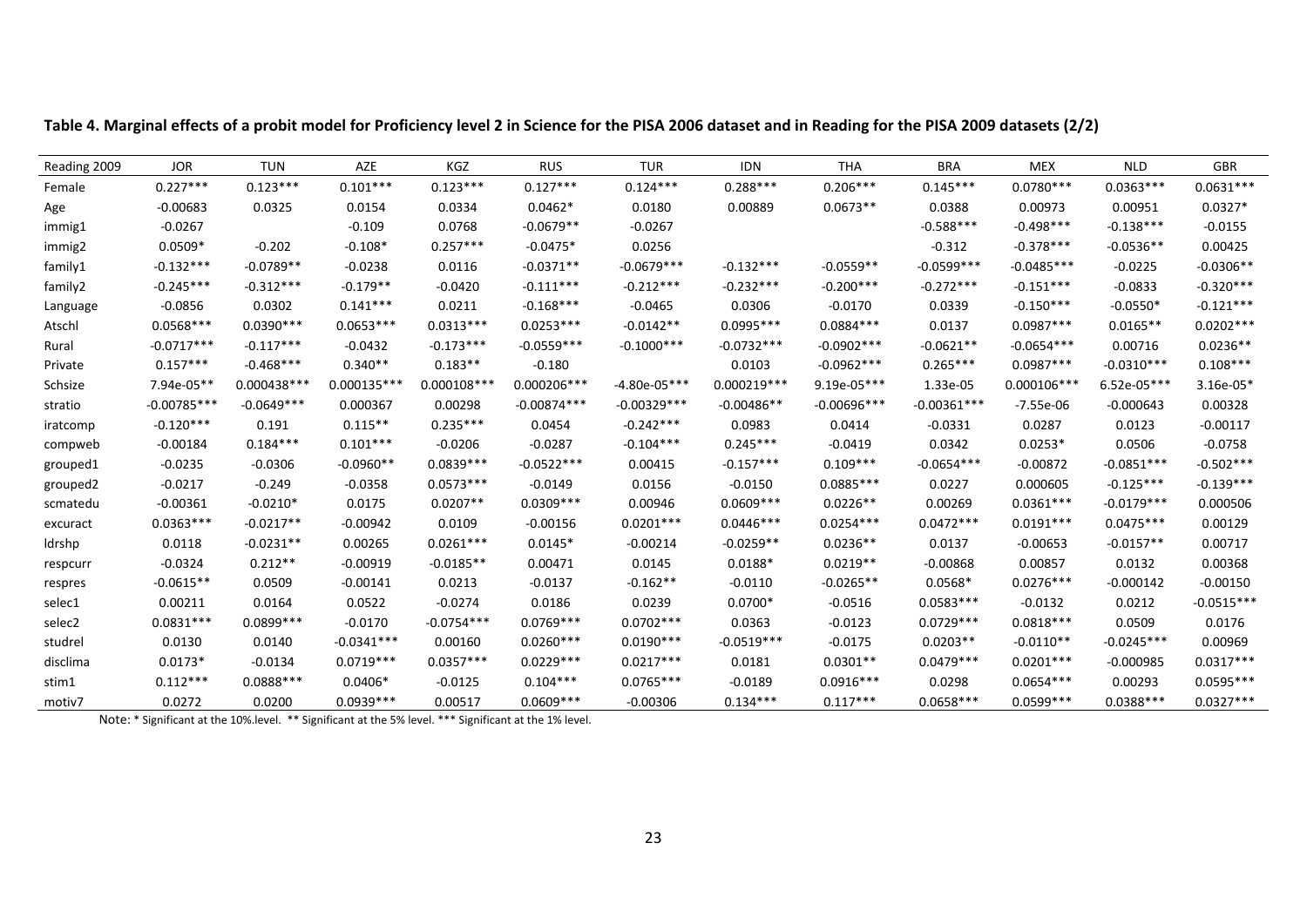|                          | <b>JOR</b>  | <b>TUN</b>  | AZE         | KGZ          | <b>RUS</b>   | TUR          | <b>IDN</b>  | <b>THA</b>  | <b>BRA</b>  | <b>MEX</b>  | <b>NLD</b>   | <b>GBR</b>   |
|--------------------------|-------------|-------------|-------------|--------------|--------------|--------------|-------------|-------------|-------------|-------------|--------------|--------------|
| Science 2006             |             |             |             |              |              |              |             |             |             |             |              |              |
| Difference escs75-escs25 | $-0.371***$ | $-0.305***$ | $-0.229***$ | $-0.234***$  | $-0.230***$  | $-0.371***$  | $-0.335***$ | $-0.419***$ | $-0.471***$ | $-0.444***$ | 0.0130       | $-0.232***$  |
| Diff. In coefficients    | $-0.247***$ | $-0.107***$ | $-0.204***$ | $-0.185***$  | $-0.180***$  | $-0.237***$  | $-0.120***$ | $-0.296***$ | $-0.351***$ | $-0.244***$ | 0.0363       | $-0.152***$  |
| Diff. In characteristics | $-0.124***$ | $-0.198***$ | $-0.0241$   | $-0.0492***$ | $-0.0497***$ | $-0.135***$  | $-0.215***$ | $-0.123***$ | $-0.120***$ | $-0.200***$ | $-0.0233$    | $-0.0797***$ |
| Individual               | $-0.021$    | $-0.028$    | 0.003       | $-0.005$     | 0.000        | $-0.022$     | $-0.027$    | $-0.008$    | 0.003       | $-0.011$    | $-0.033$     | $-0.033$     |
| Schools                  | $-0.088$    | $-0.152$    | $-0.022$    | $-0.025$     | $-0.026$     | $-0.095$     | $-0.171$    | $-0.110$    | $-0.114$    | $-0.176$    | $-0.262$     | $-0.023$     |
| Teachers                 | $-0.015$    | $-0.018$    | $-0.005$    | $-0.019$     | $-0.024$     | $-0.017$     | $-0.018$    | $-0.005$    | $-0.008$    | $-0.013$    | 0.272        | $-0.024$     |
| Reading 2009             |             |             |             |              |              |              |             |             |             |             |              |              |
| Difference escs75-escs25 | $-0.314***$ | $-0.343***$ | $-0.285***$ | $-0.372***$  | $-0.263***$  | $-0.255***$  | $-0.267***$ | $-0.331***$ | $-0.485***$ | $-0.358***$ | $-0.0846***$ | $-0.204***$  |
| Diff. In coefficients    | $-0.175***$ | $-0.233***$ | $-0.217***$ | $-0.249***$  | $-0.199***$  | $-0.177***$  | $-0.198***$ | $-0.210***$ | $-0.129***$ | $-0.220***$ | $-0.0366***$ | $-0.140***$  |
| Diff. In characteristics | $-0.139***$ | $-0.110***$ | $-0.0679**$ | $-0.123***$  | $-0.0640***$ | $-0.0779***$ | $-0.0683**$ | $-0.121***$ | $-0.357***$ | $-0.137***$ | $-0.0480***$ | $-0.0644***$ |
| Individual               | $-0.011$    | 0.003       | 0.151       | $-0.031$     | $-0.016$     | $-0.038$     | 0.084       | 0.035       | $-0.043$    | $-0.027$    | $-0.0085$    | $-0.016$     |
| Schools                  | $-0.116$    | $-0.112$    | $-0.190$    | $-0.087$     | $-0.047$     | $-0.033$     | $-0.154$    | $-0.151$    | $-0.304$    | $-0.110$    | $-0.0393$    | $-0.020$     |
| Teachers                 | $-0.010$    | $-0.001$    | $-0.029$    | $-0.005$     | $-0.001$     | $-0.007$     | 0.002       | $-0.005$    | $-0.009$    | 0.0001      | $-0.0004$    | $-0.028$     |

Table 5. Yun decomposition: differences in the probability of having Proficiency level 2 between high ESCS (q75) and low ESCS (q25) students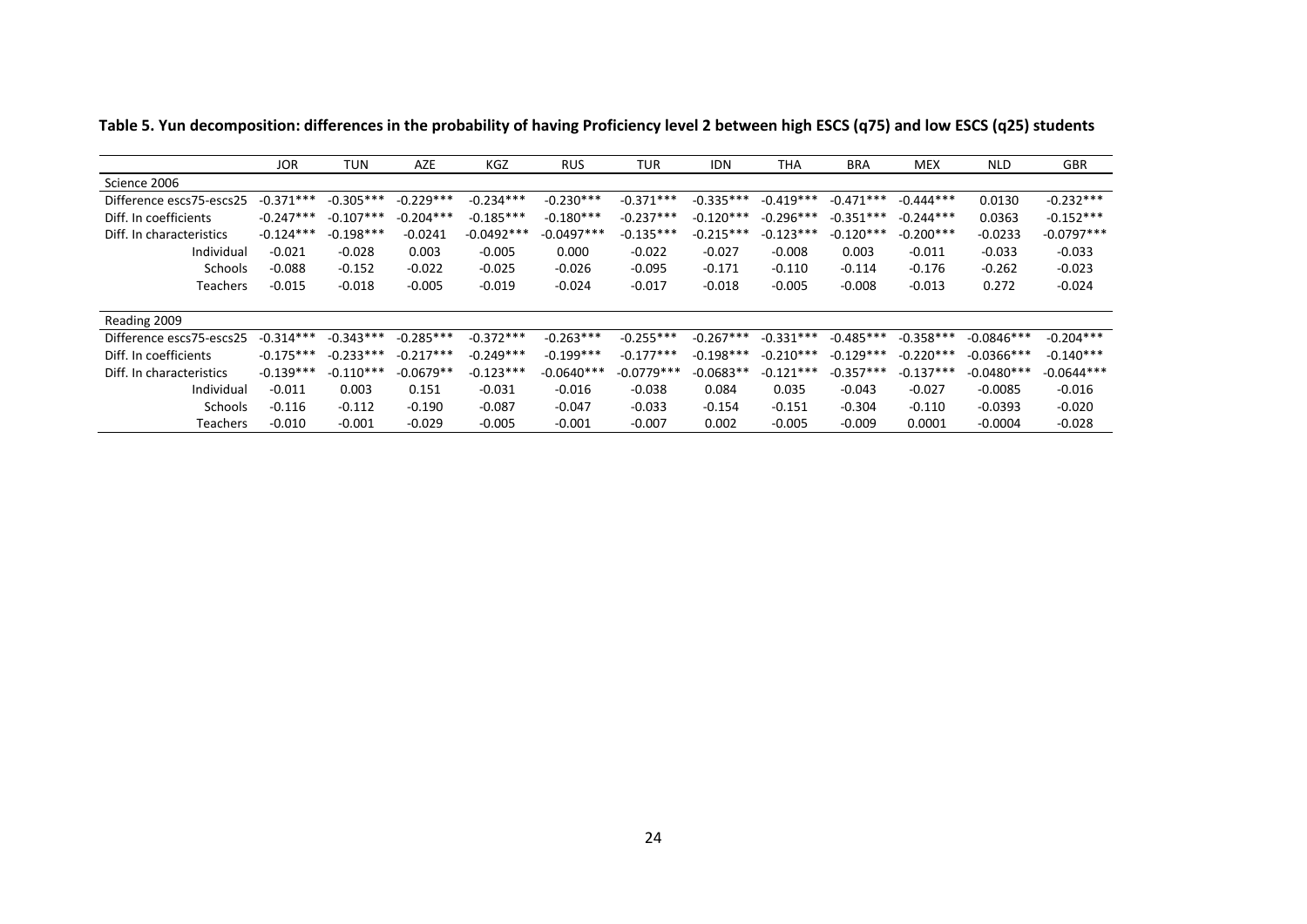| Science 2006             | <b>JOR</b>    | <b>TUN</b>    | AZE           | KGZ           | <b>RUS</b>    | <b>TUR</b>    | <b>IDN</b>     | <b>THA</b>    | <b>BRA</b>    | <b>MEX</b>    | <b>NLD</b> | <b>GBR</b>   |
|--------------------------|---------------|---------------|---------------|---------------|---------------|---------------|----------------|---------------|---------------|---------------|------------|--------------|
| Difference escs75-escs25 | $-0.371***$   | $-0.305***$   | $-0.229***$   | $-0.234***$   | $-0.230***$   | $-0.371***$   | $-0.335***$    | $-0.419***$   | $-0.471***$   | $-0.444***$   | 0.0130     | $-0.232***$  |
| Diff. In coefficients    | $-0.247***$   | $-0.107***$   | $-0.204***$   | $-0.185***$   | $-0.180***$   | $-0.237***$   | $-0.120***$    | $-0.296***$   | $-0.351***$   | $-0.244***$   | 0.0363     | $-0.152***$  |
| Diff. In characteristics | $-0.124***$   | $-0.198***$   | $-0.0241$     | $-0.0492***$  | $-0.0497***$  | $-0.135***$   | $-0.215***$    | $-0.123***$   | $-0.120***$   | $-0.200***$   | $-0.0233$  | $-0.0797***$ |
| Female                   | $0.00786***$  | $-0.00381*$   | 0.000349      | $-0.00155**$  | $-0.00101$    | $-0.00216$    | $-0.00325***$  | 0.000121      | $-0.00524***$ | $-0.00162**$  |            | $-0.000949*$ |
| Age                      | 0.024         | $-0.0262$     | $-0.00226$    | 0.0165        | $-0.000156$   | $-0.0178$     | 0.0243         | 0.000504      | $-0.0692***$  | $-0.0135$     | 0.319      | $-0.0319**$  |
| immig1                   | $-0.00595$    |               | 0.00053       |               | $-0.000253$   |               |                |               |               | $-0.0177***$  | $-0.0517$  |              |
| immig2                   | $-0.00103$    |               | 0.00197       |               | $-0.000162$   |               |                |               |               | $-0.00181***$ | $-0.0137$  |              |
| language                 | 0.00165       | $-0.0221**$   | $0.00325**$   | $-3.99E-06$   | $-0.00579*$   |               | $-0.00285***$  |               |               | 0.000266      | 0.0062     |              |
| intscie                  | $-0.0159***$  | $-0.00513***$ | $-0.00565**$  | $0.00268*$    | $0.00154***$  | $-0.0217***$  | $-0.0124***$   | $-0.00645***$ | 0.00146       | $0.00892***$  | $-0.037$   | $-0.0278***$ |
| rural                    | $-0.0226***$  | $-0.0310***$  | $0.0396**$    | $-0.0214**$   | $-0.0164*$    | $-0.0136*$    | 0.0276         | $-0.0407***$  | $0.0210**$    | $-0.0243*$    | 0.0455     | $-0.0115***$ |
| Private                  | $-0.0383***$  |               |               |               |               |               | 0.00155        | $0.0125*$     |               | 0.0315        | 0.00988    |              |
| schsize                  | $-0.00269$    | $-0.0264***$  | $-0.0158$     | $-0.00733$    | $-0.0136$     | 0.00111       | $-0.107***$    | $-0.0449$     | $-0.0109***$  | $-0.0566***$  | 0.0779     | $-0.00193$   |
| stratio                  | 0.000153      | $-0.0123$     | 5.89E-07      | 0.000762      | $0.00429***$  | $0.0101**$    | $-0.0349***$   | $-0.00265$    | $-0.00523$    | $-0.00136$    | $-0.0443$  | $-0.00121$   |
| iratcomp                 | $-0.00779**$  | $-0.0467***$  | $-0.00891$    | 0.00345       | $-0.000692$   | 0.000431      | $-0.00395$     | $-0.0111**$   | $-0.0358*$    | $-0.0102$     | $-0.0505$  | $-0.00157$   |
| compweb                  | 0.00176       | 0.000433      |               |               | $-0.00356$    | $-0.00650**$  | $-0.0227**$    | $-0.00213$    | 0.00766       | 0.00186       | 0.0233     | $-0.00224$   |
| grouped1                 | $-0.00256$    | $0.00142*$    | $-0.00537*$   | $-0.00102$    | $0.00630*$    | $-0.000134$   | $0.00685***$   | 0.00269       | 0.000161      | $-0.00400*$   | 0.0128     |              |
| grouped2                 | $-0.000193$   | $-0.00327$    | $0.000548***$ | $-0.00274$    | $-0.0021$     | 0.000967      | $0.00358***$   | $-0.00376$    | 0.00386       | 0.00085       | 0.0268     |              |
| scmatedu                 | $-0.0135$     | $-0.000945$   | $0.0113**$    | 0.00273       | $-0.00664$    | 0.0011        | 0.00179        | $-0.0187$     | $-0.0343$     | $-0.00985$    | 0.00387    | $-0.00792$   |
| sciprom                  | $-0.00211$    | $-0.00867**$  | $-0.0423***$  | $-0.00592*$   | $-0.000713$   | $-0.0145$     | $-0.0395***$   | $-0.00306$    | $-0.00934*$   | $-0.0212**$   | $-0.118$   | 0.00308      |
| respcurr                 | $-0.00108$    | 0.00164       | $0.000424***$ | $-0.00154$    | $-0.000373$   | 0.00259       | $-0.00278$     | 0.00141       | $-0.0193***$  | $-0.0137*$    | $-0.0104$  | 0.00139      |
| respres                  | 0.00901       | $-0.0341**$   | $0.00619***$  | 0.00788*      | $-7.89E - 05$ | $-7.49E - 05$ | 0.00697        | $-0.00795$    | $-0.0108$     | $-0.0591***$  | $-0.0607$  | $-0.000867*$ |
| selec1                   | $-0.00279$    | $-2.39E-05$   | $-0.00659***$ |               | 0.00332       | $-0.00285$    | $0.0167**$     | $-0.00168$    | $-0.0008$     | 0.00222       | 0.0459     |              |
| selec2                   | 0.000329      | $0.00723**$   | 0.00118       |               | $-0.00147$    | 0.000792      | $-0.00708**$   | 0.000507      | $-0.0128*$    | $-0.00375$    | 0.0502     |              |
| selec3                   | $-0.00558$    | 0.000376      | $-0.00179***$ |               | $0.00573***$  | $-0.0746***$  | $-0.0180**$    | $0.00952**$   | $-0.00785*$   | $-0.00842***$ | $-0.274$   |              |
| scintact                 | $-0.000911$   | $-0.000998$   | 0.000198      | $-0.00305$    | $0.00166**$   | $-0.00140***$ | $-0.0203***$   | $0.00463*$    | $-2.89E - 05$ | $-0.000417$   | 0.0227     | 0.000142     |
| scapply                  | $-0.00696***$ | $-0.000523**$ | 0.000232      | $0.00493***$  | 0.000498      | $-0.000828$   | 0.000151       | $-0.0148***$  | $-0.0156**$   | $-0.00391**$  | 0.232      | 0.00153      |
| schands                  | $-0.00444***$ | 1.25E-05      | $-0.00245$    | $-0.00635***$ | $-0.00217$    | $-0.00764***$ | $0.0116**$     | 0.0029        | $0.0171**$    | 0.00482       | 0.0112     | $-0.00804**$ |
| scinvest                 | $-0.00298***$ | $-0.0168***$  | $-0.00322$    | $-0.0150**$   | $-0.0239***$  | $-0.00759***$ | $-0.00899$ *** | $0.00184**$   | $-0.00986***$ | $-0.0133***$  | 0.0059     | $-0.0176***$ |
| Constant                 | $-0.0316$     | 0.0294        | $0.00441**$   | $-0.0223$     | 0.0061        | 0.0197        | $-0.0323$      | $-0.00213$    | $0.0761***$   | 0.0146        | $-0.256$   | $0.0277*$    |

Table 6. Detailed Yun decomposition: differences in the probability of having Proficiency level 2 between high ESCS (q75) and low ESCS (q25) students (1/2)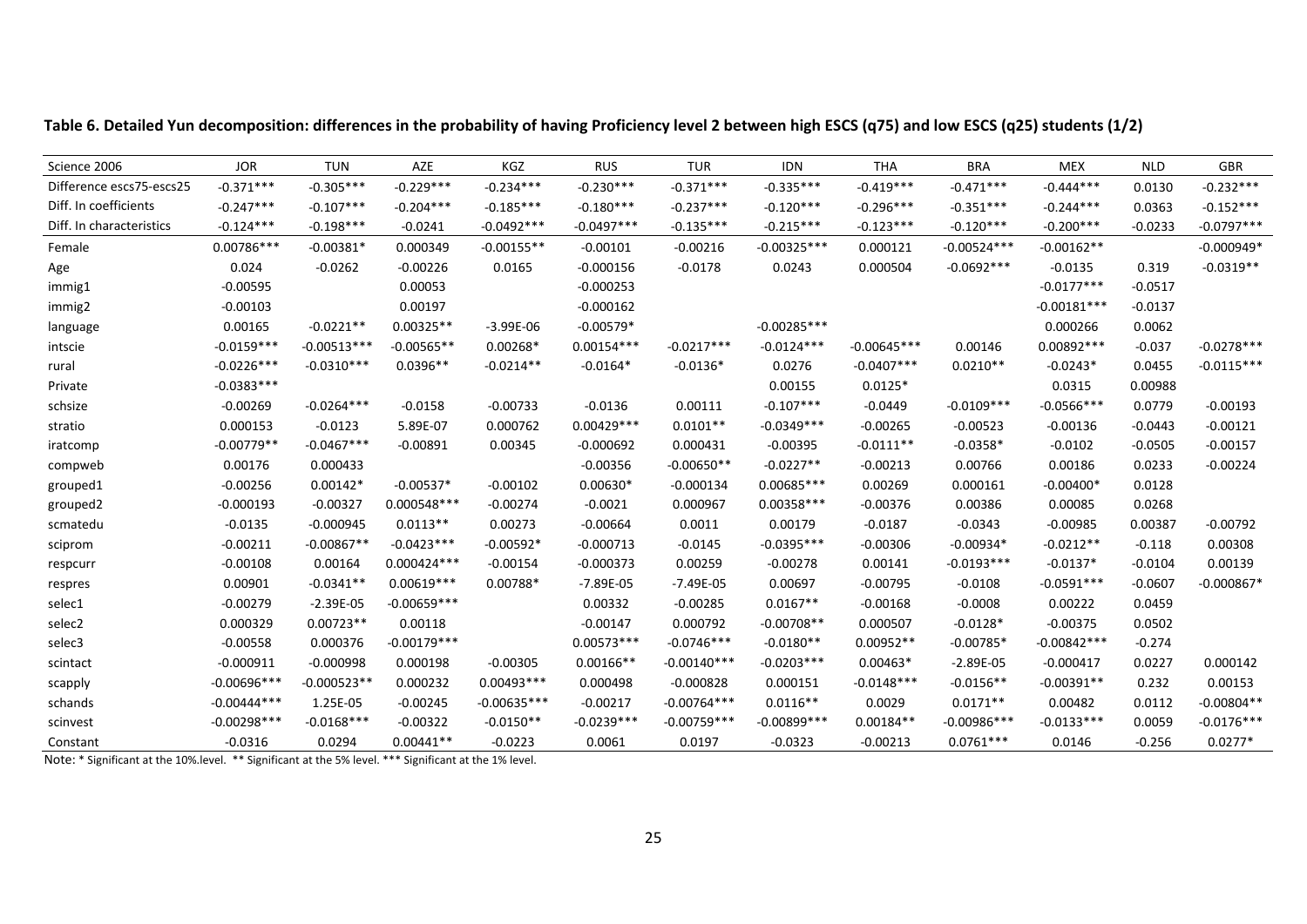| Reading 2009             | <b>JOR</b>    | <b>TUN</b>    | AZE         | KGZ           | <b>RUS</b>    | <b>TUR</b>    | <b>IDN</b>     | <b>THA</b>    | <b>BRA</b>     | <b>MEX</b>    | <b>NLD</b>   | GBR           |
|--------------------------|---------------|---------------|-------------|---------------|---------------|---------------|----------------|---------------|----------------|---------------|--------------|---------------|
| Difference escs75-escs25 | $-0.314***$   | $-0.343***$   | $-0.285***$ | $-0.372***$   | $-0.263***$   | $-0.255***$   | $-0.267***$    | $-0.331***$   | $-0.485***$    | $-0.358***$   | $-0.0846***$ | $-0.204***$   |
| Diff. In coefficients    | $-0.175***$   | $-0.233***$   | $-0.217***$ | $-0.249***$   | $-0.199***$   | $-0.177***$   | $-0.198***$    | $-0.210***$   | $-0.129***$    | $-0.220***$   | $-0.0366***$ | $-0.140***$   |
| Diff. In characteristics | $-0.139***$   | $-0.110***$   | $-0.0679**$ | $-0.123***$   | $-0.0640***$  | $-0.0779***$  | $-0.0683**$    | $-0.121***$   | $-0.357***$    | $-0.137***$   | $-0.0480***$ | $-0.0644***$  |
| Female                   | $0.00626***$  | $0.000904**$  | $-0.00594$  | 0.000735      | $0.00528***$  | $-0.0146***$  | $0.0125***$    | $0.0171***$   | $-0.00269***$  | $0.00501***$  | 0.00109      | $-0.00128***$ |
| age                      | $-0.0238$     | 0.00127       | 0.122       | 0.0241        | 0.00523       | $-0.0197$     | 0.0193         | $-0.000916$   | $-0.188$       | $-0.00720$    | $-0.00639$   | $-0.0245**$   |
| immig1                   | $0.00586**$   |               |             | 0.000356      | $-0.00233$    |               |                |               |                | $-0.00342***$ |              |               |
| immig2                   | $-0.00149$    |               |             | $-0.00125$    | 0.000710      |               |                |               |                | $-0.00222***$ |              |               |
| family1                  | 0.000925      |               |             | 0.000170      | $-0.00372$    |               | $-0.00292***$  | 3.58e-06      | 0.00124        | $-0.000764$   |              |               |
| family2                  | $-0.00120$    |               |             | 0.000505      | $-0.00102$    |               | $-0.00908$ *** | $-0.0155***$  | $-0.0106***$   | $-0.00271**$  |              |               |
| language                 | $-0.0203***$  |               | 0.0437      | $-0.0226*$    | $-0.0143***$  | $-0.00580$    | $0.0897***$    | $0.0328**$    |                | $-0.00419***$ | $-0.0094***$ | $-0.00394$    |
| atschl                   | $-0.00189***$ | $0.000482***$ | $-0.00961$  | $-0.00237***$ | $-0.00043***$ | 0.00195       | $-0.00169***$  | $0.00136***$  | $-0.00377***$  | $-0.0216***$  | $-0.00162$   | $-0.0135**$   |
| rural                    | 0.00166       | $-0.0400$ *** | 0.118       | $-0.0290$     | $-0.0219*$    | $-0.00623$    | $-0.0199$      | $-0.0489**$   | $-0.00580$     | $-0.0250***$  | $-7.62e-05$  | $-0.000737$   |
| private                  | $-0.0195***$  |               | $-0.00503$  | $-0.0241$     | $-4.87e-05$   |               | $-0.00180$     | 0.00190       | $-0.0432$      | $0.0900$ ***  | $-0.00438*$  |               |
| schsize                  | $-0.00716$    | $-0.0793***$  | $-0.136$    | $-0.0340**$   | $-0.00632$    | $-0.00110$    | $-0.0415**$    | $-0.0830***$  | $-0.0206**$    | $-0.0726***$  | $-0.0123**$  | $-0.00875*$   |
| stratio                  | 0.00281       | $-0.00136***$ | $-0.00582$  | 0.00479       | 0.00234       | $-0.00757***$ | $-0.0229***$   | $-0.00334**$  | $-0.000876***$ | $-9.54e-05$   | $-0.00193$   | 0.000932      |
| iratcomp                 | $0.00550*$    | $0.00986**$   | $-0.0166$   | $-0.000694$   | 0.000794      | $-0.00555**$  | $-0.000279$    | $-9.85e-06$   | 0.00405        | $0.00173***$  | 0.000233     | 0.000771      |
| compweb                  | 0.000260      |               | $-0.156$    | 0.00926       | $-0.000119$   | $0.00726**$   | $-0.0532***$   | 0.00155       | $-0.00335$     | $-0.0126$     | 0.00147      | $-0.00374$    |
| grouped1                 | 0.000391      |               | 0.0196      | 0.000806      | $-0.00104$    | $-0.000671$   | $-0.00737***$  | $-0.0104**$   | 8.50e-05       | $-2.27e-05$   | $-0.00447*$  |               |
| grouped2                 | 0.00106       |               | $-0.00524$  | $-3.69e-05$   | 0.00609       | 0.000967      | $0.0123**$     | $-0.00621**$  | $-0.0117*$     | $-0.00321**$  | $-0.00351**$ |               |
| scmatedu                 | $0.00890**$   | $-0.000831$   | 0.0245      | $-0.0143*$    | $-0.0118**$   | 0.000489      | $-0.0217$      | $-0.0182$     | $-0.0110$      | $-0.00147$    | 0.00142      | 0.000221      |
| excuract                 | $-0.00125$    | $-0.00161$    | $-8.39e-05$ | $-0.00178$    | $-0.00390$    | $-0.00337$    | 0.00196        | 0.0118        | 0.00201        | $-0.00374$    | $-0.0142**$  | 0.000132      |
| ldrshp                   | $-0.00374**$  | $-0.00365$    | 0.00817     | $-0.000640$   | $-0.000290$   | $-0.000828$   | 0.000146       | $-0.00780**$  | $-0.00809$     | $-0.00459$    | $-0.000628$  | 0.000900      |
| respcurr                 | $-0.00605*$   | 0.00246       | $-0.00880$  | $-0.00156$    | 0.00123       | $0.00372*$    | 0.00152        | 0.00193       | $0.0232***$    | 0.00630       | 6.17e-05     | $-0.00462*$   |
| respres                  | $-0.0919***$  | 0.00424       | $-0.00393$  | 0.00966       | 6.19e-05      | 0.0111        | $-0.00192**$   | $0.00577***$  | $-0.219***$    | $-0.0722***$  | $-0.000157$  | $-0.00177$    |
| selec1                   | 0.00449       | $-3.10e-05$   | $-0.0113$   | $-0.00712*$   | 6.26e-05      | 0.00291       | 0.000126       | 0.00356       | $-0.00597$     | $-0.000769$   | 0.000182     | $-0.00373**$  |
| selec2                   | $-0.0114$     | $-0.00139$    | $-0.0115$   | 0.00167       | $-0.0116*$    | $-0.0341***$  | 0.000804       | 2.99e-05      | $-0.00412$     | $-0.0122*$    | $-0.000982$  | 0.000517      |
| studrel                  | $-0.00522*$   | $-0.00307**$  | $-0.00264$  | 0.000365      | $-0.000191$   | 0.00335       | $-0.000894$    | $-0.000670$   | $-3.90e-06$    | 0.000691      | $0.00167***$ | $-0.000560$   |
| disclima                 | 0.000533      | 0.00251       | $-0.0167$   | $-0.00241**$  | $1.30e-05***$ | $-0.00199**$  | $0.00471***$   | $0.00267**$   | $-0.00270***$  | $0.00272**$   | 0.000113     | $-0.0176***$  |
| stim1                    | $-0.00610***$ | $-0.00108$    | $-0.00118$  | $-0.00214$    | $-0.00260***$ | $-0.00830**$  | 0.00177        | $-0.00763***$ | $-0.000381$    | $-0.00205$    | $-0.000758$  | $-0.00644$    |
| motiv7                   | 0.000555      | 0.000273      | $-0.00859$  | $-0.000432$   | $0.00167**$   | $-0.000430$   | $-0.00375**$   | 0.000753*     | $-0.00581$     | $-0.00128**$  | $-0.00138$   | $-0.00375$    |
| Constant                 | 0.0225        | 0.000209      | 0.00105     | $-0.0307*$    | $-0.00580$    | 0.0136        | $-0.0241$      | 0.000260      | 0.161          | 0.0104        | 0.00782      | $0.0270**$    |

Table 6. Detailed Yun decomposition: differences in the probability of having Proficiency level 2 between high ESCS (q75) and low ESCS (q25) students (2/2)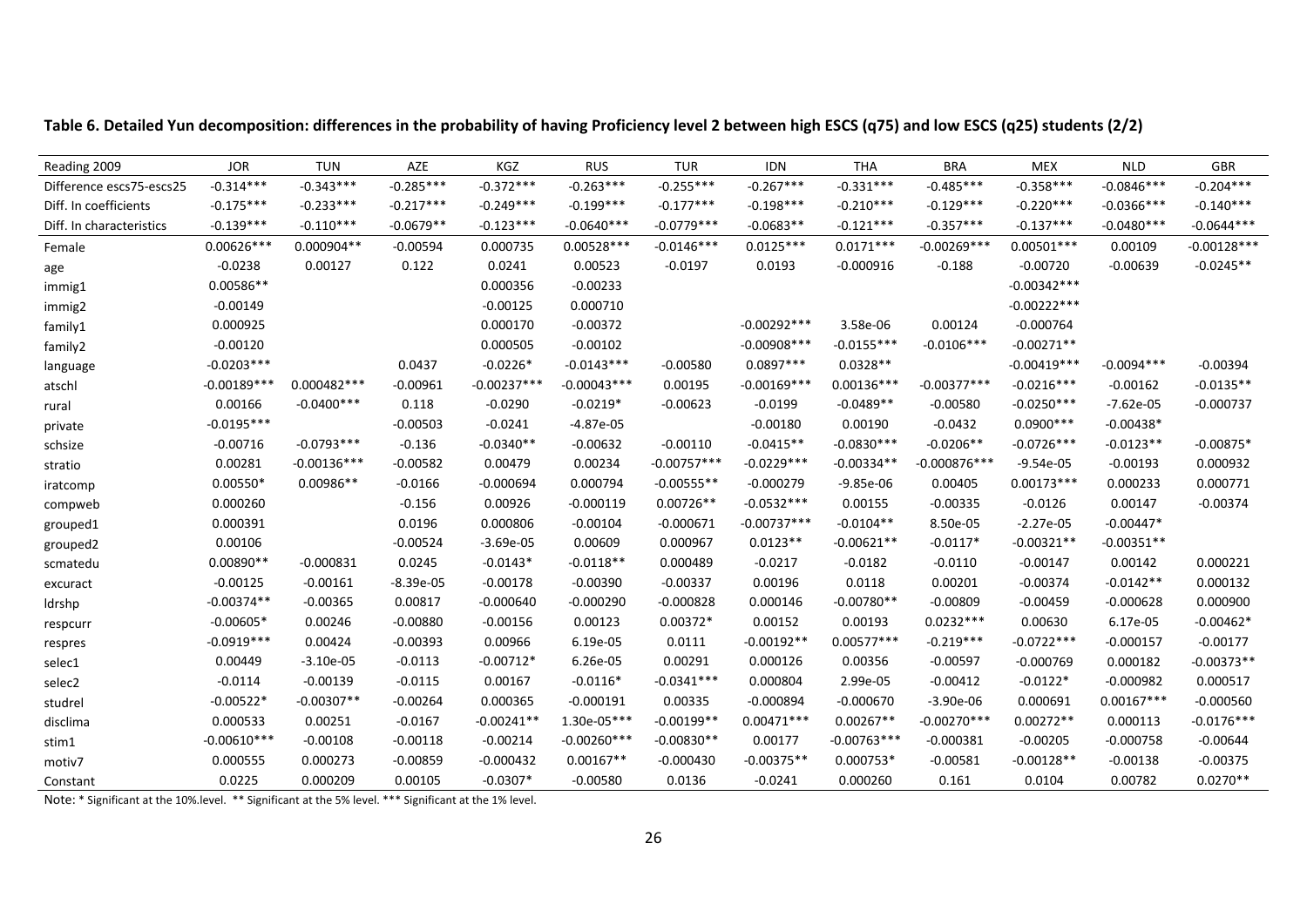Table 7. Summary results on the impact of individual, school and teacher variables on educational outcomes and on differences among top ESCS and bottom ESCS students

|                         |                                                              |                                                                                                                                                                                                                               | Effect on the gap between top ESCS and bottom ESCS students |                                                                                                                                                            |
|-------------------------|--------------------------------------------------------------|-------------------------------------------------------------------------------------------------------------------------------------------------------------------------------------------------------------------------------|-------------------------------------------------------------|------------------------------------------------------------------------------------------------------------------------------------------------------------|
|                         |                                                              | Reduce the gap in some countries                                                                                                                                                                                              | Increase the gap in some countries                          | Not significant in most countries or<br>inconclusive results                                                                                               |
| <b>Effect on</b>        | Positive and significant in most<br>countries                | Interest in Science<br>Attitude at school<br>School size<br>School educational resources<br>Activities to promote science<br><b>Extracurricular activities</b><br><b>Teaching Applications in Science</b><br>Stimulus to read | Female (Reading)                                            | Age<br>Computers connected to the web<br>Grouping students by ability<br>Selectivity in students' admittance<br>Disciplinary climate<br>Reading motivation |
| educational<br>outcomes | Negative and significant in most<br>countries                | Rural<br>Family type<br>Frequency of students investigation in Science                                                                                                                                                        |                                                             | Female (Science)<br>Immigrant status<br>Foreign language<br>Student-teacher ratio                                                                          |
|                         | Not significant in most countries<br>or inconclusive results | Private school<br>Computers per student                                                                                                                                                                                       |                                                             | Teacher's responsibility<br>Interactive teaching in Science<br>School Principal's leadership                                                               |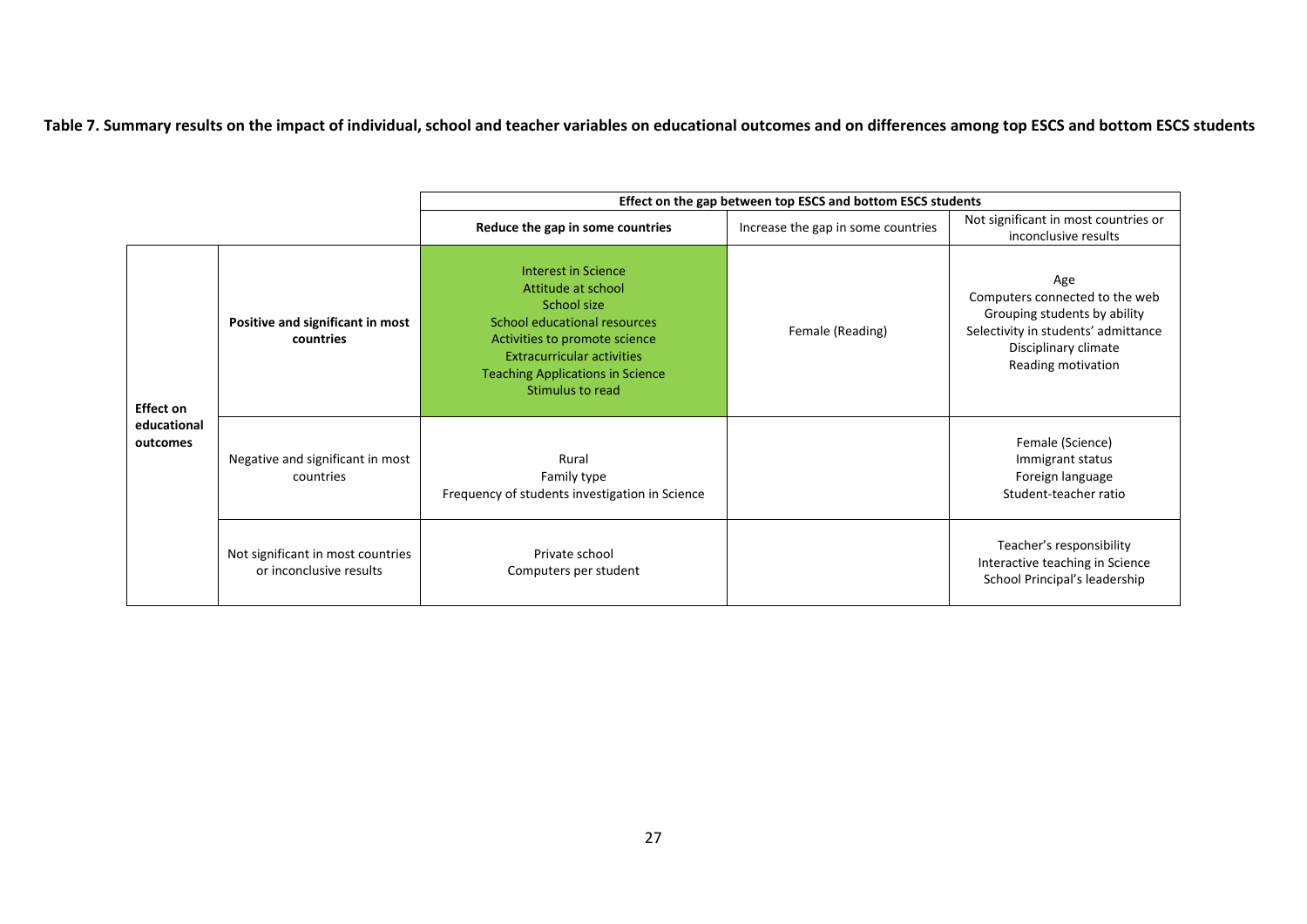### **8. Annex**

|  |  | Table A.1. Variable definition (1/3) |  |
|--|--|--------------------------------------|--|
|--|--|--------------------------------------|--|

| Variable                     | <b>Definition</b>                                                                                                                                                     |
|------------------------------|-----------------------------------------------------------------------------------------------------------------------------------------------------------------------|
|                              |                                                                                                                                                                       |
| <b>Educational outcomes</b>  |                                                                                                                                                                       |
| Score                        | To facilitate the interpretation of the scores assigned to students in the Programme for                                                                              |
|                              | International Student Assessment (PISA), the PISA mean score for reading and scientific                                                                               |
|                              | literacy performance across OECD countries was set at 500 and the standard deviation at                                                                               |
|                              | 100, with the data weighted so that each OECD country contributed equal.ly<br>Science: At this level, students have adequate scientific knowledge to provide possible |
| Proficiency level 2          | explanations in familiar contexts or draw conclusions based on simple investigations.                                                                                 |
|                              | They are capable of direct reasoning and making literal interpretations of the results of                                                                             |
|                              | scientific inquiry or technological problem solving.                                                                                                                  |
|                              |                                                                                                                                                                       |
|                              | Reading: Some tasks at this level require the reader to locate one or more pieces of                                                                                  |
|                              | information, which may need to be inferred and may need to meet several conditions.                                                                                   |
|                              | Others require recognising the main idea in a text, understanding relationships, or                                                                                   |
|                              | construing meaning within a limited part of the text when the information is not                                                                                      |
|                              | prominent and the reader must make low level inferences. Tasks at this level may involve                                                                              |
|                              | comparisons or contrasts based on a single feature in the text.                                                                                                       |
|                              |                                                                                                                                                                       |
| <b>Individual variables:</b> |                                                                                                                                                                       |
| Female                       | Dummy variable: 1 if female, 0 if male                                                                                                                                |
| Age                          | Age of student                                                                                                                                                        |
| Immigrant 1st gen.           | Dummy variable: 1 if first-generation students (those born outside the country of                                                                                     |
|                              | assessment and whose parents were also born in another country), 0 if native students.                                                                                |
| Immigrant 2nd gen.           | Dummy variable: 1 if second-generation students (those born in the country of                                                                                         |
|                              | assessment but whose parents were born in another country), 0 if native students                                                                                      |
| Language                     | Dummy variable: 1 if language at home is a different language than the language of<br>assessment, 0 if language at home is the same as the language of assessment     |
| Family1                      | Dummy variable: 1 if single-parent family, 0 if two-parent family                                                                                                     |
| Family 2 (only 2009)         | Dummy variable: 1 if other type of family, 0 if two-parent family                                                                                                     |
| Intscie (only 2006)          | The index of general interest in science learning was derived from eight items (ST21Q01-                                                                              |
|                              | 08) using students' responses. Positive scores indicate higher levels of interest in learning                                                                         |
|                              | science.                                                                                                                                                              |
| Atschl (only 2009)           | The index of attitude towards school was derived from students' level of agreement with                                                                               |
|                              | the statements in ST33. Higher values on this index indicate perception of a more positive                                                                            |
|                              | school climate.                                                                                                                                                       |
|                              |                                                                                                                                                                       |
| <b>School variables:</b>     |                                                                                                                                                                       |
| Rural                        | Dummy variable: 1 if school localization is in a community with less than 15000 people, 0                                                                             |
|                              | if the community has more than 15000 people                                                                                                                           |
| Private                      | Dummy variable: 1 if private school, 0 if public school                                                                                                               |
| Schsize                      | Number of girls and boys at a school                                                                                                                                  |
| Stratio                      | Student-teacher ratio was obtained by dividing the school size by the total number of                                                                                 |
|                              | teachers.                                                                                                                                                             |
| Iratcomp                     | The index of computer availability was derived from dividing the number of computers                                                                                  |
|                              | available for educational purposes available to students in the modal grade for 15-year-                                                                              |
|                              | olds by the number of students in the modal grade for 15-year-olds                                                                                                    |
| Compweb                      | The index of computers connected to the Internet was derived from dividing the number                                                                                 |
|                              | of computers for educational purposes available to students in the modal grade for 15-                                                                                |
|                              | year-olds that are connected to the web by the number of computers for educational<br>purposes available to students in the modal grade for 15-year-olds              |
|                              |                                                                                                                                                                       |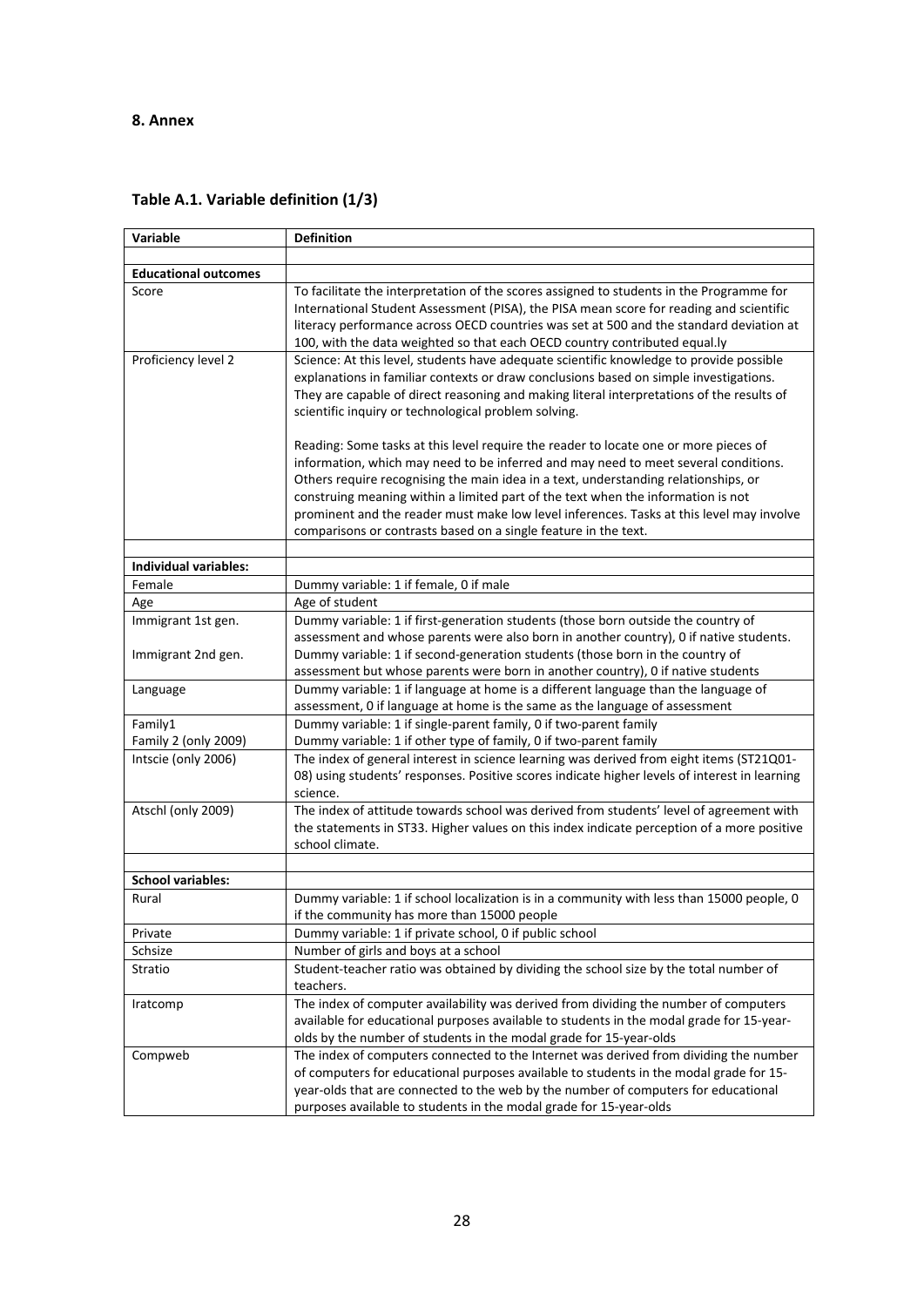**Table A.1. Variable definition (2/3)**

| Variable             | <b>Definition</b>                                                                                       |
|----------------------|---------------------------------------------------------------------------------------------------------|
| Grouped1             | Dummy variable: 1 if schools that group students by ability in all subjects, 0 if schools that          |
|                      | do not group students by ability in any subjects                                                        |
| Grouped2             | Dummy variable: 1 if schools that group students by ability for some, but not all, subjects,            |
|                      | 0 if schools that do not group students by ability in any subjects                                      |
| Scmatedu             | The index on the school's educational resources was derived from seven items (2006:                     |
|                      | SC14Q07-Q13, 2009: SC11Q07-Q13) measuring school principals' perceptions of potential                   |
|                      | factors hindering instruction at their school. Higher values on this index indicate better              |
|                      | quality of educational resources.                                                                       |
| Sciprom (only 2006)  | School principals are asked to report what activities to promote students' learning of                  |
|                      | science occur at their school (SC20Q01-Q05). Positive scores indicate higher levels of                  |
|                      | school activities in this area.                                                                         |
| Excuract (only 2009) | The index of extra-curricular activities was derived from school principals' reports on                 |
|                      | whether their schools offered the following activities to students in the national modal                |
|                      | grade for 15-year-olds in the academic year of the PISA assessment (SC13Q01-Q14).                       |
|                      | Higher values on the index indicate higher levels of extra-curricular school activities.                |
| Ldrshp (only 2009)   | The index of school principal's leadership was derived from school principals' responses                |
|                      | about the frequency with which they were involved in the following school affairs in the                |
|                      | previous school year (SC26). Higher values on this index indicate greater involvement of                |
|                      | school principals in school affairs.                                                                    |
| Respcurr             | School principals were asked to report whether "principals", "teachers", "school                        |
|                      | governing board", "regional or local education authority", or "national education                       |
|                      | authority" has a considerable responsibility for some tasks (2006: SC11Q07, SC11Q10,                    |
|                      | SC11Q11, SC11Q12, 2009: SC24Q07, SC24Q10, SC24Q11, SC24Q12. Positive values on this                     |
|                      | index indicate relatively more responsibility for schools than local, regional or national              |
|                      | education authority<br>School principals were asked to report whether "principals", "teachers", "school |
| Respres              | governing board", "regional or local education authority" or "national education                        |
|                      | authority" has a considerable responsibility for some tasks (2006: SC11Q01-Q06, 2009:                   |
|                      | SC24Q01-Q06). Positive values on this index indicate relatively more responsibility for                 |
|                      | schools than local, regional or national education authority.                                           |
| Selec1               | Dummy variable: 1 if schools considering at least one of these factors (SC19Q02-Q03) for                |
|                      | student admittance, 0 if schools where none of these factors is considered for student                  |
|                      | admittance                                                                                              |
| Selec <sub>2</sub>   | Dummy variable: 1 if schools giving high priority to at least one of these factors                      |
|                      | (SC19Q02-Q03), 0 if schools where none of these factors is considered for student                       |
|                      | admittance                                                                                              |
| Selec3 (only 2006)   | Dummy variable: 1 if schools where at least one of these factors (SC19Q02-Q03) is a pre-                |
|                      | requisite for student admittance, 0 if schools where none of these factors is considered                |
|                      | for student admittance                                                                                  |
| Selec1               | Dummy variable: 1 if schools where at least one of these two factors (SC19Q02-Q03) is                   |
|                      | "always" considered for student admittance, 0 if schools where these two factors are                    |
|                      | "never" considered for student admittance                                                               |
| Selec2 (only 2009)   | Dummy variable: 1 if schools considering at least one of these two factors (SC19Q02-Q03)                |
|                      | "sometimes" but neither factor "always", 0 if schools where these two factors are "never"               |
|                      | considered for student admittance                                                                       |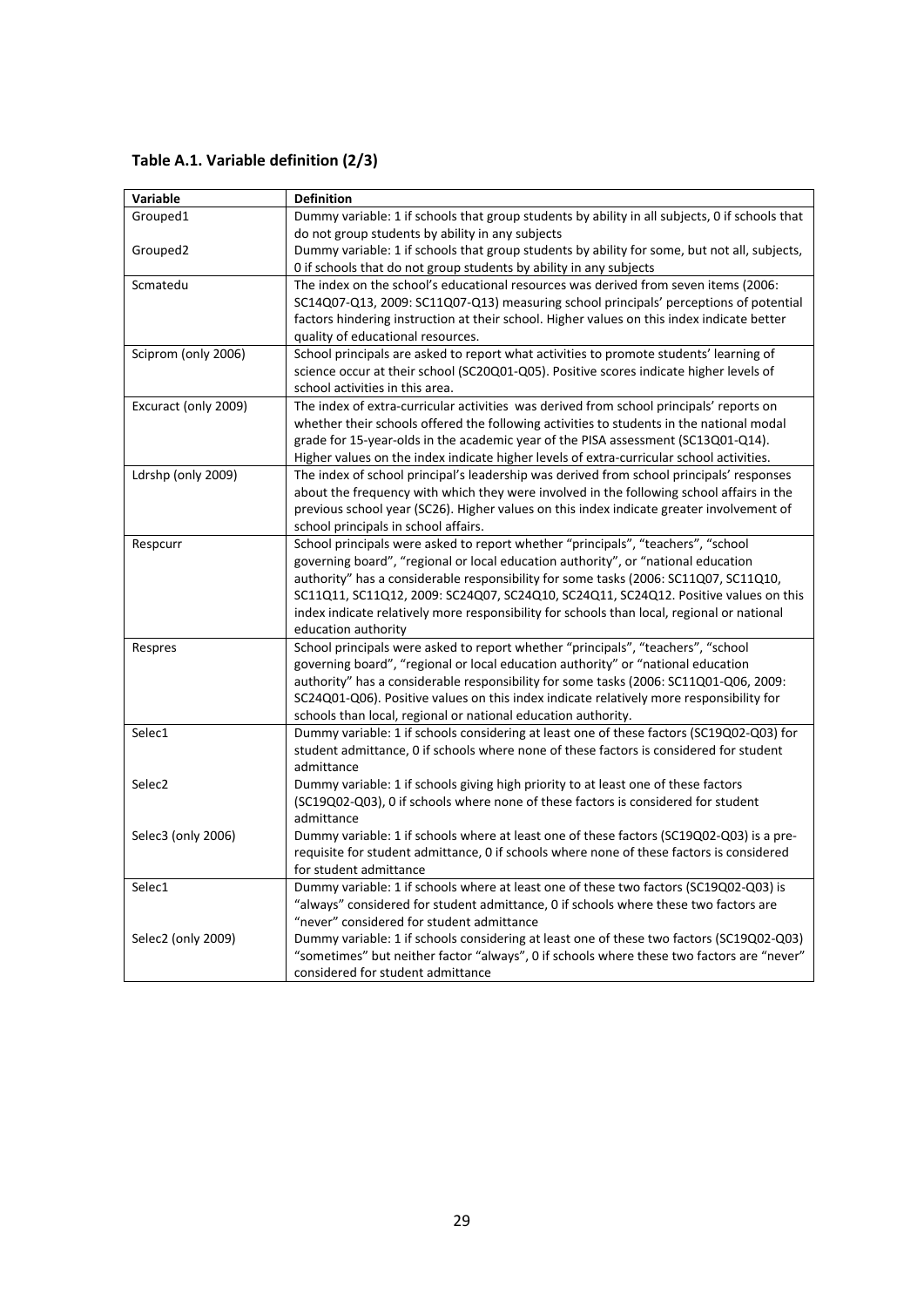**Table A.1. Variable definition (3/3)**

| Variable                  | <b>Definition</b>                                                                            |
|---------------------------|----------------------------------------------------------------------------------------------|
|                           |                                                                                              |
| <b>Teacher variables:</b> |                                                                                              |
| Scintact (only 2006)      | Four items (ST34Q01, ST34Q05, ST34Q09, ST34Q13) measuring student's reports on the           |
|                           | frequency of interactive teaching in science lessons. Positive scores on this index indicate |
|                           | higher frequencies of interactive science teaching.                                          |
| Schands (only 2006)       | Four items (ST34Q02, ST34Q03, ST34Q06, ST34Q14) measuring students' reports on the           |
|                           | frequency of hands-on activities in science lessons. Positive scores on this index indicate  |
|                           | higher frequencies of this type of science teaching.                                         |
| Scinvest (only 2006)      | Three items (ST34Q08, ST34Q11, ST34Q16) measuring students' reports on the frequency         |
|                           | of student investigations in science lessons. Positive scores on this index indicate         |
|                           | perceived higher frequencies of this type of science teaching.                               |
| Scapply (only 2006)       | Four items (ST34Q07, ST34Q12, ST34Q15, ST34Q17) measuring students' reports on the           |
|                           | frequency of teaching in science lessons with a focus on applications. Positive scores on    |
|                           | this index indicate higher frequencies of this type of science teaching.                     |
| Studrel (only 2009)       | The index of teacher-student relations was derived from students' level of agreement         |
|                           | with the statements ST34. Higher values on this index indicate positive teacher-student      |
|                           | relations.                                                                                   |
| Disclima (only 2009)      | The index of disciplinary climate was derived from students' reports on how often the        |
|                           | followings happened in their lessons of the language of instruction (ST36). Higher values    |
|                           | on this index indicate a better disciplinary climate.                                        |
| Stim1 (only 2009)         | Dummy variable: 1 if student answered "in most lessons" or "in all lessons" to the item      |
|                           | Q37_a "the teacher asks students to explain the meaning of a text", 0 if student answered    |
|                           | "Never or hardly ever" or "in some lessons".                                                 |
| Motiv7 (only 2009)        | Dummy variable: 1 if student answered "in most lessons" or "in all lessons" to the item      |
|                           | Q38_g "the teacher gives students the chance to ask questions about the reading              |
|                           | assignment", 0 if student answered "Never or hardly ever" or "in some lessons".              |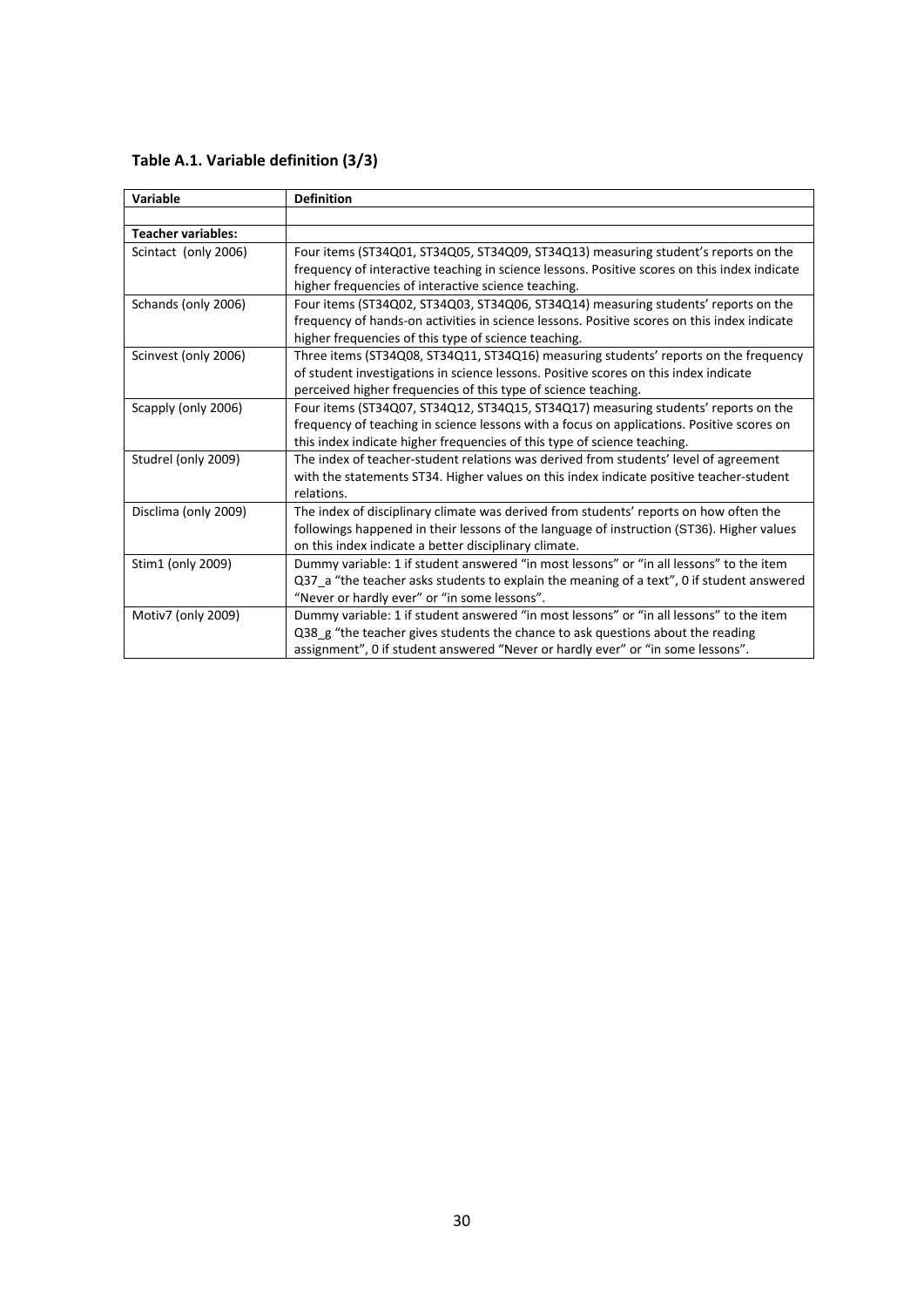**Table A.2. Unweighted descriptive statistics of variables from PISA 2006 dataset (1/2)**

| <b>PISA 2006</b>     | <b>JOR</b> | <b>TUN</b> | AZE      | KGZ      | <b>RUS</b> | <b>TUR</b> | IDN       | <b>THA</b> | <b>BRA</b> | <b>MEX</b> | <b>NLD</b> | <b>GBR</b> |
|----------------------|------------|------------|----------|----------|------------|------------|-----------|------------|------------|------------|------------|------------|
| <b>Score Science</b> | 427.1      | 384.2      | 385.3    | 326.3    | 481.5      | 427.6      | 384.8     | 429.7      | 385.3      | 422.6      | 530.8      | 514.3      |
| Prof. level          | 0.584      | 0.35       | 0.28     | 0.131    | 0.794      | 0.542      | 0.318     | 0.566      | 0.355      | 0.558      | 0.89       | 0.838      |
| Female               | 0.546      | 0.528      | 0.482    | 0.537    | 0.517      | 0.463      | 0.503     | 0.579      | 0.542      | 0.542      | 0.487      | 0.504      |
| Age                  | 15.85      | 15.88      | 15.87    | 15.79    | 15.82      | 15.9       | 15.76     | 15.68      | 15.78      | 15.72      | 15.72      | 15.7       |
| <b>Natives</b>       | 0.804      | 0.992      | 0.974    | 0.976    | 0.906      | 0.988      | 0.997     | 0.997      | 0.973      | 0.984      | 0.889      | 0.951      |
| Immig1               | 0.0748     | 0.00307    | 0.0109   | 0.00826  | 0.0518     | 0.0054     | 0.00258   | 0.000334   | 0.00254    | 0.0111     | 0.0338     | 0.0219     |
| Immig2               | 0.121      | 0.00526    | 0.0155   | 0.0158   | 0.042      | 0.00707    | 0.000573  | 0.00301    | 0.0241     | 0.00472    | 0.0771     | 0.0267     |
| Language             | 0.0311     | 0.0479     | 0.0209   | 0.011    | 0.0803     | 0.0273     | 0.0173    | 0.0134     | 0.00349    | 0.00198    | 0.0562     | 0.0215     |
| intscie              | 0.649      | 0.771      | 0.623    | 0.88     | 0.27       | 0.264      | 0.572     | 0.769      | 0.564      | 0.762      | $-0.332$   | $-0.0377$  |
| Rural                | 0.307      | 0.285      | 0.611    | 0.688    | 0.291      | 0.111      | 0.656     | 0.395      | 0.23       | 0.252      | 0.175      | 0.361      |
| Private              | 0.141      | 0.0134     | 0.0176   | 0.0106   | 0          | 0.021      | 0.327     | 0.126      | 0.159      | 0.121      | 0.68       | 0.0498     |
| Schsize              | 749.9      | 1,013      | 933.8    | 876.5    | 683.6      | 1,020      | 639.1     | 1,732      | 1,150      | 912.3      | 1,059      | 1,018      |
| Stratio              | 18.57      | 15.71      | 10.12    | 17.02    | 13.63      | 18.65      | 18.78     | 22.43      | 32.62      | 29.39      | 16.04      | 15.04      |
| iratcomp             | 0.0527     | 0.0154     | 0.00903  | 0.0114   | 0.0331     | 0.0489     | 0.028     | 0.0759     | 0.0199     | 0.0741     | 0.143      | 0.262      |
| compweb              | 0.456      | 0.581      | 0.126    | 0.0204   | 0.23       | 0.77       | 0.0861    | 0.703      | 0.591      | 0.513      | 0.907      | 0.955      |
| grouped1             | 0.319      | 0.761      | 0.143    | 0.15     | 0.389      | 0.195      | 0.654     | 0.511      | 0.423      | 0.289      | 0.49       | 0.0916     |
| grouped2             | 0.562      | 0.0361     | 0.809    | 0.528    | 0.387      | 0.204      | 0.115     | 0.418      | 0.0967     | 0.407      | 0.305      | 0.82       |
| scmatedu             | $-0.742$   | $-0.685$   | $-1.367$ | $-2.235$ | $-1.164$   | $-0.78$    | $-1.565$  | $-0.52$    | $-1.016$   | $-0.788$   | 0.285      | 0.262      |
| sciprom              | 0.905      | 0.344      | 0.276    | 0.766    | 1.162      | $-0.13$    | $-0.0549$ | 1.382      | 0.253      | 0.135      | $-0.436$   | 0.394      |
| respcurr             | $-1.228$   | $-1.357$   | $-0.731$ | $-0.905$ | $-0.513$   | $-0.962$   | 0.301     | 0.823      | 0.35       | $-0.783$   | 0.719      | 0.505      |
| Respres              | $-0.922$   | $-0.98$    | $-0.4$   | $-0.552$ | $-0.0673$  | $-0.991$   | $-0.128$  | 0.236      | $-0.452$   | $-0.262$   | 0.666      | 0.502      |
| selec1               | 0.392      | 0.373      | 0.579    | 0.515    | 0.445      | 0.411      | 0.214     | 0.323      | 0.243      | 0.332      | 0.0861     | 0.18       |
| selec2               | 0.174      | 0.114      | 0.0326   | 0.095    | 0.0806     | 0.102      | 0.386     | 0.284      | 0.0394     | 0.19       | 0.332      | 0.0666     |
| selec3               | 0.142      | 0.194      | 0.199    | 0.201    | 0.0983     | 0.21       | 0.309     | 0.28       | 0.0948     | 0.241      | 0.571      | 0.142      |
| scintact             | 0.754      | 0.693      | 0.754    | 0.899    | 0.438      | 0.449      | 0.553     | 0.055      | 0.146      | 0.375      | $-0.261$   | 0.0525     |
| schands              | 0.525      | 0.645      | 0.534    | 0.804    | 0.583      | 0.0414     | 0.414     | 0.638      | $-0.24$    | 0.506      | 0.0891     | 0.422      |
| scapply              | 0.637      | 0.554      | 0.649    | 0.723    | 0.512      | 0.097      | 0.159     | 0.626      | 0.266      | 0.38       | $-0.259$   | 0.0493     |
| scinvest             | 1.018      | 0.941      | 1.233    | 1.283    | 0.554      | 0.797      | 0.799     | 0.964      | 0.525      | 0.744      | $-0.164$   | $-0.0909$  |
| Observations         | 6,509      | 4,640      | 5,184    | 5,904    | 5,799      | 4,942      | 10,647    | 6,192      | 9,295      | 30,971     | 4,871      | 13,152     |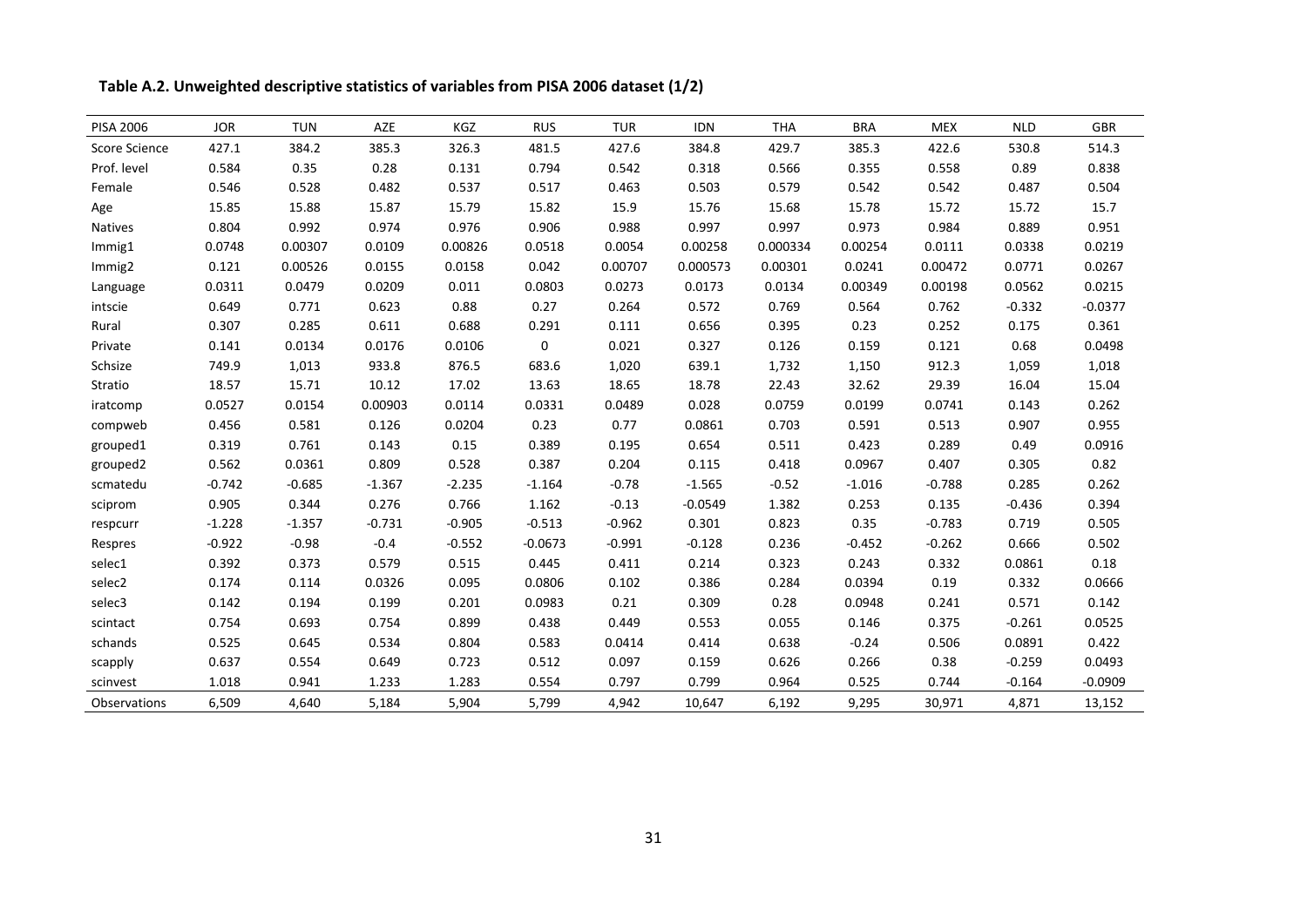**Table A.2. Unweighted descriptive statistics of variables from PISA 2006 dataset (2/2)**

| <b>PISA 2006</b>     | <b>JOR</b> |         | <b>TUN</b> |          | AZE     |          | <b>KGZ</b> |         | <b>RUS</b> |          | <b>TUR</b> |         | <b>IDN</b> |         | <b>THA</b> |         | <b>BRA</b> |          | <b>MEX</b> |          | <b>NLD</b> |         | <b>GBR</b> |         |
|----------------------|------------|---------|------------|----------|---------|----------|------------|---------|------------|----------|------------|---------|------------|---------|------------|---------|------------|----------|------------|----------|------------|---------|------------|---------|
|                      | q75        | q25     | q75        | q25      | q75     | q25      | q75        | q25     | q75        | q25      | q75        | q25     | q75        | q25     | q75        | q25     | q75        | q25      | q75        | q25      | q75        | q25     | q75        | q25     |
| <b>Score Science</b> | 467.8      | 392.2   | 425.6      | 362.5    | 408.6   | 375.1    | 361.2      | 302.6   | 516        | 447      | 474.8      | 396.3   | 411.1      | 367.5   | 492.9      | 397.7   | 439.8      | 348.7    | 462.9      | 392.1    | 579.6      | 486.7   | 569.6      | 466.5   |
| Prof. level          | 0.76       | 0.4     | 0.57       | 0.22     | 0.46    | 0.21     | 0.26       | 0.05    | 0.9        | 0.66     | 0.75       | 0.37    | 0.49       | 0.2     | 0.85       | 0.4     | 0.61       | 0.18     | 0.77       | 0.38     | 0.97       | 0.79    | 0.95       | 0.72    |
| Female               | 0.55       | 0.54    | 0.5        | 0.54     | 0.49    | 0.47     | 0.53       | 0.55    | 0.49       | 0.56     | 0.5        | 0.38    | 0.49       | 0.52    | 0.57       | 0.58    | 0.5        | 0.58     | 0.53       | 0.57     | 0.49       | 0.51    | 0.5        | 0.51    |
| Age                  | 15.85      | 15.86   | 15.88      | 15.88    | 15.87   | 15.86    | 15.8       | 15.79   | 15.82      | 15.81    | 15.92      | 15.89   | 15.76      | 15.77   | 15.71      | 15.66   | 15.77      | 15.78    | 15.72      | 15.73    | 15.73      | 15.72   | 15.71      | 15.7    |
| <b>Natives</b>       | 0.76       | 0.86    | 0.99       | 0.99     | 0.96    | 0.98     | 0.97       | 0.98    | 0.91       | 0.9      | 0.98       | 1       | 1          | 1       | -1         | 0.99    | 0.98       | 0.97     | 0.99       | 0.97     | 0.95       | 0.77    | 0.96       | 0.94    |
| Immig1               | 0.11       | 0.04    | 0          | 0        | 0.01    | 0.01     | 0.01       | 0.01    | 0.05       | 0.05     | 0.01       | 0       | $\Omega$   | 0       | 0          | 0       | 0          | $\Omega$ | 0          | 0.02     | 0.02       | 0.06    | 0.02       | 0.02    |
| Immig2               | 0.14       | 0.1     | 0          | $\Omega$ | 0.02    | 0.01     | 0.02       | 0.01    | 0.04       | 0.06     | 0.01       | 0       | $\Omega$   | 0       | 0          | 0.01    | 0.02       | 0.03     | $\Omega$   | 0.01     | 0.03       | 0.18    | 0.02       | 0.04    |
| Language             | 0.05       | 0.02    | 0.11       | 0.01     | 0.01    | 0.03     | 0.01       | 0.01    | 0.04       | 0.11     | 0.01       | 0.06    | 0.01       | 0.02    | 0.01       | 0.03    | 0          | $\Omega$ | $\Omega$   | $\Omega$ | 0.03       | 0.11    | 0.02       | 0.03    |
| intscie              | 0.75       | 0.52    | 0.86       | 0.76     | 0.72    | 0.47     | 0.85       | 0.89    | 0.24       | 0.23     | 0.4        | 0.21    | 0.63       | 0.51    | 0.74       | 0.78    | 0.52       | 0.61     | 0.72       | 0.84     | $-0.11$    | $-0.51$ | 0.15       | $-0.22$ |
| Rural                | 0.21       | 0.44    | 0.14       | 0.42     | 0.38    | 0.8      | 0.48       | 0.85    | 0.18       | 0.42     | 0.06       | 0.18    | 0.47       | 0.82    | 0.16       | 0.63    | 0.12       | 0.38     | 0.11       | 0.46     | 0.12       | 0.21    | 0.37       | 0.34    |
| Private              | 0.23       | 0.09    | 0.02       | $\Omega$ | 0.05    | $\Omega$ | 0.04       |         | 0          | $\Omega$ | 0.04       | 0.01    | 0.3        | 0.34    | 0.13       | 0.09    | 0.46       | 0.01     | 0.29       | 0.03     | 0.64       | 0.71    | 0.12       | 0.01    |
| Schsize              | 806.9      | 696.4   | 1123       | 940.4    | 1243    | 634.5    | 1029       | 731.9   | 764.7      | 587.9    | 1037       | 910.2   | 740.9      | 561.2   | 2264       | 1213    | 1186       | 1045     | 1029       | 687.7    | 1151       | 960.3   | 1053       | 968.8   |
| Stratio              | 18.4       | 18.21   | 15.13      | 16.22    | 10.17   | 10.13    | 17.62      | 16.14   | 13.37      | 13.56    | 17.49      | 18.93   | 18.27      | 19.35   | 20.01      | 23.29   | 29.25      | 34.69    | 27.96      | 29.74    | 17.29      | 14.68   | 14.86      | 15.06   |
| iratcomp             | 0.06       | 0.05    | 0.02       | 0.01     | 0.01    | $\Omega$ | 0.02       | 0.01    | 0.03       | 0.03     | 0.05       | 0.05    | 0.03       | 0.02    | 0.08       | 0.07    | 0.04       | 0.01     | 0.1        | 0.07     | 0.12       | 0.16    | 0.25       | 0.27    |
| compweb              | 0.52       | 0.4     | 0.6        | 0.57     | 0.17    | 0.08     | 0.05       | O       | 0.28       | 0.18     | 0.78       | 0.76    | 0.16       | 0.05    | 0.79       | 0.62    | 0.73       | 0.47     | 0.61       | 0.43     | 0.9        | 0.91    | 0.96       | 0.95    |
| grouped1             | 0.3        | 0.33    | 0.75       | 0.79     | 0.14    | 0.12     | 0.2        | 0.13    | 0.47       | 0.33     | 0.16       | 0.22    | 0.69       | 0.6     | 0.44       | 0.58    | 0.37       | 0.47     | 0.25       | 0.32     | 0.48       | 0.5     | 0.07       | 0.11    |
| grouped <sub>2</sub> | 0.57       | 0.58    | 0.02       | 0.05     | 0.82    | 0.82     | 0.52       | 0.49    | 0.34       | 0.44     | 0.2        | 0.19    | 0.12       | 0.13    | 0.49       | 0.35    | 0.16       | 0.07     | 0.44       | 0.41     | 0.26       | 0.36    | 0.86       | 0.79    |
| scmatedu             | $-0.56$    | $-0.92$ | $-0.61$    | $-0.75$  | $-1.14$ | $-1.53$  | $-1.97$    | $-2.45$ | $-1.03$    | $-1.29$  | $-0.7$     | $-0.83$ | $-1.24$    | $-1.79$ | 0.07       | $-1.03$ | -0.17      | $-1.55$  | $-0.35$    | $-1.12$  | 0.3        | 0.28    | 0.41       | 0.14    |
| sciprom              | 1.05       | 0.83    | 0.49       | 0.25     | 0.53    | 0.11     | 0.88       | 0.69    | 1.21       | 1.1      | 0.24       | $-0.4$  | 0.26       | $-0.27$ | 1.48       | 1.33    | 0.39       | 0.15     | 0.35       | $-0.07$  | $-0.14$    | $-0.65$ | 0.47       | 0.31    |
| respcurr             | -1.14      | -1.27   | $-1.35$    | $-1.36$  | $-0.68$ | -0.76    | $-0.97$    | $-0.85$ | $-0.52$    | $-0.49$  | $-0.92$    | $-0.99$ | 0.22       | 0.35    | 0.97       | 0.75    | 0.52       | 0.26     | $-0.65$    | $-0.85$  | 0.67       | 0.76    | 0.55       | 0.48    |
| Respres              | $-0.85$    | $-0.96$ | $-0.97$    | $-1.01$  | $-0.41$ | $-0.38$  | $-0.46$    | $-0.61$ | $-0.05$    | $-0.05$  | $-0.99$    | $-1$    | $-0.17$    | $-0.06$ | 0.5        | 0.07    | $-0.35$    | $-0.52$  | 0.01       | $-0.45$  | 0.69       | 0.6     | 0.57       | 0.47    |
| selec1               | 0.34       | 0.42    | 0.4        | 0.38     | 0.58    | 0.56     | 0.46       | 0.54    | 0.48       | 0.41     | 0.34       | 0.44    | 0.14       | 0.26    | 0.25       | 0.35    | 0.28       | 0.21     | 0.29       | 0.37     | 0.06       | 0.09    | 0.14       | 0.22    |
| selec2               | 0.2        | 0.15    | 0.09       | 0.13     | 0.03    | 0.03     | 0.14       | 0.07    | 0.07       | 0.09     | 0.09       | 0.09    | 0.44       | 0.32    | 0.3        | 0.26    | 0.06       | 0.03     | 0.25       | 0.14     | 0.33       | 0.32    | 0.08       | 0.06    |
| selec3               | 0.19       | 0.12    | 0.22       | 0.21     | 0.27    | 0.2      | 0.19       | 0.24    | 0.11       | 0.07     | 0.33       | 0.14    | 0.36       | 0.29    | 0.33       | 0.26    | 0.12       | 0.08     | 0.29       | 0.21     | 0.61       | 0.57    | 0.23       | 0.08    |
| scintact             | 0.76       | 0.72    | 0.64       | 0.7      | 0.77    | 0.72     | 0.84       | 0.95    | 0.41       | 0.45     | 0.45       | 0.42    | 0.67       | 0.43    | 0.05       | $-0.01$ | 0.21       | 0.06     | 0.4        | 0.36     | $-0.31$    | $-0.26$ | 0.07       | 0.06    |
| schands              | 0.48       | 0.57    | 0.63       | 0.64     | 0.47    | 0.53     | 0.76       | 0.84    | 0.51       | 0.61     | 0.01       | 0.05    | 0.53       | 0.29    | 0.67       | 0.54    | $-0.16$    | $-0.32$  | 0.59       | 0.45     | 0.19       | $-0.01$ | 0.48       | 0.38    |
| scapply              | 0.68       | 0.57    | 0.55       | 0.54     | 0.64    | 0.62     | 0.69       | 0.75    | 0.51       | 0.49     | 0.11       | 0.06    | 0.2        | 0.12    | 0.65       | 0.54    | 0.36       | 0.18     | 0.46       | 0.34     | $-0.13$    | $-0.42$ | 0.14       | $-0.01$ |
| scinvest             |            | 1.04    | 0.84       | 1.02     | 1.12    | 1.29     | 1.02       | 1.48    | 0.44       | 0.63     | 0.72       | 0.8     | 0.77       | 0.77    | 0.92       | 0.91    | 0.44       | 0.55     | 0.68       | 0.8      | $-0.15$    | $-0.18$ | $-0.14$    | $-0.05$ |
| Observations         | 1622       | 1627    | 1150       | 1158     | 1281    | 1289     | 1470       | 1471    | 1445       | 1448     | 1233       | 1234    | 2657       | 2664    | 1538       | 1543    | 2300       | 2302     | 7713       | 7725     | 1172       | 1210    | 3201       | 3204    |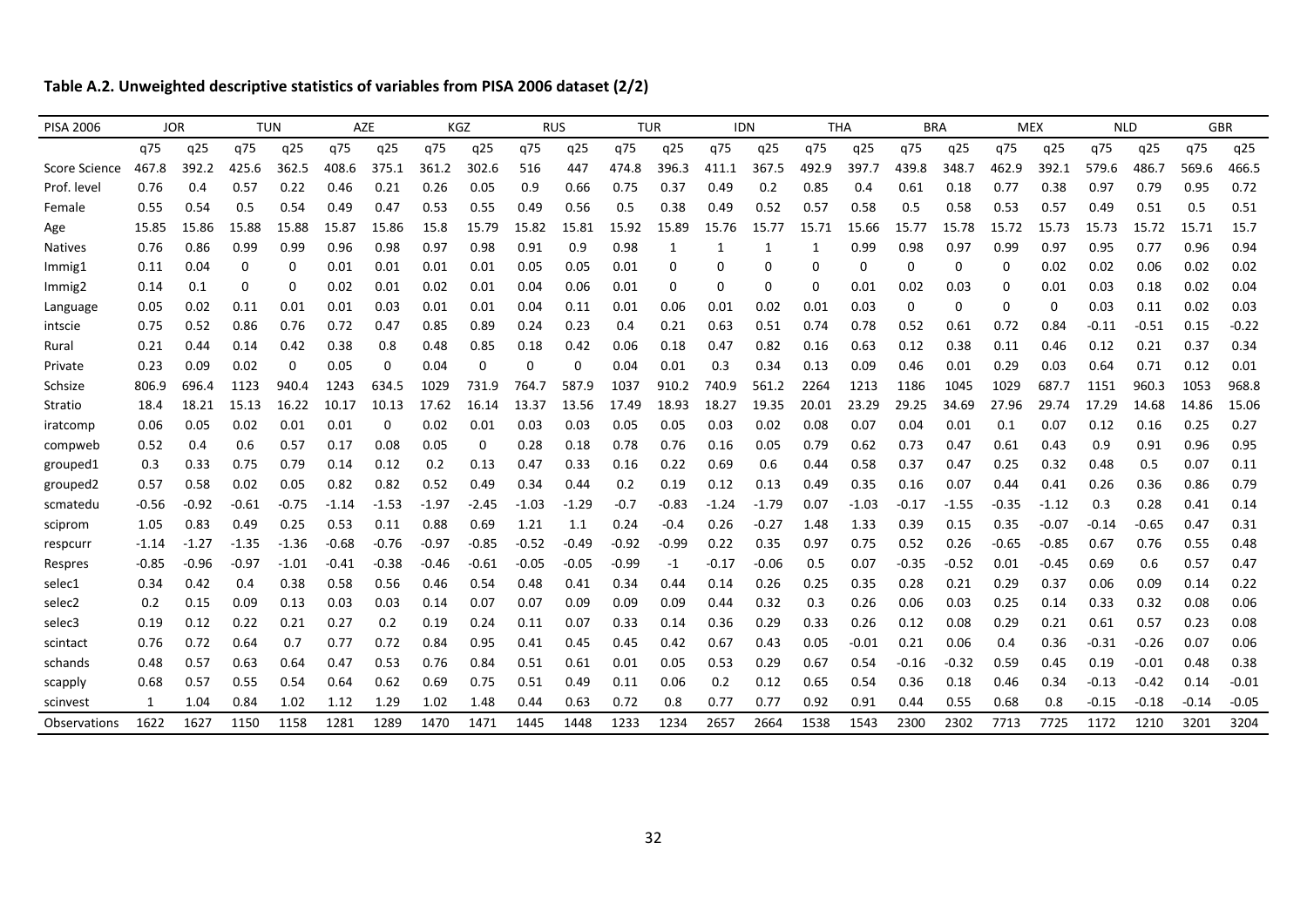| <b>PISA 2009</b>     | <b>JOR</b> | <b>TUN</b> | AZE      | KGZ      | <b>RUS</b> | <b>TUR</b> | IDN         | <b>THA</b>   | <b>BRA</b> | <b>MEX</b> | <b>NLD</b> | GBR    |
|----------------------|------------|------------|----------|----------|------------|------------|-------------|--------------|------------|------------|------------|--------|
| <b>Score Reading</b> | 412.9      | 398.7      | 363.7    | 318.5    | 462.1      | 465.7      | 402.4       | 428.9        | 404.2      | 432        | 516.8      | 492.7  |
| Prof. level          | 0.564      | 0.476      | 0.277    | 0.176    | 0.742      | 0.774      | 0.47        | 0.6          | 0.467      | 0.641      | 0.892      | 0.818  |
| Female               | 0.519      | 0.524      | 0.479    | 0.522    | 0.506      | 0.489      | 0.507       | 0.569        | 0.548      | 0.524      | 0.507      | 0.502  |
| Age                  | 15.85      | 15.88      | 15.8     | 15.79    | 15.8       | 15.82      | 15.76       | 15.7         | 15.87      | 15.72      | 15.71      | 15.71  |
| Natives              | 0.842      | 0.997      | 0.972    | 0.981    | 0.883      | 0.995      | 0.997       | $\mathbf{1}$ | 0.992      | 0.986      | 0.883      | 0.937  |
| Immig1               | 0.0395     | 0.00162    | 0.00723  | 0.0071   | 0.0485     | 0.00123    | 0.00276     | $\mathbf{0}$ | 0.00263    | 0.00892    | 0.0303     | 0.0336 |
| Immig2               | 0.118      | 0.00162    | 0.0206   | 0.0123   | 0.068      | 0.00391    | $\mathbf 0$ | $\mathbf 0$  | 0.00531    | 0.00506    | 0.0865     | 0.0299 |
| Language             | 0.0328     | 0.00141    | 0.0769   | 0.2      | 0.0789     | 0.0417     | 0.633       | 0.409        | 0.00701    | 0.024      | 0.0617     | 0.0645 |
| Family1              | 0.101      | 0.0731     | 0.0688   | 0.226    | 0.26       | 0.076      | 0.0754      | 0.182        | 0.246      | 0.201      | 0.144      | 0.217  |
| Family2              | 0.0366     | 0.0824     | 0.019    | 0.124    | 0.0362     | 0.0604     | 0.216       | 0.175        | 0.132      | 0.0592     | 0.00412    | 0.0159 |
| Two-parent fam.      | 0.863      | 0.845      | 0.912    | 0.65     | 0.704      | 0.864      | 0.709       | 0.642        | 0.623      | 0.74       | 0.852      | 0.767  |
| rural                | 0.259      | 0.366      | 0.487    | 0.672    | 0.311      | 0.117      | 0.646       | 0.353        | 0.197      | 0.312      | 0.169      | 0.373  |
| private              | 0.138      | 0.0224     | 0.0185   | 0.0237   | 0.00226    | 0.00681    | 0.462       | 0.129        | 0.117      | 0.106      | 0.603      | 0.0371 |
| schsize              | 706.6      | 892.4      | 713.4    | 826      | 566.4      | 935.7      | 552.6       | 1,772        | 1,063      | 847.4      | 1,015      | 993.9  |
| stratio              | 17.68      | 13.27      | 8.685    | 17.18    | 12.59      | 18.6       | 16.84       | 22.24        | 31.05      | 34.14      | 16.08      | 14.49  |
| iratcomp             | 0.406      | 0.0729     | 0.318    | 0.178    | 0.441      | 0.215      | 0.145       | 0.422        | 0.13       | 0.287      | 0.577      | 0.907  |
| compweb              | 0.757      | 0.71       | 0.174    | 0.0392   | 0.69       | 0.94       | 0.443       | 0.897        | 0.832      | 0.721      | 0.992      | 0.988  |
| grouped1             | 0.465      | 0.0373     | 0.229    | 0.203    | 0.369      | 0.279      | 0.201       | 0.213        | 0.242      | 0.155      | 0.43       | 0.0785 |
| grouped2             | 0.355      | 0.00425    | 0.691    | 0.527    | 0.417      | 0.35       | 0.206       | 0.49         | 0.208      | 0.522      | 0.334      | 0.861  |
| scmatedu             | $-0.252$   | $-0.486$   | $-0.55$  | $-1.744$ | $-0.623$   | $-1.317$   | $-1.221$    | $-0.331$     | $-0.789$   | $-0.761$   | 0.27       | 0.37   |
| excuract             | 0.688      | 0.306      | 0.91     | 0.747    | 0.747      | 0.378      | $-0.151$    | 0.994        | $-0.486$   | $-0.0352$  | $-0.273$   | 0.96   |
| Idrshp               | 1.989      | 0.439      | 0.851    | 0.348    | 0.519      | 0.298      | 0.37        | 0.639        | 1.052      | 0.351      | $-0.452$   | 1.028  |
| respcurr             | $-1.191$   | $-1.292$   | $-0.668$ | $-0.278$ | $-0.37$    | $-1.041$   | 0.194       | $0.8\,$      | $-0.511$   | $-0.882$   | 1.052      | 0.635  |
| respres              | $-0.642$   | $-0.701$   | $-0.516$ | $-0.423$ | $-0.0675$  | $-0.738$   | 0.0989      | 0.285        | $-0.525$   | $-0.351$   | 1.318      | 0.316  |
| selec1               | 0.481      | 0.516      | 0.253    | 0.235    | 0.413      | 0.416      | 0.168       | 0.215        | 0.28       | 0.236      | 0.11       | 0.193  |
| selec2               | 0.337      | 0.208      | 0.675    | 0.612    | 0.248      | 0.429      | 0.7         | 0.702        | 0.135      | 0.465      | 0.885      | 0.241  |
| studrel              | 0.216      | 0.0102     | 0.521    | 0.25     | 0.0543     | 0.438      | 0.126       | 0.103        | 0.222      | 0.173      | $-0.121$   | 0.132  |
| disclima             | 0.217      | $-0.18$    | 0.54     | 0.357    | 0.407      | 0.043      | 0.259       | 0.312        | $-0.173$   | 0.14       | $-0.278$   | 0.0707 |
| stim1                | 0.625      | 0.613      | 0.512    | 0.695    | 0.832      | 0.712      | 0.435       | 0.39         | 0.384      | 0.416      | 0.348      | 0.629  |
| motiv7               | 0.661      | 0.651      | 0.761    | 0.822    | 0.863      | 0.661      | 0.812       | 0.751        | 0.732      | 0.732      | 0.7        | 0.741  |
| Observations         | 6,486      | 4,955      | 4,691    | 4,986    | 5,308      | 4,996      | 5,136       | 6,225        | 20,127     | 38,250     | 4,760      | 12,179 |

**Table A.3. Unweighted descriptive statistics of variables from PISA 2009 dataset (1/2)**